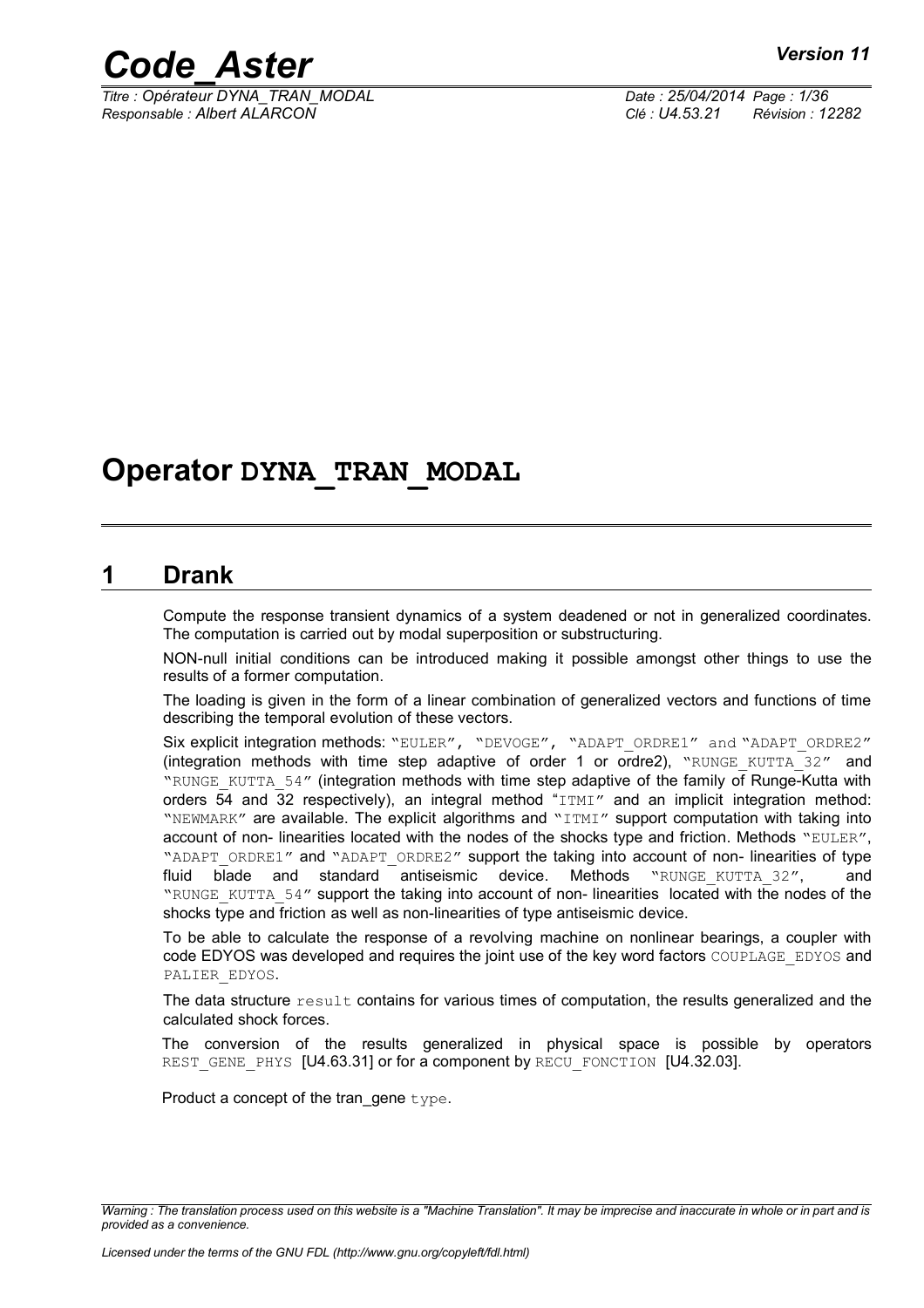# *Code\_Aster Version 11*<br>Titre : Opérateur DYNA TRAN MODAL Date : 25/04/2014 Page : 2/36

*Titre : Opérateur DYNA\_TRAN\_MODAL Date : 25/04/2014 Page : 2/36 Responsable : Albert ALARCON Clé : U4.53.21 Révision : 12282*

### **Contents**

| 3.3.1.5 SCHEMA = "RUNGE KUTTA 54": diagram clarifies with step adaptatif.13            |
|----------------------------------------------------------------------------------------|
| 3.3.1.6 SCHEMA = "RUNGE_KUTTA_32": diagram clarifies with step adaptatif.13            |
|                                                                                        |
| 3.3.1.8 SCHEMA = "ITMI": diagram integral for the computation of the response of       |
| mechanical systems very slightly deadened with couplings fluidélastiques14             |
|                                                                                        |
|                                                                                        |
|                                                                                        |
|                                                                                        |
|                                                                                        |
|                                                                                        |
|                                                                                        |
|                                                                                        |
|                                                                                        |
|                                                                                        |
|                                                                                        |
|                                                                                        |
|                                                                                        |
|                                                                                        |
|                                                                                        |
| 3.8.1Prise in account of the modes neglected by static correction: key keys CORR_STAT, |
|                                                                                        |
| 3.8.2Prise in account of the multi-bearings: key keys MODE_STAT, MULTI_APPUI and ACCE, |
|                                                                                        |
|                                                                                        |
|                                                                                        |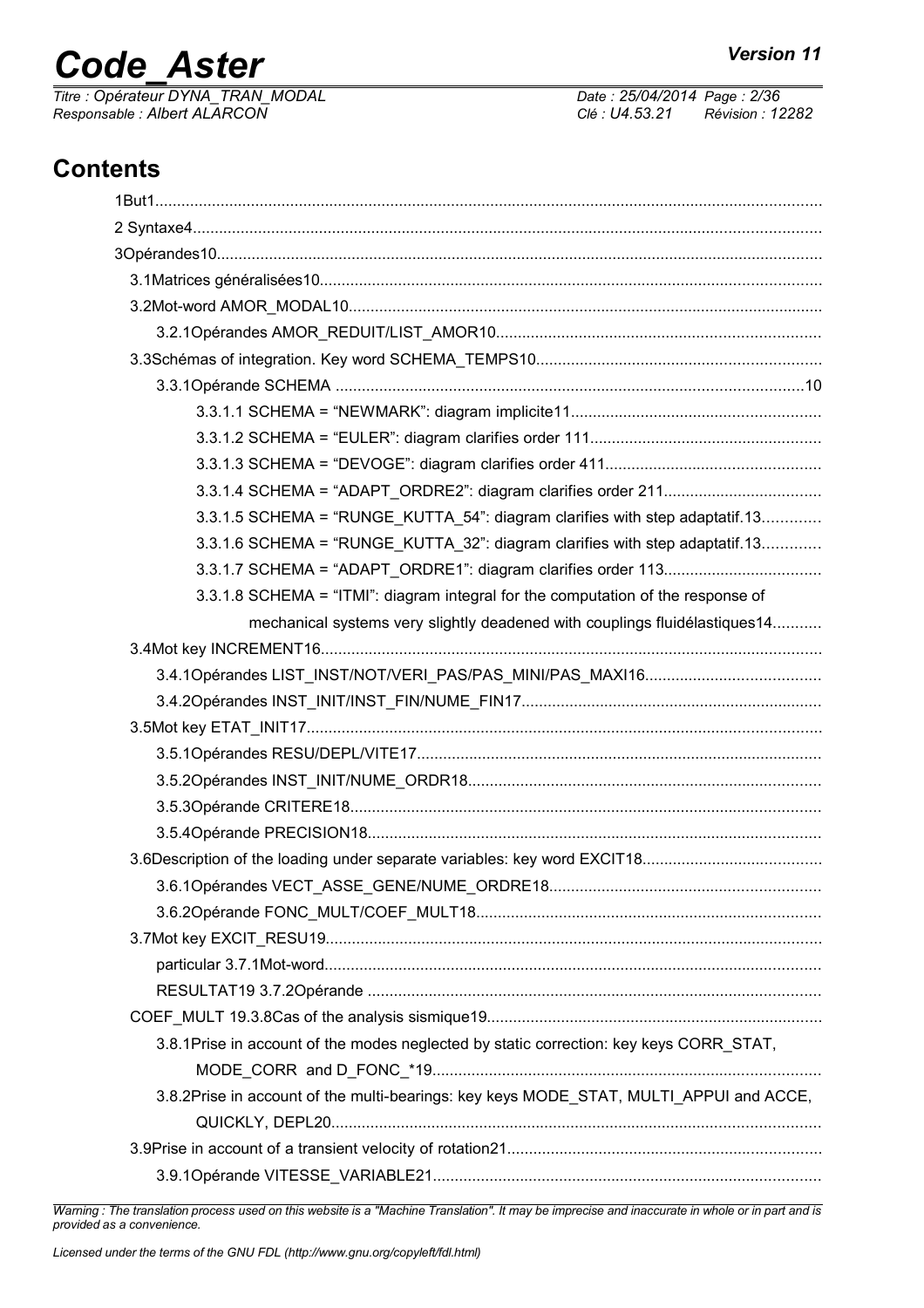# Code\_Aster

| Titre: Opérateur DYNA_TRAN_MODAL<br>Responsable: Albert ALARCON                                        | Date: 25/04/2014 Page: 3/36<br>Clé : U4.53.21 Révision : 12282 |
|--------------------------------------------------------------------------------------------------------|----------------------------------------------------------------|
| 3.9.2Opérandes VITE_ROTA, MATR_GYRO, ACCE_ROTA and MATR_RIGY21                                         |                                                                |
| 3.10Prise in account of nonlocalised linearities of standard shock, friction, fissured rotor and blade |                                                                |
|                                                                                                        |                                                                |
| 3.10.1Non localised linearities of standard shock and friction: key word CHOC21                        |                                                                |
|                                                                                                        |                                                                |
| 3.10.1.2 Operands NOEUD_1/NOEUD_2/GROUP_NO_1/GROUP_NO_2. /GROUP_MA                                     |                                                                |
|                                                                                                        |                                                                |
|                                                                                                        |                                                                |
|                                                                                                        |                                                                |
|                                                                                                        |                                                                |
|                                                                                                        |                                                                |
|                                                                                                        |                                                                |
|                                                                                                        |                                                                |
|                                                                                                        |                                                                |
|                                                                                                        |                                                                |
|                                                                                                        |                                                                |
|                                                                                                        |                                                                |
|                                                                                                        |                                                                |
|                                                                                                        |                                                                |
|                                                                                                        |                                                                |
|                                                                                                        |                                                                |
|                                                                                                        |                                                                |
| 3.10.3.2 Operands LAME_FLUIDE/ALPHA/BETA/CHI/DELTA of the key word factor                              |                                                                |
|                                                                                                        |                                                                |
|                                                                                                        |                                                                |
|                                                                                                        |                                                                |
|                                                                                                        |                                                                |
|                                                                                                        |                                                                |
|                                                                                                        |                                                                |
|                                                                                                        |                                                                |
|                                                                                                        |                                                                |
|                                                                                                        |                                                                |
|                                                                                                        |                                                                |
|                                                                                                        |                                                                |
|                                                                                                        |                                                                |
|                                                                                                        |                                                                |
|                                                                                                        |                                                                |
|                                                                                                        |                                                                |
|                                                                                                        |                                                                |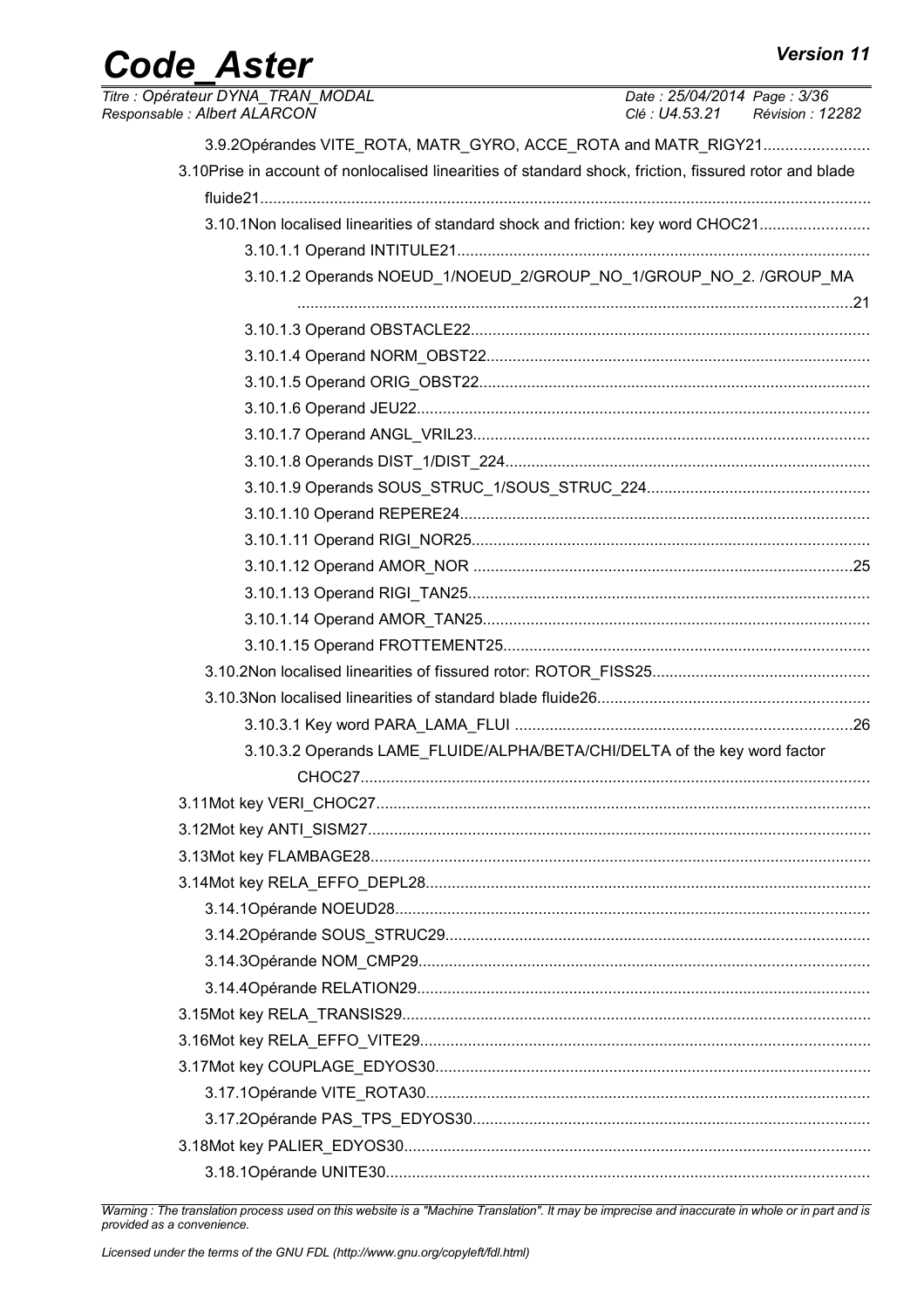### **Code Aster**  $\frac{1}{\text{Time}}$

| Titre : Opérateur DYNA_TRAN_MODAL<br>Responsable : Albert ALARCON                    | Date: 25/04/2014 Page: 4/36<br>Clé : U4.53.21 Révision : 12282 |  |
|--------------------------------------------------------------------------------------|----------------------------------------------------------------|--|
|                                                                                      |                                                                |  |
|                                                                                      |                                                                |  |
|                                                                                      |                                                                |  |
|                                                                                      |                                                                |  |
|                                                                                      |                                                                |  |
|                                                                                      |                                                                |  |
|                                                                                      |                                                                |  |
|                                                                                      |                                                                |  |
|                                                                                      |                                                                |  |
|                                                                                      |                                                                |  |
|                                                                                      |                                                                |  |
|                                                                                      |                                                                |  |
|                                                                                      |                                                                |  |
|                                                                                      |                                                                |  |
|                                                                                      |                                                                |  |
| 4.2Verification and advice on the choice of time step for diagrams EULER, DEVOGE and |                                                                |  |
|                                                                                      |                                                                |  |
| 4.3Phase of execution for methods "ADAPT_ORDRE1" and "ADAPT_ORDRE2": 34              |                                                                |  |
|                                                                                      |                                                                |  |
|                                                                                      |                                                                |  |

Warning : The translation process used on this website is a "Machine Translation". It may be imprecise and inaccurate in whole or in part and is<br>provided as a convenience.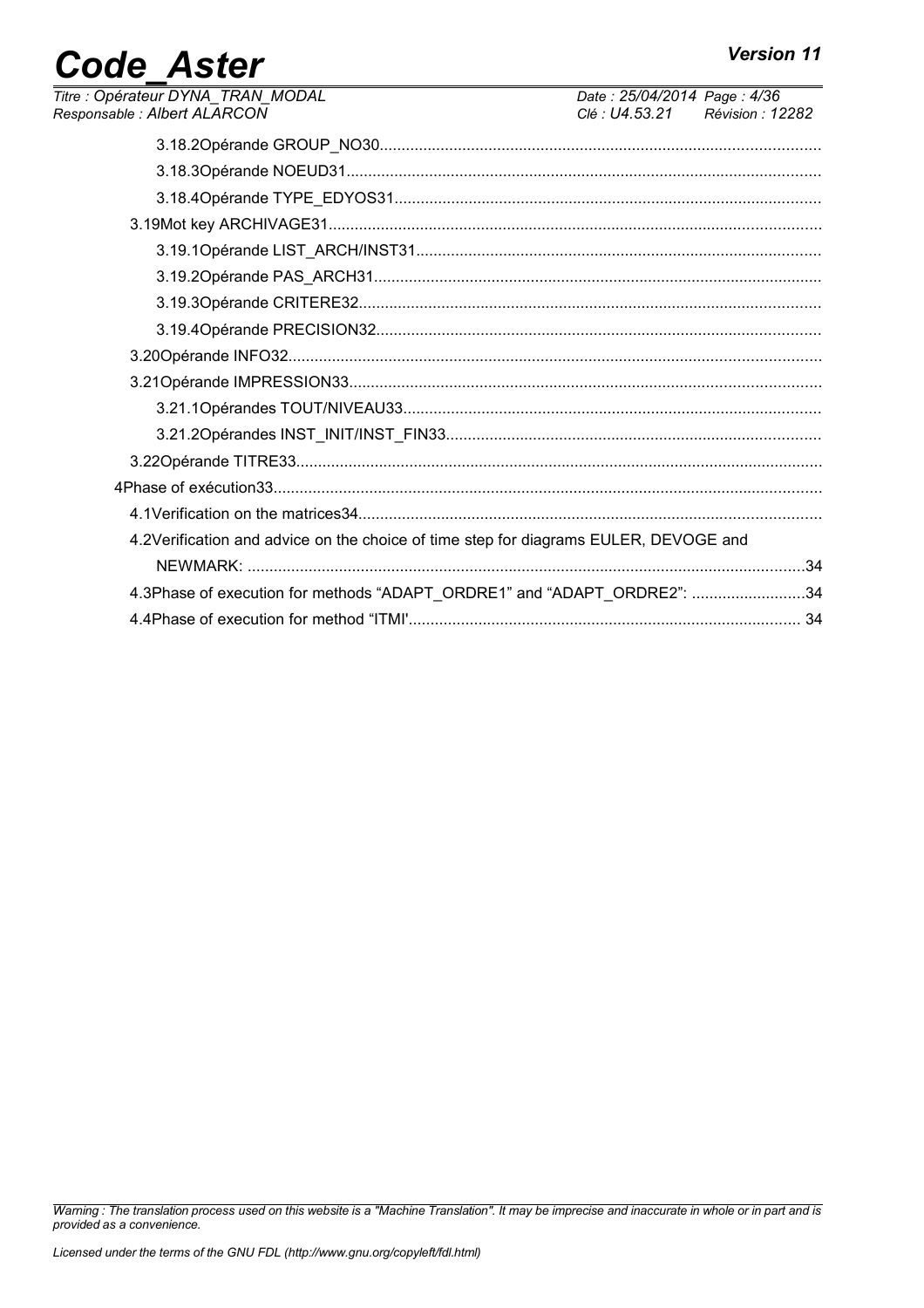*Titre : Opérateur DYNA\_TRAN\_MODAL Date : 25/04/2014 Page : 5/36 Responsable : Albert ALARCON Clé : U4.53.21 Révision : 12282*

### **2 Syntax**

tranmo [tran\_gene] = DYNA\_TRAN\_MODAL **(**  $\Diamond$ reuse =tranmo, ♦ MATR\_MASS =ma , [matr\_asse\_gene\_R] ♦ MATR\_RIGI =ri , [matr\_asse\_gene\_R] [matr asse gene R]  $\Diamond$  AMOR $MODAL = F$  (  $\text{/AMOR}$  REDUIT = la , [1\_R]<br>  $\text{/LIST AMOR}$  = l amor , [1 /LIST\_AMOR =l\_amor , [listr8] ),  $\Diamond$  SCHEMA\_TEMPS = F ( ♦ SCHEMA = ( | "NEWMARK", [DEFAULT] | "EULER", | "DEVOGE", | "ADAPT\_ORDRE1", | "ADAPT\_ORDRE2", | "RUNGE\_KUTTA\_54", | "RUNGE\_KUTTA\_32", | "ITMI", ), # key Keys only associated with diagram "NEWMARK":  $\sqrt{DEFAULT}$  =/0.25, [DEFAULT]  $/\text{beta}$ ,  $[R]$  $\Diamond$  GAMMA =  $/0.5$ , [DEFAULT] /gamma, [R] # Key word only associated with diagrams "RUNGE\_KUTTA \*":  $\sqrt{C}$  TOLERANCE =/1.E-3, [DEFAULT]  $/tol,$  [R] # key Keys only associated with diagram "ITMI": ayranı المسافرة .<br>♦BASE\_ELAS\_FLUI= mix, [melasflu]<br>^שטער האיבה TIE\_FLUI= Nvitf, [I] ◊NUMÉRIQUE\_VITE\_FLUI= Nvitf, [I]  $\Diamond$ ETAT STAT = "NON", [DEFAULT] /"OUI', ◊ PREC\_DUREE=/1.E-2 , [DEFAULT] /prec, [R] ◊ CHOC\_FLUI=/ "NON", [DEFAULT] CHOC\_FLUI=/<br>
/ "OUI',<br>
NB\_MODE=Nmode ↑ NB MODE=Nmode , [I] ◊ NB\_MODE\_FLUI=Nmodef , [I]  $\sqrt{R}$  TS REG ETAB=tsimu , [R]  $\,$ ,  $\,$ ,  $\,$ ,  $\,$ ,  $\,$ ,  $\,$ ,  $\,$ ,  $\,$ ,  $\,$ ,  $\,$ ,  $\,$ ,  $\,$ ,  $\,$ ,  $\,$ ,  $\,$ ,  $\,$ ,  $\,$ ,  $\,$ ,  $\,$ ,  $\,$ ,  $\,$ ,  $\,$ ,  $\,$ ,  $\,$ ,  $\,$ ,  $\,$ ,  $\,$ ,  $\,$ ,  $\,$ ,  $\,$ ,  $\,$ ,  $\,$ ,  $\,$ ,  $\,$ ,  $\,$ ,  $\,$ ,  $\,$ ,  $INCREMENT = F$  (  $\blacklozenge$  /LIST INST = litps, [listr8]  $/PAS$  = dt,  $[R]$  $\Diamond$ INST INIT =ti , [R]  $\sqrt{NST FIN} = tf,$  [R]  $/$ NUME $\overline{F}$ IN = nufin, [I] ◊VERI\_PAS = "OUI', [DEFAULT] /"NON", # Operands specific to an integration by time step adaptive of order 1 and 2  $\sqrt{VITE}$  MIN = "NORM", [DEFAULT]  $/$ "MAXI",<br>= 1.1,

 $\Diamond$ COEF MULT PAS = 1.1 , [DEFAULT] *Warning : The translation process used on this website is a "Machine Translation". It may be imprecise and inaccurate in whole or in part and is provided as a convenience.*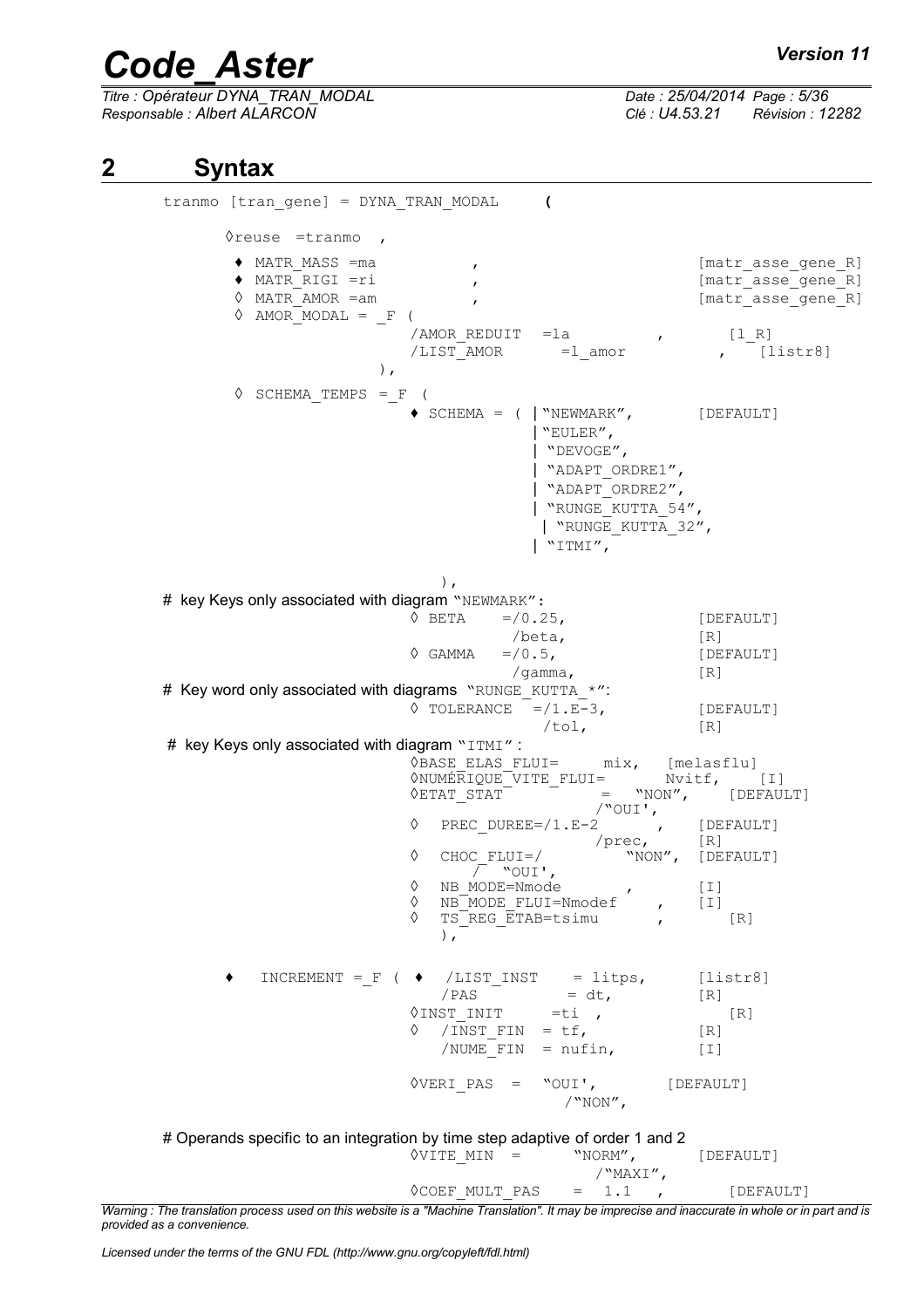*Titre : Opérateur DYNA\_TRAN\_MODAL Date : 25/04/2014 Page : 6/36 Responsable : Albert ALARCON Clé : U4.53.21 Révision : 12282*  $/cmp$  ,  $[R]$  $\Diamond$ COEF DIVI PAS = 1.33333334, [DEFAULT]  $/\text{cdp}$  ,  $[R]$  $\Diamond$ PAS LIMI RELA =/1.E-6 , [DEFAULT] /per , [R]  $\Diamond$  NB POIN PERIODE =/50 , [DEFAULT]  $/N$ ,  $[I]$ <br>16,  $[DEFAULT]$  $\Diamond$ NMAX ITER PAS =  $16$ , [DE<br>
/ N, [I] # Operands specific to an integration by time step adaptive (order 1 and 2) like Runge-Kutta ◊PAS\_MAXI =dtmax , [R] ◊PAS\_MINI =dtmin , [R] ),  $\Diamond$  ETAT\_INIT =  $_F$  (  $\blacklozenge$  / RESULTAT =res, [tran gene] If RESULTAT ◊ /INST\_INIT =to , [R] /NUME<sup>T</sup>ORDR =no , [I]  $\Diamond$  / CRITERE = ' RELATIF", [DEFAULT]  $\Diamond$  accuracy =  $/1.E$ -06, [DEFAULT] /prec, [R] / CRITERE =  $"ABSOLU",$  $\triangleleft$  accuracy = prec,  $[R]$  $/$  | DEPL =do , [vect\_asse\_gene] | QUICKLY =vo , [vect\_asse\_gene] ),  $\Diamond$  EXCIT = F (  $\Diamond$  VECT ASSE GENE =v [vect\_asse\_gene] **◊NUMÉRIQUE\_ORDRE =nmordr** , [I]<br>◊/FONC MULT =f, [function]  $\sqrt[6]{\text{FONC}}$  MULT  $=f$ ,  $\frac{1}{2}$  COEF\_MULT =a,  $\frac{1}{2}$  [R] /◊ACCE =ac , [function] ◊VITE =vi , [function] ◊DEPL =dp , [function] # Operands and key keys specific to the seismic analysis  $\Diamond$ MULT APPUI = "NON", [ DEFAULT] / "OUI',  $\Diamond$ DIRECTION = (dx, Dy, dz, drx, dry, drz), [l\_R]  $\sqrt{2}$  / NOEUD =lno , [l noeud] GROUP NO =lgrno , [l groupe no] ◊♦ CORR\_STAT = ' OUI' ♦ D\_FONC\_DT =dfdt , [function]  $\bullet$   $\overline{D}$  FONC $\overline{D}$   $\overline{T}$  2 =dfdt2 ,  $\overline{F}$  [function] ), ◊ /MODE\_STAT = psi, [mode\_meca] [mult elas, mode meca] ◊ EXCIT\_RESU=  $_F$  (  $\overline{\phantom{a}}$   $\rightarrow$  RESULTAT=resuforc [tran gene]  $\Diamond$ /COEF MULT=ai , [R]  $/COEF$  MULT  $C = aci$  , [C] ),

# End of the operands and key keys specific to the seismic analysis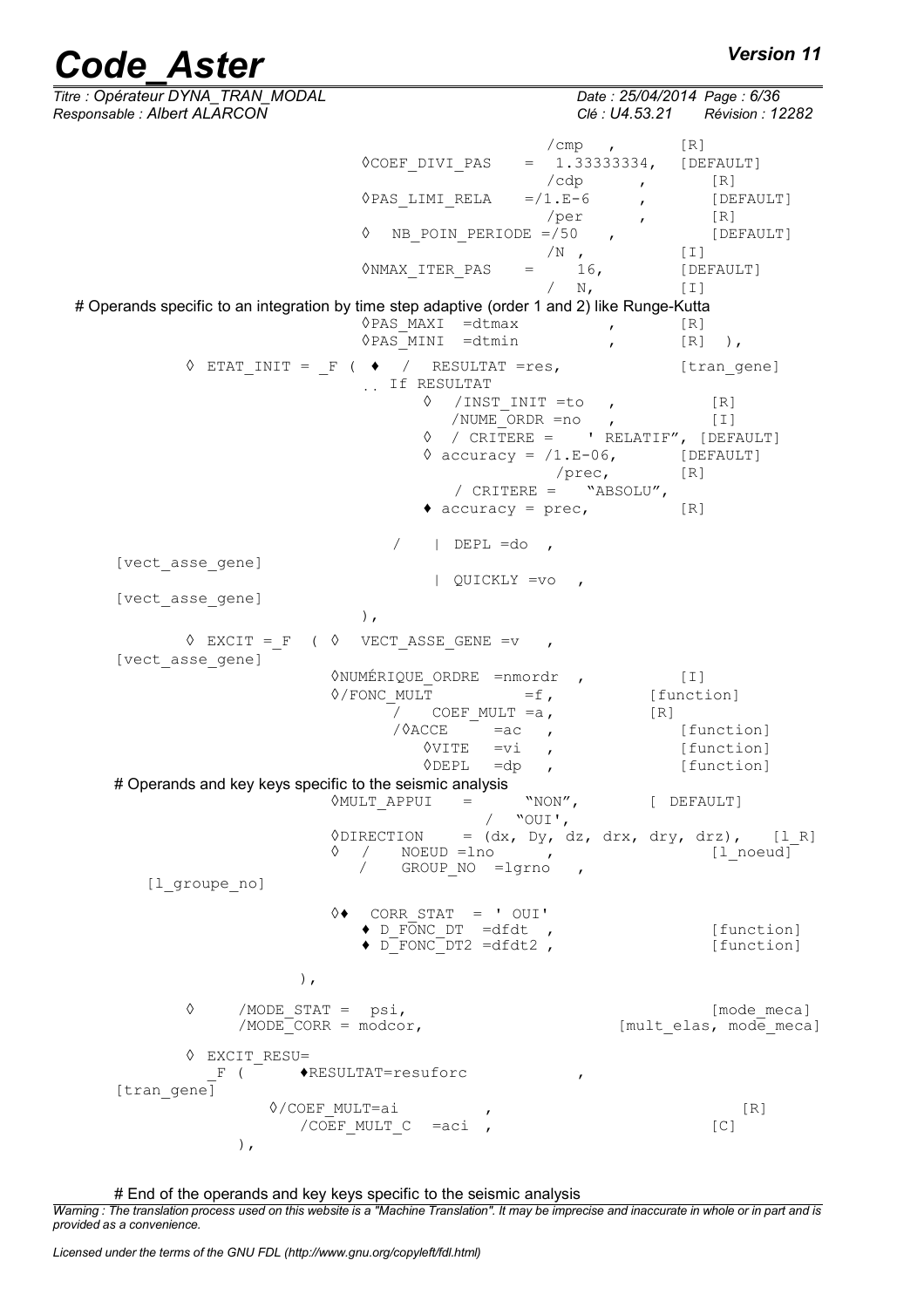# *Code\_Aster Version 11*<br> *Titre* : Opérateur DYNA TRAN MODAL Date : 25/04/2014 Page : 7/36

*Titre : Opérateur DYNA\_TRAN\_MODAL Date : 25/04/2014 Page : 7/36 Responsable : Albert ALARCON Clé : U4.53.21 Révision : 12282*

| $\Diamond$ CHOC<br>$=$ F | $\Diamond$ INTITULE =int                                                                                     |                                                                                                                | $\lfloor \perp$ Kn                                                   |
|--------------------------|--------------------------------------------------------------------------------------------------------------|----------------------------------------------------------------------------------------------------------------|----------------------------------------------------------------------|
|                          | $/$ $\sqrt{*}$ /NOEUD 1<br>/GROUP NO 1<br>$\Diamond$ /NOEUD 2<br>/GROUP NO 2<br>/♦/MAILLE<br>/GROUP MA       | $=$ no $1$<br>$\mathbf{r}$<br>$=$ grno $1$ ,<br>$=no2$<br>$\overline{ }$<br>$=$ grno2,<br>$=$ ma,<br>$=$ grma, | [node]<br>[group no]<br>[node]<br>[group no]<br>[mesh]<br>[group ma] |
|                          | $\lozenge$ OBSTACLE =obs,<br>NORM OBST =nor<br><b>OORIG OBST</b><br>$\Diamond$ JEU $=$                       | $\mathbf{r}$<br>$=$ ori<br>1.,<br>/clearance,                                                                  | [obstacle]<br>[liststr8]<br>[liststr8]<br>[DEFAULT]<br>[R]           |
|                          | ♦<br>ANGL VRIL $=$ gamma,                                                                                    |                                                                                                                | $\lceil R \rceil$                                                    |
|                          | ♦<br>DIST $1 = \text{dist1}$ ,<br>♦<br>$DIST-2 = dist2,$                                                     |                                                                                                                | [R]<br>[R]                                                           |
|                          | $\sqrt{2}$ SOUS STRUC 1 = ss1,<br>$\degree$ SOUS <sup>-STRUC<sup>-2</sup> = ss2</sup><br>$coordinate =$<br>♦ | $\mathbf{r}$<br>"GLOBAL",                                                                                      | $K8$ ]<br>[K8]                                                       |
| [DEFAULT]                |                                                                                                              | /nom sst,                                                                                                      | [K8]                                                                 |
|                          | ♦<br>RIGI NOR $=$ kn,<br>♦<br>$AMOR'NOR =$                                                                   | $0.$ ,<br>/cn <sub>r</sub>                                                                                     | [R]<br>[DEFAULT]<br>$\lfloor R \rfloor$                              |
|                          | ◊RIGI TAN<br>$=$                                                                                             | $0.$ ,<br>/ $kt,$                                                                                              | [DEFAULT]<br>[R]                                                     |
|                          | <b>OAMOR TAN</b><br>$=$<br>$FROTTEMENT =$                                                                    | ct,                                                                                                            | [R]                                                                  |
|                          |                                                                                                              | $/$ "NON"<br>/"COULOMB"                                                                                        | [DEFAULT]                                                            |
|                          |                                                                                                              | $\bullet$ COULOMB = driven<br>/"COULOMB STAT DYNA"                                                             | [R]                                                                  |
|                          |                                                                                                              | $\triangle$ COULOMB STAT = driven [R]<br>$\bullet$ COULOMB DYNA = mud                                          | [R]                                                                  |
|                          |                                                                                                              | # Operands specific to the taking into account of a transient velocity                                         |                                                                      |
| <b>OVITESSE VARIABLE</b> | for the rotors (variable rotational speed)<br>$=$ "NON",                                                     |                                                                                                                | [DEFAULT]                                                            |
|                          | $/$ "OUI',<br># if VITESSE VARIABLE=' OUI':                                                                  |                                                                                                                |                                                                      |
| ◆VITE ROTA               | =vrota<br>MATR GYRO = $q\gamma$ ro,<br>$\Diamond$ ACCE ROTA = arota,                                         |                                                                                                                | [function]<br>[matr_asse_gene_R]<br>[function]                       |
|                          | $\Diamond$ MATR RIGY = gyro,<br># if VITESSE VARIABLE=' NON':                                                |                                                                                                                | [matr asse_gene_R]                                                   |
|                          | $\blacklozenge$ VITE ROTA = 0.0,<br>/vrota,                                                                  |                                                                                                                | [DEFAULT]<br>[R]                                                     |
|                          |                                                                                                              | # Keyword specific to the taking into account of a crack in a rotor                                            |                                                                      |
| OROTOR FISS= F           | $\overline{ }$<br>$/$ $\sqrt{*}$ / NOEUD G                                                                   | $=$ nog<br>$\mathbf{r}$                                                                                        | [node]                                                               |
|                          | /GROUP NO G<br>$\blacklozenge$ /NOEUD D                                                                      | $=$ grnog,<br>$=$ nod,                                                                                         | [group no]<br>[node]                                                 |
|                          | /GROUP NO D<br>ANGL INIT $=0.0$<br>٠                                                                         | $=$ grnod,<br>$\mathbf{r}$                                                                                     | [group no]<br>[DEFAULT]                                              |
|                          | ANGL ROTA $=0.0$<br>♦<br>$\blacklozenge$ K PHI                                                               | $=$ kphi                                                                                                       | [function]<br>[function]                                             |
|                          | DK DPHI                                                                                                      | $=$ dkdphi                                                                                                     | [function]                                                           |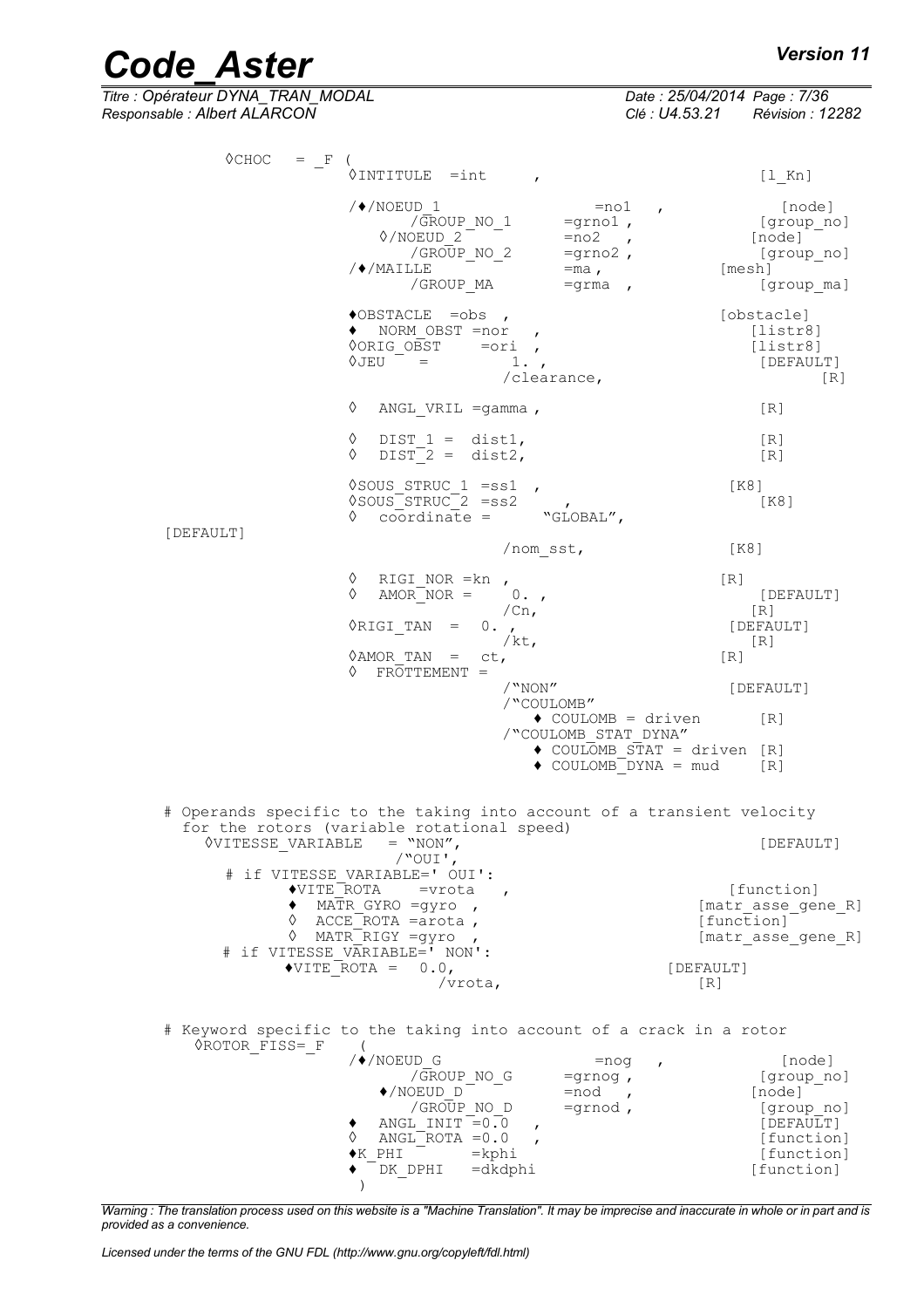# *Code\_Aster Version 11*<br>Titre : Opérateur DYNA TRAN MODAL Date : 25/04/2014 Page : 8/36

*Titre : Opérateur DYNA\_TRAN\_MODAL Date : 25/04/2014 Page : 8/36 Responsable : Albert ALARCON Clé : U4.53.21 Révision : 12282*

|            | # Operands and key keys specific to the taking into account of a fluid blade<br><b><i>OLAME FLUIDE</i></b><br>$=$ "NON",                                                                                                               | [DEFAULT]                                                                           |
|------------|----------------------------------------------------------------------------------------------------------------------------------------------------------------------------------------------------------------------------------------|-------------------------------------------------------------------------------------|
|            | /"OUI',<br># if LAME FLUIDE=' OUI':<br>$\Diamond$ ALPHA =<br>$0.$ ,<br>/alpha,<br>$\Diamond$ BETA<br>0.7<br>$=$<br>/beta,<br>$\Diamond$ CHI<br>0.7<br>$\hspace{1.6cm} = \hspace{1.6cm}$<br>$/\text{chi}$ ,<br>♦<br>$DELTA =$<br>$0.$ , | [DEFAULT]<br>[R]<br>[DEFAULT]<br>[R]<br>[DEFAULT]<br>$\lceil R \rceil$<br>[DEFAULT] |
|            | /delta,<br># End of the operands and key keys specific to the taking into account of a fluid blade                                                                                                                                     | [R]                                                                                 |
| $\Diamond$ | PARA LAME FLUI = $F($                                                                                                                                                                                                                  |                                                                                     |
|            | ♦<br>NMAX ITER $=$ /20<br>$\mathbf{r}$                                                                                                                                                                                                 | [DEFAULT]                                                                           |
|            | /niter,<br>♦<br>RESI RELA $= / 1$ .E-3<br>/residu                                                                                                                                                                                      | $[1]$<br>[DEFAULT]                                                                  |
|            | ♦<br>LAMBDA $=$ /10<br>$\cdot$ ,<br>/lambda<br>),                                                                                                                                                                                      | [R]<br>[DEFAULT]<br>[R]                                                             |
| ♦          | VERI CHOC = $F($                                                                                                                                                                                                                       |                                                                                     |
|            | <b>OSTOP CRITERE</b><br>"OUI',<br>$=$<br>"NON",                                                                                                                                                                                        | [DEFAULT]                                                                           |
|            | $\Diamond$ SEUIL = / 0.5<br>$\mathbf{r}$<br>/s <sub>1</sub>                                                                                                                                                                            | [DEFAULT]<br>[R]                                                                    |
| $\Diamond$ | $)$ ,<br>ANTI SISM = $F($                                                                                                                                                                                                              |                                                                                     |
|            | $\blacklozenge$ /NOEUD 1=no1                                                                                                                                                                                                           | [node]                                                                              |
| [group no] | /GROUP NO 1<br>$=$ grno $1$                                                                                                                                                                                                            |                                                                                     |
|            | $\sqrt{\text{NOEUD}}$ 2=no2<br>/GROUP NO 2<br>$=$ grno $2$                                                                                                                                                                             | [node]                                                                              |
| [group no] | $\Diamond$ RIGI K1 =<br>$0.$ ,                                                                                                                                                                                                         | [DEFAULT]                                                                           |
|            | /kN,<br>$RIGI K2 =$<br>♦<br>$0.$ ,                                                                                                                                                                                                     | [R]<br>[DEFAULT]                                                                    |
|            | /kN,<br>◊SEUIL FX<br>$0.$ ,<br>$=$ $\qquad$                                                                                                                                                                                            | [R]<br>[DEFAULT]                                                                    |
|            | /Py <sub>r</sub><br>$\Diamond C =$<br>$0.$ ,                                                                                                                                                                                           | [R]<br>[DEFAULT]                                                                    |
|            | $/C_{I}$<br>◊PUIS ALPHA<br>0.7<br>$=$ $\,$                                                                                                                                                                                             | [R]<br>[DEFAULT]                                                                    |
|            | /alpha,<br>$\lozenge$ DX MAX<br>$1.$ ,<br>$=$                                                                                                                                                                                          | [R]<br>[DEFAULT]                                                                    |
|            | $/dx$ ,<br>),                                                                                                                                                                                                                          | [R]                                                                                 |
|            | $\Diamond$ FLAMBAGE = F (                                                                                                                                                                                                              |                                                                                     |
|            | $\blacklozenge$ /NOEUD 1=no1<br>$=$ grno $1$<br>/GROUP NO 1                                                                                                                                                                            | [node]                                                                              |
| [group no] | $\sqrt{NOEUD}$ 2=no2<br>$=$ grno $2$<br>/GROUP NO 2                                                                                                                                                                                    | [node]                                                                              |
| [group no] | $\triangle$ OBSTACLE = obs,                                                                                                                                                                                                            | [obstacle]                                                                          |
|            | <b>OORIG OBST</b><br>$=$ ori,<br>NORM OBST = $NOR$ ,<br><b><i>OANGL VRIL</i></b><br>$=$<br>0,                                                                                                                                          | [liststr8]<br>[liststr8]<br>[DEFAULT]                                               |
|            | /gamma,                                                                                                                                                                                                                                | [R]                                                                                 |

*Warning : The translation process used on this website is a "Machine Translation". It may be imprecise and inaccurate in whole or in part and is provided as a convenience.*

*Licensed under the terms of the GNU FDL (http://www.gnu.org/copyleft/fdl.html)*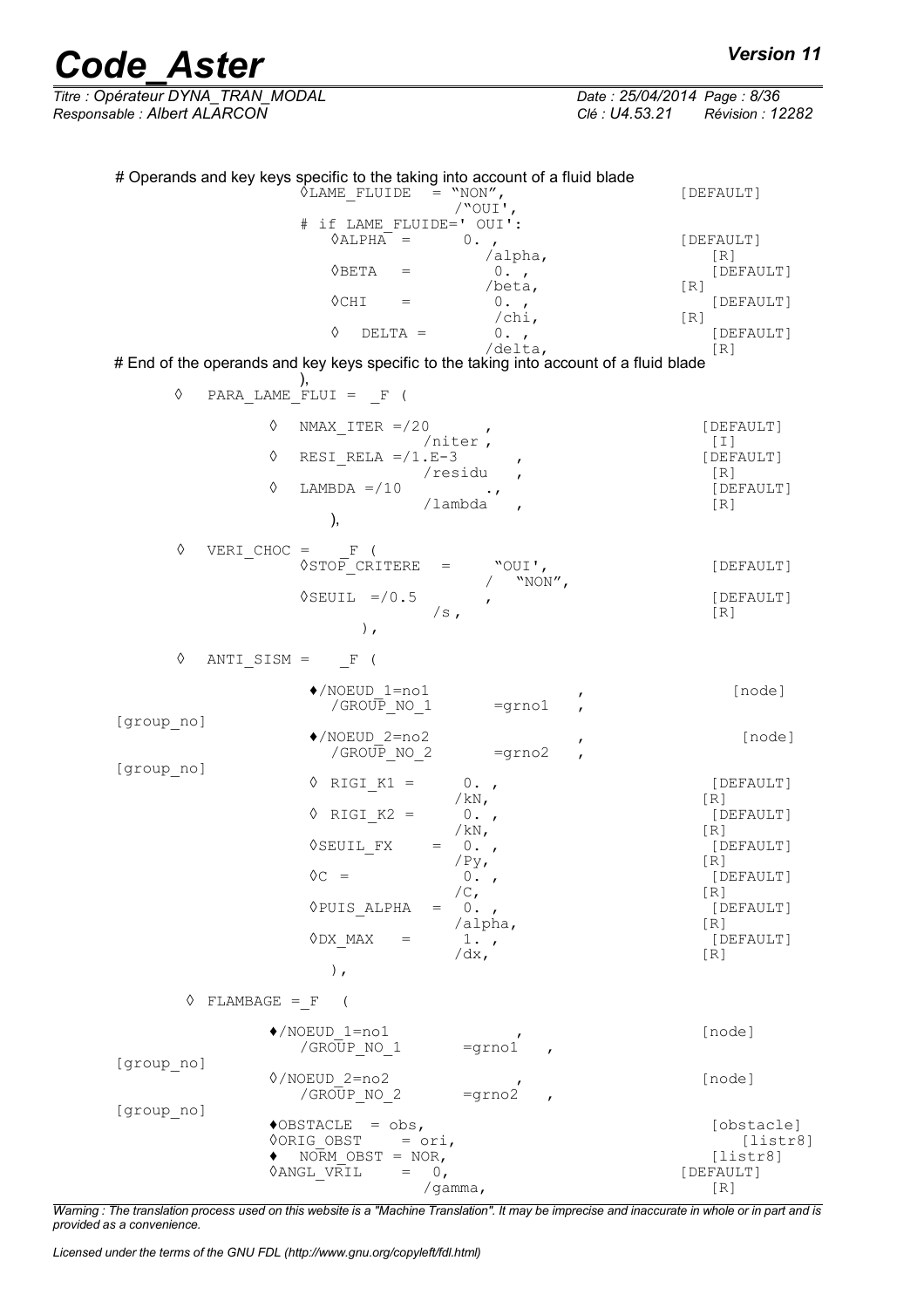| <b>Code Aster</b> | <b>Version 11</b> |
|-------------------|-------------------|
|-------------------|-------------------|

| Titre : Opérateur DYNA_TRAN_MODAL<br>Responsable : Albert ALARCON                                                                                                                                                                                                 | Date: 25/04/2014 Page: 9/36<br>Clé : U4.53.21                      | <b>Révision : 12282</b>                |
|-------------------------------------------------------------------------------------------------------------------------------------------------------------------------------------------------------------------------------------------------------------------|--------------------------------------------------------------------|----------------------------------------|
| ◊JEU<br>$= 1.$<br>/jeu,<br>$\Diamond$ DIST 1 = dist1,<br>$\lozenge$ DIST 2 = dist2,<br>$\Diamond$ coordinate = /"GLOBAL",                                                                                                                                         |                                                                    | [DEFAULT]<br>[R]<br>[R]<br>[R]         |
| [DEFAULT]<br>/ nom sst<br>♦<br>RIGI NOR = $kN$ ,<br>♦<br>$FNOR-CRIT = film,$<br>♦<br>$FNOR-POST FL = fseuil,$<br>♦<br>RIGI NOR POST FL = $k2$ ,<br>$\,$ ,                                                                                                         |                                                                    | [K8]<br>[R]<br>[R]<br>[R]<br>[R]       |
| $\Diamond$ RELA EFFO DEPL = F (<br>$\bullet$ $\overline{\phantom{a}}$ NOEUD =noe<br>VSOUS STRUC =ss<br>$\Diamond$ NOM $\overline{C}MP$ = nomcmp<br>$\boldsymbol{r}$<br>$\blacklozenge$ RELATION = f,<br>$\,$ ,                                                    |                                                                    | [node]<br>[K8]<br>$K8$ ]<br>[function] |
| $\Diamond$ RELA TRANSIS = F<br>$\left($<br>NOEUD =noe<br>◊SOUS STRUC<br>$=$ ss<br>$\Diamond$ NOM $\overline{C}MP$ = nomcmp<br>$\mathbf{r}$<br>$\blacklozenge$ RELATION = f,<br>$\,$ ,                                                                             |                                                                    | [node]<br>[K8]<br>[K8]<br>[function]   |
| ◊RELA EFFO VITE<br>$=$ F (<br>$\bullet$ $\overline{\phantom{a}}$ NOEUD =noe<br>VSOUS STRUC =ss<br>ONOM CMP=nomcmp<br>$\blacklozenge$ RELATION = f,<br>$\,$ ,                                                                                                      |                                                                    | [node]<br>[K8]<br>[K8]<br>[function]   |
| # key Keys factors only associated with the coupling with code EDYOS<br><b>OCOUPLAGE EDYOS= F</b><br>$=$ vrota<br>VITE ROTA<br>$\triangle$ PAS TPS EDYOS = dtedyos,<br>$\rightarrow$                                                                              | $\mathbf{r}$                                                       | [R]<br>[R]                             |
| $\texttt{\char'134} \verb'PALIER_EDYOS={_F}$<br>/UNITE<br>$=$ uled,<br>/GROUP NO<br>=grnoed<br>/NOEUD<br>$=$ noed,<br>♦ TYPE EDYOS<br>$=$ $-$                                                                                                                     | $\mathbf{r}$<br>"PAPANL",<br>/ "PAFINL",<br>"PACONL",<br>"PAHYNL", | [T]<br>[group no]<br>[node]            |
| $\lambda$<br># End key keys factors associated only with the coupling with code EDYOS                                                                                                                                                                             |                                                                    |                                        |
| $\Diamond$ ARCHIVAGE = F (<br>$\Diamond$ /LIST INST = list<br>$/$ INST = in<br>/PAS ARCH = ipa<br>$\Diamond$ / CRITERE = ' RELATIF', [DEFAULT]<br>$\Diamond$ accuracy = $/1.E-06$ , [ DEFAULT]<br>/ $CRITERE =$ "ABSOLU",<br>$\bullet$ accuracy = prec,<br>$\,$ , | [R]<br>/prec,<br>[R]<br>[R]                                        | [liststr8]<br>$[1]$                    |
| $\Diamond$ solver = F (see [U4.50.01])                                                                                                                                                                                                                            |                                                                    |                                        |
| $0$ INFO= $/1$<br>$\pmb{r}$<br>[DEFAULT]                                                                                                                                                                                                                          |                                                                    |                                        |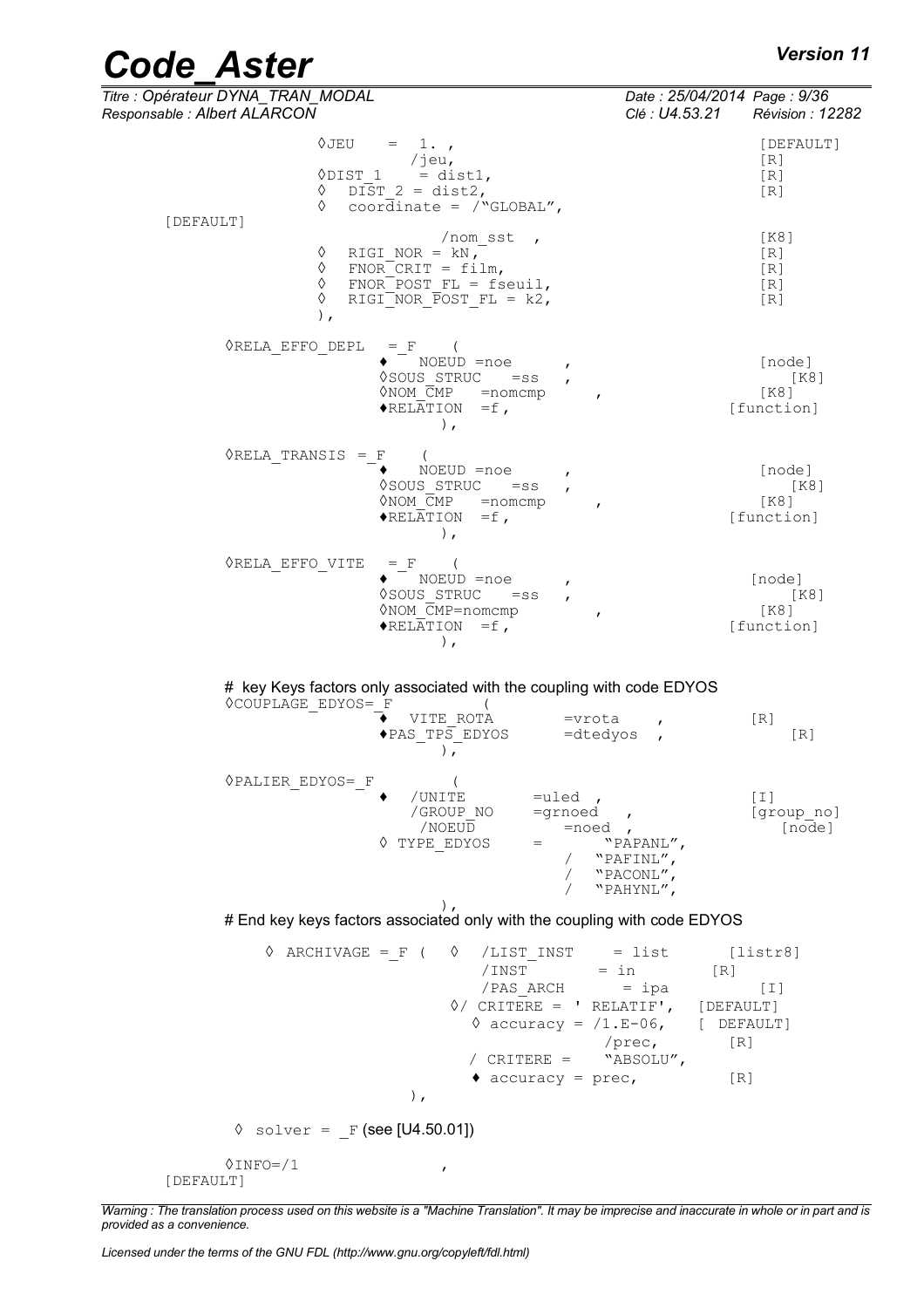$\left( \right)$ ,

◊TITER=titer , [l\_Kn]

| Titre : Opérateur DYNA_TRAN_MODAL<br>Responsable : Albert ALARCON                                                                                       | Date: 25/04/2014 Page: 10/36<br>Clé : U4.53.21 | Révision : 12282 |
|---------------------------------------------------------------------------------------------------------------------------------------------------------|------------------------------------------------|------------------|
| 12 <sup>2</sup>                                                                                                                                         |                                                |                  |
| 0IMPRESSION<br>$=$ F<br>$\Diamond$ / $\Box$ $\Box$ $\Box$<br>$=$ "OUI',<br>/NIVEAU<br>DEPL LOC',<br>$=$ $\Box$<br>VITE LOC'<br>FORC LOC'<br>TAUX CHOC', |                                                | [DEFAULT]        |
| ≬INST INIT<br>$=$ Ti,<br>◊INST FIN<br>$=$                                                                                                               |                                                | 「R1<br>「R」       |

)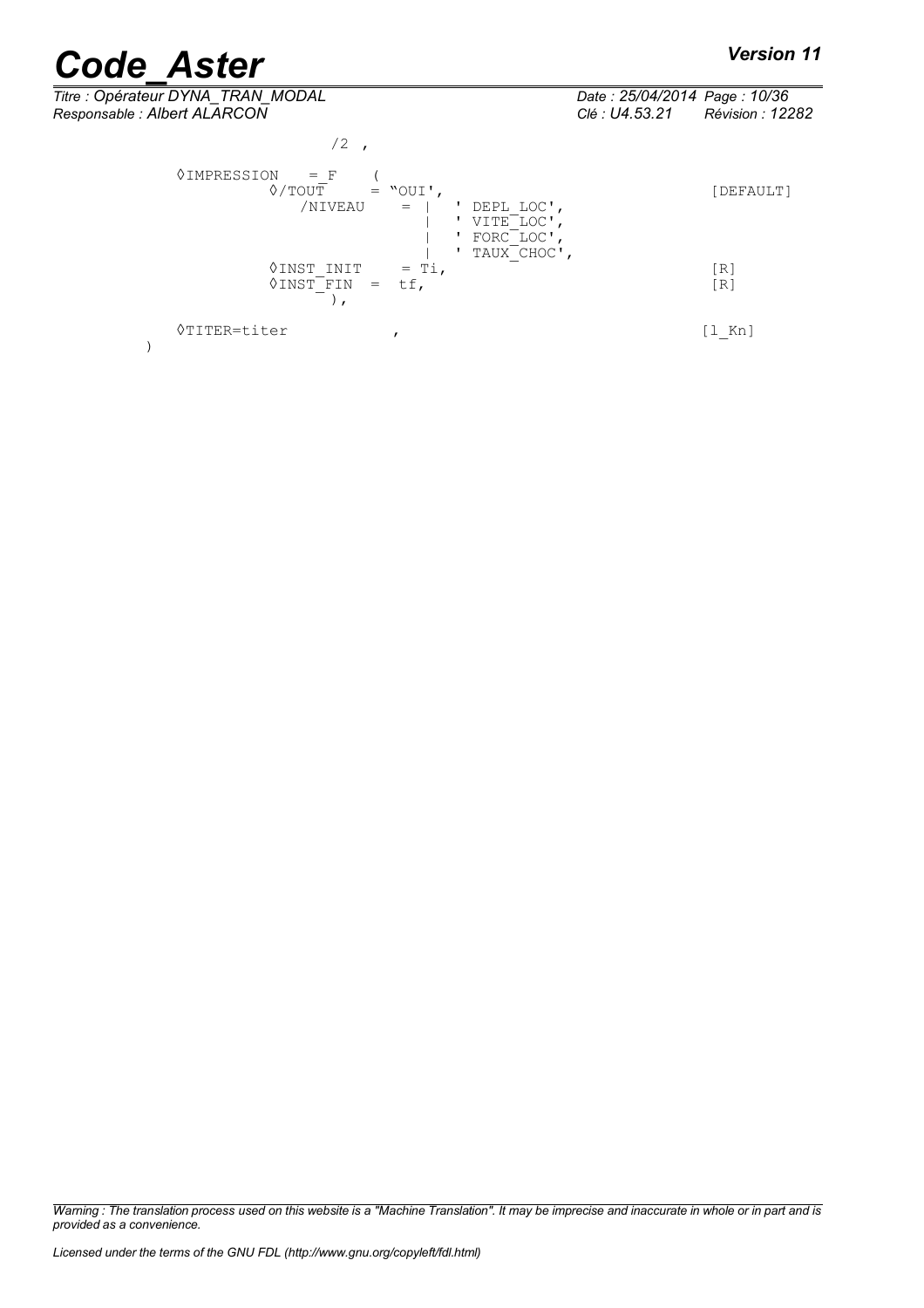*Titre : Opérateur DYNA\_TRAN\_MODAL Date : 25/04/2014 Page : 11/36 Responsable : Albert ALARCON Clé : U4.53.21 Révision : 12282*

### **3 Operands**

#### **3.1 Matrixes generalized**

In the case of a computation by modal recombination, the generalized matrixes must be established by the operator PROJ\_MATR\_BASE [U4.63.12] or by macro-command PROJ\_BASE [U4.63.11], from same modal base.

In the case of a computation by dynamic substructuring, the generalized matrixes must be established by the operator ASSE\_MATR\_GENE [U4.65.04], from same generalized classification.

 $*$ MATR MASS = my

Mass matrix of the generalized system. Concept of the matrasse gene  $R$  type.

♦MATR\_RIGI = laughed

Stiffness matrix of the generalized system. Concept of the matrasse gene  $R$  type.

◊MATR\_AMOR = amndt

Damping matrix of the generalized system. Concept of the matr asse gene  $R$  type. This option is not available with method "DEVOGE".

#### **3.2 Key word AMOR\_MODAL**

This key word makes it possible to take into account a damping equivalent to modal damping broken up on a basis of modes precalculated in the form of concept of the mode meca  $type$ . This damping is taken overall into account in the dynamic balance equation like a correct force with the second member  $-\mathbf{C}\mathbf{X}$ .

#### **3.2.1 Operands AMOR\_REDUIT / LIST\_AMOR**

 $\Diamond$  / AMOR REDUIT = L n

Lists reduced dampings ( $\eta_1 \eta_2 \ldots \eta_n$  percentages of critical damping the) corresponding ones to each mode of the system in the form of list of realities.

This option is not available in dynamic substructuring because reduced dampings must be defined for each substructure separately (operator MACR\_ELEM\_DYNA [U4.65.01]).

#### **Note:**

*If the number of reduced dampings given is lower than the number of basic vectors used in modal base, depreciation of the additional vectors is taken equal to the last damping of the list.*

/LIST AMOR = c formuleformule  $n$ 

Name of the concept of the listr8  $type$  containing the list of reduced dampings.

### **3.3 Diagrams of integration. Key word SCHEMA\_TEMPS**

Under this key word one can inform a diagram of integration with, possibly, its parameters. The diagrams available are to be declared under operand SCHEMA.

#### **3.3.1 Operand SCHEMA**

◊SCHEMA =

Choice of the numerical method of resolution.

*Warning : The translation process used on this website is a "Machine Translation". It may be imprecise and inaccurate in whole or in part and is provided as a convenience.*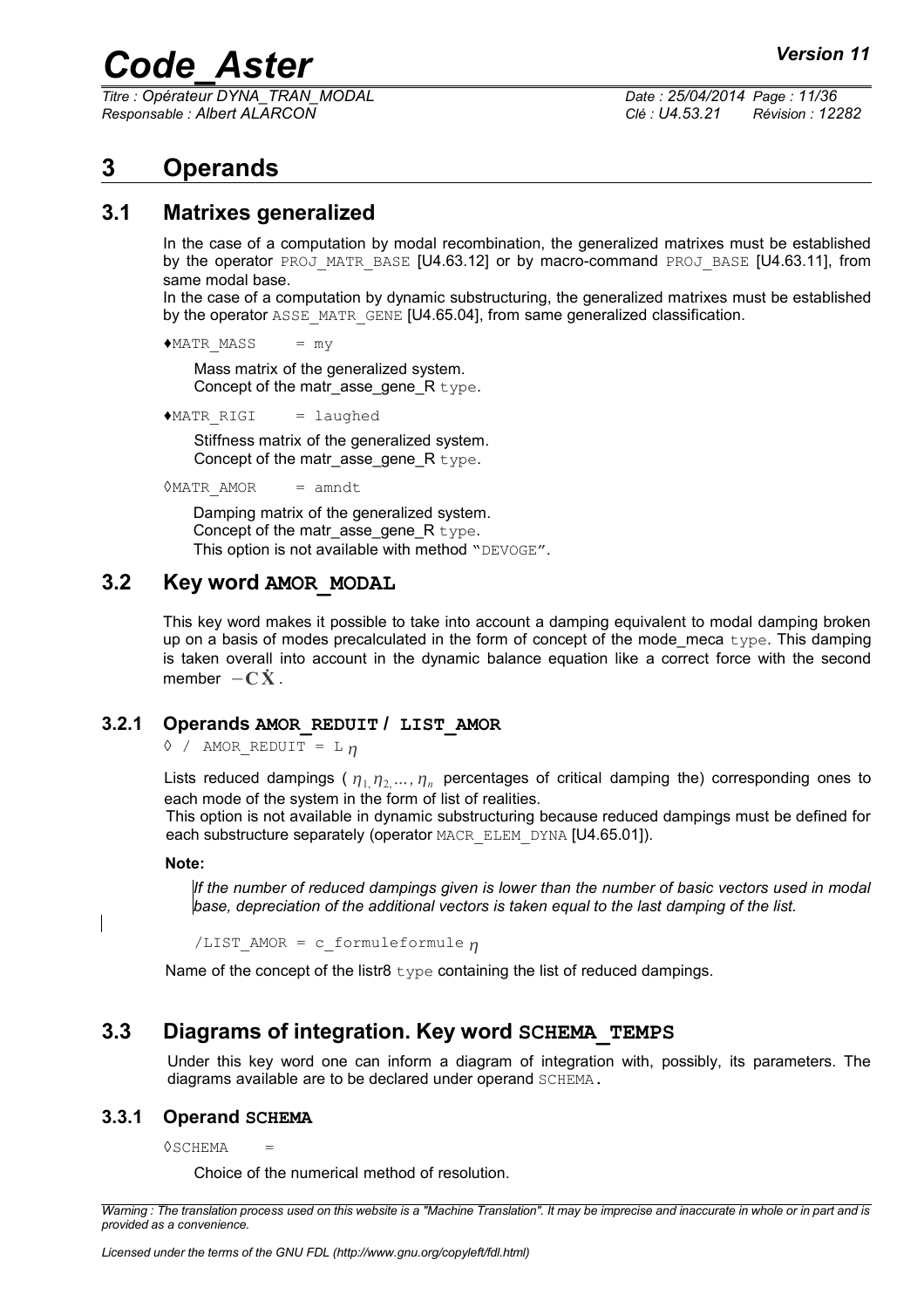*Titre : Opérateur DYNA\_TRAN\_MODAL Date : 25/04/2014 Page : 12/36 Responsable : Albert ALARCON Clé : U4.53.21 Révision : 12282*

In the case of a classical computation by modal recombination, the user has six methods of the explicit type, an integral method and method of an implicit type.

In the case of a computation by dynamic substructuring [R4.06.04], the transitory method of calculating on modal base calculated by substructuring supports all the diagrams of integration evoked except the integral method. On the other hand, the transitory method of calculating on the "bases" of substructures supports only the diagram of Eulerian and the diagrams to time step adaptive.

#### **3.3.1.1 SCHEMA = "NEWMARK" : implicit scheme**

This diagram allows only the integration of linear problems. It is the diagram by default for the resolution. One can specify the parameters of integration  $\beta$  and  $\gamma$ :

◊ BETA = beta

Value of the parameter  $\beta$  for the method of NEWMARK. By default  $\beta = 0.25$ .

 $\Diamond$  GAMMA = gamm

Value of the parameter  $\gamma$  for the method of NEWMARK. By default  $\gamma = 0.5$ .

#### **3.3.1.2 SCHEMA = "EULER" : explicit diagram of order 1**

This diagram supports computation with taking into account of all localised non-linearities available.

#### **3.3.1.3 SCHEMA = "DEVOGE" : explicit diagram of order 4**

the diagram of DEVOGELAERE supports computation with taking into account of all localised nonlinearities available.

#### **3.3.1.4 SCHEMA = "ADAPT\_ORDRE2" : explicit diagram of order 2**

This diagram (called "ADAPT" in the previous versions of the code) supports computation with taking into account of all localised non-linearities available. This method uses the diagram of the central differences, the algorithm of adaptation of time step leans on the computation of a "apparent frequency":

$$
f_{APt} = \frac{1}{2\pi} \sqrt{\left| \frac{\ddot{x}_t - \ddot{x}_{t-1}}{x_t - x_{t-1}} \right|}
$$

One time step specifies Ci after the operands specific to the integration method by adaptive. They are the operands following of the key word factor INCREMENT :

◊NB\_POIN\_PERIODE = N

Number of points per apparent period. It is this parameter which fixes the accuracy of computation. It must be at least equal to 20; its value by default (50) guarantees a satisfactory accuracy (about 1%) in most case.

 $&VITE$  MIN =

Method of calculating the velocity of reference used to evaluate the apparent frequency.

When the denominator of the apparent frequency ( *xn*−*x<sup>n</sup>*−<sup>1</sup> ) becomes weak, this one can become very high, which leads to an unjustified refinement of time step. To cure it, the algorithm uses the following criterion:

$$
\frac{|x_n - x_{n-1}|}{\Delta t} \le V_{min} \Rightarrow f_{APn} = \frac{1}{2\pi} \sqrt{\left| \frac{\ddot{x}_n - \ddot{x}_{n-1}}{V_{min} \Delta t} \right|}
$$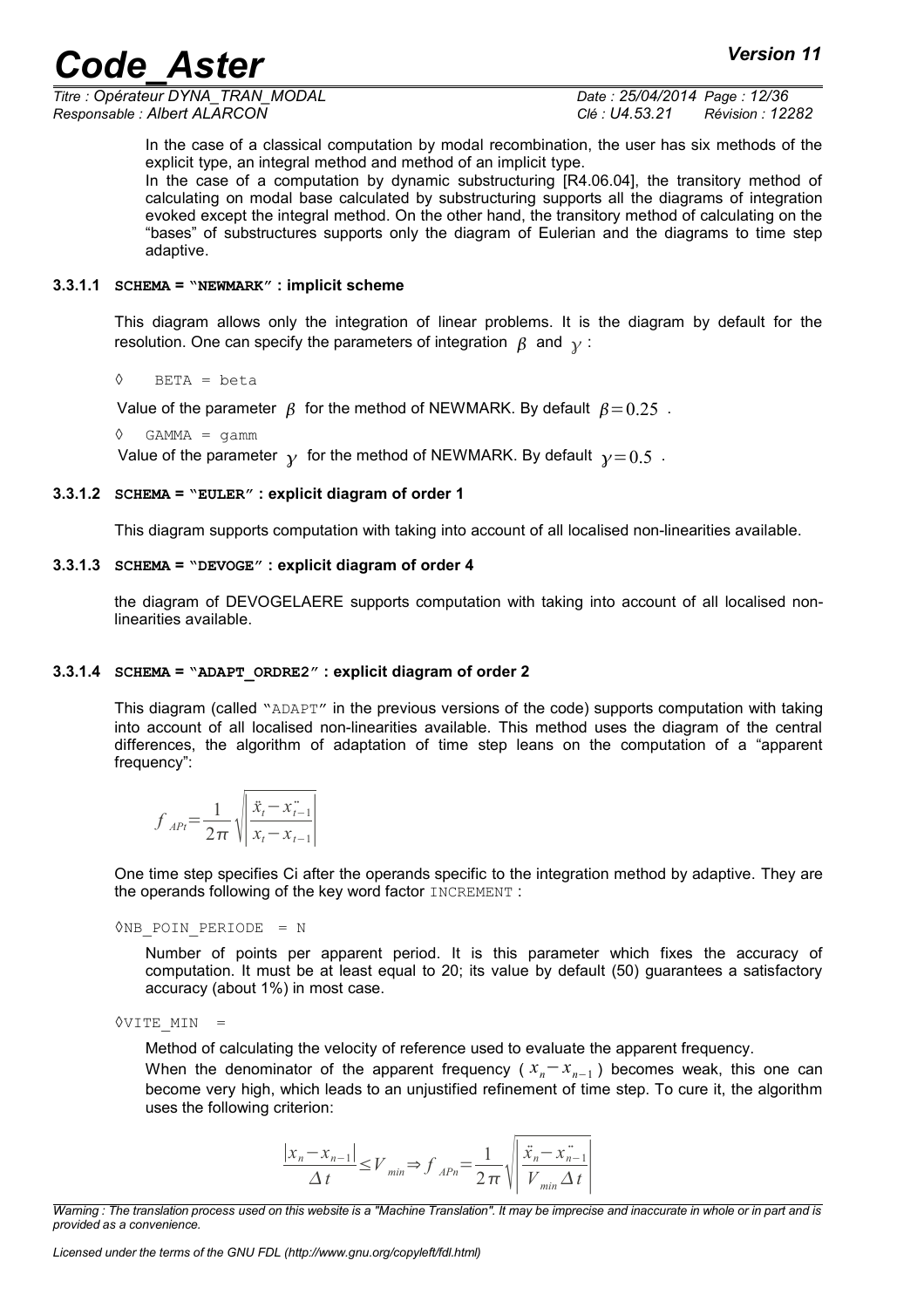*Titre : Opérateur DYNA\_TRAN\_MODAL Date : 25/04/2014 Page : 13/36 Responsable : Albert ALARCON Clé : U4.53.21 Révision : 12282*

 $V_{min}$  can be calculated in two ways different according to the value from  $VITE$  MIN:

"NORM" =  $V_{min}(t_n)$  =  $||V(t_n)||$  $\frac{(v_n/||}{100})$  for all the degrees of freedom.

Can be used:

- if the system has several degrees of freedom.
- if the order of magnitude of displacement is not too different according to the degrees of freedom.

"MAXI" =  $V^i_{min}(t_n)$  = *Max*  $0 < t_p < t_n$  $(|V^{i}(t_{p})|)$ 100 for the degree of freedom *i* .

Can be used:

- if the system has a small number of degrees of freedom (from 1 to 3),
- for a system with several degrees of freedom, if the order of magnitude of displacement is very different according to the degrees of freedom (for example in the presence of degrees of freedom of Lagrange under - structuring),
- if the order of magnitude velocity does not vary too much in the course of time.

◊NMAX\_ITER\_PAS = N

maximum Number of reductions of time step per computation step. It is by default equal to 16, which limits the coefficient of reduction of the step to  $\ 0,75^{16}{=}10^{-2} \,$  by iteration (when time step is too high, one takes again computation with a weaker step:  $\varDelta\,t_{_n}{'}\!=\!0,\!75\,\varDelta\,t_{_n}$  ).

NMAX ITER PAS can be:

- increased to allow time step to fall in a more brutal way,
- decreased if time step seems excessively refined, for example in the presence of discontinuities (solid friction, discontinuous excitation,…).

If, at a given time, one reaches this maximum number of successive reductions of time step, then the code nevertheless will consider that the final step is correct and will pass to the following step. An alarm message is then transmitted, which announces a possible risk of loss of accuracy and which advises with the user to start again computation with parameters modified (while playing on PAS, NMAX ITER PAS and/or COEF DIVI PAS) to make it possible to cross the difficulty with time step the smaller.

 $\Diamond$ COEF MULT PAS = cmp

Coefficient of increase in the step when the error is sufficiently weak:

$$
\Delta t_n < \frac{0.75}{Nf_{APn}} \Rightarrow \Delta t_{n+1} = \text{cmp } \Delta t_n \,.
$$

Its value by default ( $cmp=1.1$ ) guarantees stability and accuracy, but it can in general be increased (with more until  $1.3$ ) to accelerate integration.

 $\Diamond$ COEF DIVI PAS = cdp

Coefficient of refinement of time step ( $>1$ ) when the error is higher than 1, that the nombre of iterations maximum ( $N$  MAX ITER PAS) is not reached and that the time step minimal one is not reached:

*Warning : The translation process used on this website is a "Machine Translation". It may be imprecise and inaccurate in whole or in part and is provided as a convenience.*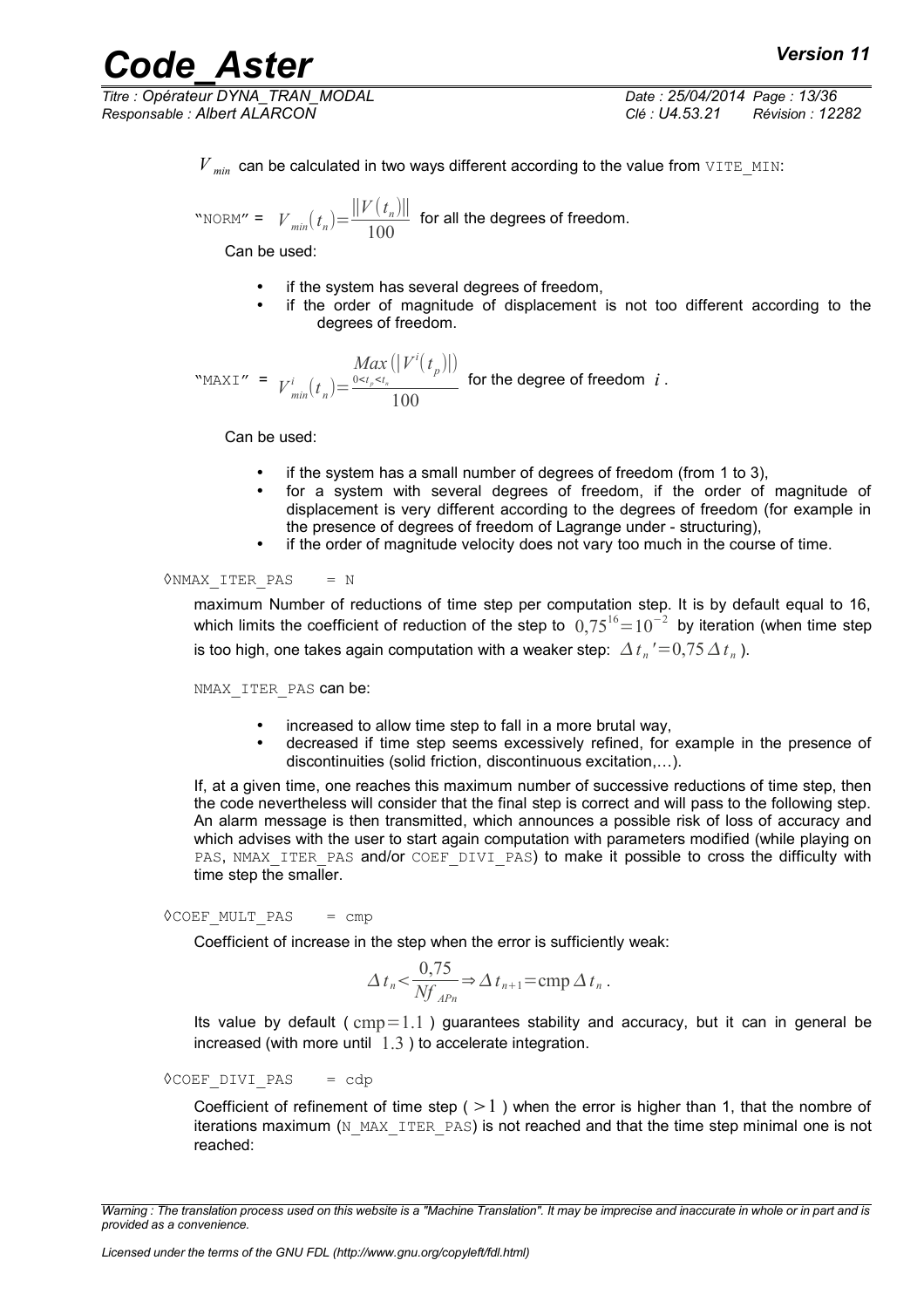*Titre : Opérateur DYNA\_TRAN\_MODAL Date : 25/04/2014 Page : 14/36*

*Responsable : Albert ALARCON Clé : U4.53.21 Révision : 12282*

$$
\Delta t_n < \frac{1}{Nf_{APn}}, \quad N_{iter} < N_{iter\_max} \text{ and } \Delta t_n > \text{plr } \Delta t_{initial}
$$
\n
$$
\Rightarrow \Delta t_n = \frac{\Delta t_n}{\text{cdp}}
$$

the value by default is of  $1.33333334$ , that is to say a reduction of a factor  $0.75$ . ◊PAS\_LIMI\_RELA = plr

Coefficient applied to time step initial to define the limit of refinement and thus the time step minimal one:

The value by default is of  $1.33333334$ , that is to say a reduction of a factor  $0.75$ .

$$
\Delta T_{min} = \text{plr } \Delta t_{initial}
$$

#### **3.3.1.5 SCHEMA = "RUNGE\_KUTTA\_54" : diagram clarifies with adaptive step.**

This diagram is part of the family of the diagrams of integration of the Runge-Kutta type. In particular, it is the explicit diagram of integration of Dormand-Prince (54) [R5.06.04] with time step adaptive. Diagram "RUNGE KUTTA 54" supports the taking into account of all nonthe - linearities available in the operator except for non-linearities of fluid blade.

The computation the time step optimal one is done by control of the error between the approximations of order 5 and 4 of the prediction of the vector of state (concatenation of the displacement vectors and velocity).

*err*≤1

This diagram leans on the condition of control of the following relative error:

with

$$
err = \frac{1}{n} \sum_{i} \sqrt{(\frac{y_{i1} - \hat{y}_{i1}}{sc_i})^2}
$$
 and  $sc_i = tol \cdot MAX(|y_{i0}|, |y_{i1}|)$ 

where

- $y_{ij}$  is the value of the prediction of order 5 of the component *i* of the vector of state *y*
- $\hat{y}_{1i}$  is the value of the prediction of order 4 of the component *i* of the vector of state  $y$
- *n* is the size of the vector of state *y*
- $y_{0i}$  is the value of the component *i* of the vector of state *y* with the actual position

 $\Diamond$ TOLERANCE = tol

Value of control of relative error given by the user intervening in the statement of *sc<sup>i</sup>* . By default it is worth  $1.E-3$ .

#### **3.3.1.6 SCHEMA = "RUNGE\_KUTTA\_32" : diagram clarifies with adaptive step.**

Like diagram "RUNGE KUTTA 54", diagram "RUNGE KUTTA 32" is part of the family of the diagrams of integration of the Runge-Kutta type. In this case, it is the explicit diagram of integration of Bogacki-Shampine (32) [R5.06.04] with time step adaptive.

Like the preceding diagram, it supports the taking into account of all non-linearities available in the operator except for non-linearities of fluid blade.

*Warning : The translation process used on this website is a "Machine Translation". It may be imprecise and inaccurate in whole or in part and is provided as a convenience.*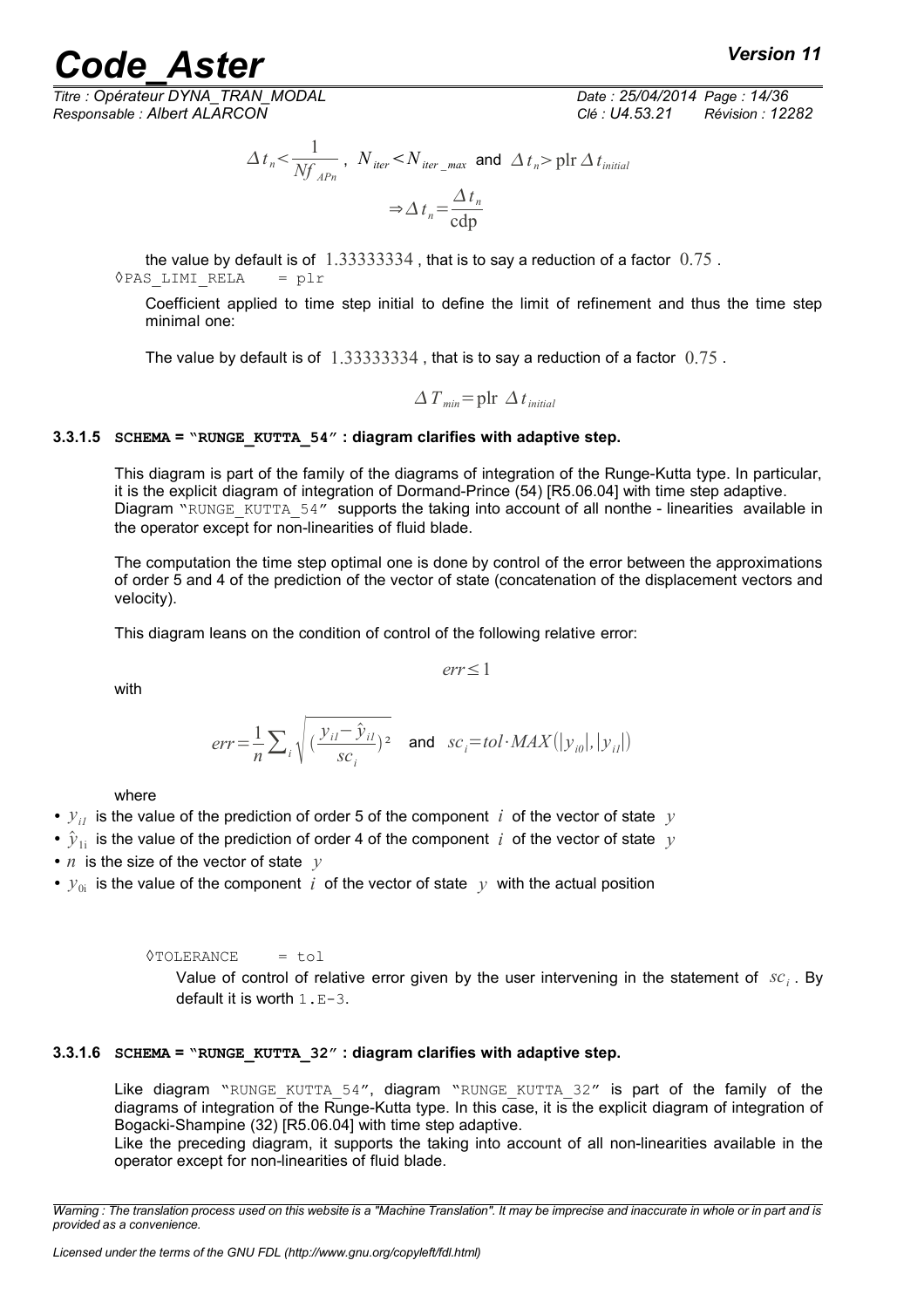*Titre : Opérateur DYNA\_TRAN\_MODAL Date : 25/04/2014 Page : 15/36 Responsable : Albert ALARCON Clé : U4.53.21 Révision : 12282*

For this diagram, the computation of time step optimal is done by control of the error between the approximations of order 3 and 2 of the prediction of the vector of state. The computation the time step optimal one, as for him, is done in a way similar to the preceding diagram.

#### **3.3.1.7 SCHEMA = "ADAPT\_ORDRE1" : explicit diagram of order 1**

This diagram is an alternative of preceding diagram "ADAPT\_ORDRE2". It is in fact a version of the diagram of Eulerian with time step adaptive. Apart from this difference, this diagram is used same way as the adaptive diagram of order 2: the syntax of the key word is same and the continuation methods of time step too.

#### **3.3.1.8 SCHEMA = "ITMI" : diagram integral for the computation of the response of mechanical systems very slightly deadened with couplings fluidelastic**

This diagram of integration by integral method allows, for the systems slightly damped, to obtain an exact response by taking account of the variations of fluidelastic forces obtained in the presence of shocks.

One describes Ci below the keywords specific to the computation of the response of linear mechanical systems very slightly deadened with couplings fluidelastic possibly associated with non- linearities located with the nodes of the shocks type and frictions.

◊BASE\_ELAS\_FLUI = mix

Modal base used for computation.

Concept of the melasflu type by the operator produces CALC FLUI STRU [U4.66.02] which contains all the modal bases calculated for different the definite rate of flow. This key word is compulsory for method "ITMI".

The computation transitory on modal base modified by the coupling fluidelastic is carried out in taking into account the values of added depreciation, which had with the flow of the fluid, which is present in the concept melasflu of entry . **Modal dampings, recovered fluidelastic base, replace those well informed under total** *key word* **AMOR\_REDUIT of operator DYNA\_TRAN\_MODAL .**

*NUMÉRIQUE VITE FLUI = Nvitf* 

Rate of flow retained for computation (sequence number).

Allows to extract in the concept melasflu modal base corresponding to the rate of flow retained (cf [U4.66.02]). This key word is compulsory for method "ITMI".

**OETAT STAT** 

For the systems very slightly damped, this option makes it possible to avoid an expensive computation of the linear phase preceding the first shock. This phase, called thereafter "transitional stage" precedes the establishment by a mode made up of a succession of nonlinear phases of shocks and/or linear phases called of "flight" according to the forcing functions of the mechanical system applied. The time of transient corresponds to a displacement equal to the clearance of a thrust. It can be relatively important (50 to 100 seconds).

ETAT  $SIT = "YES"$ : the transition into only one of computation of the transitional stage allows time step.

The transition of the transitional stage is carried out by supposing the mechanical system in "flight". The time necessary on the way of the transient is estimated by the algorithm according to the mechanical characteristics of the system in "" vol' ". This estimate is based on a criterion where parameter PREC DUREE periods  $D^{\prime\prime}$  excitations due to the turbulent forces intervene and the.

**Note:**

*Warning : The translation process used on this website is a "Machine Translation". It may be imprecise and inaccurate in whole or in part and is provided as a convenience.*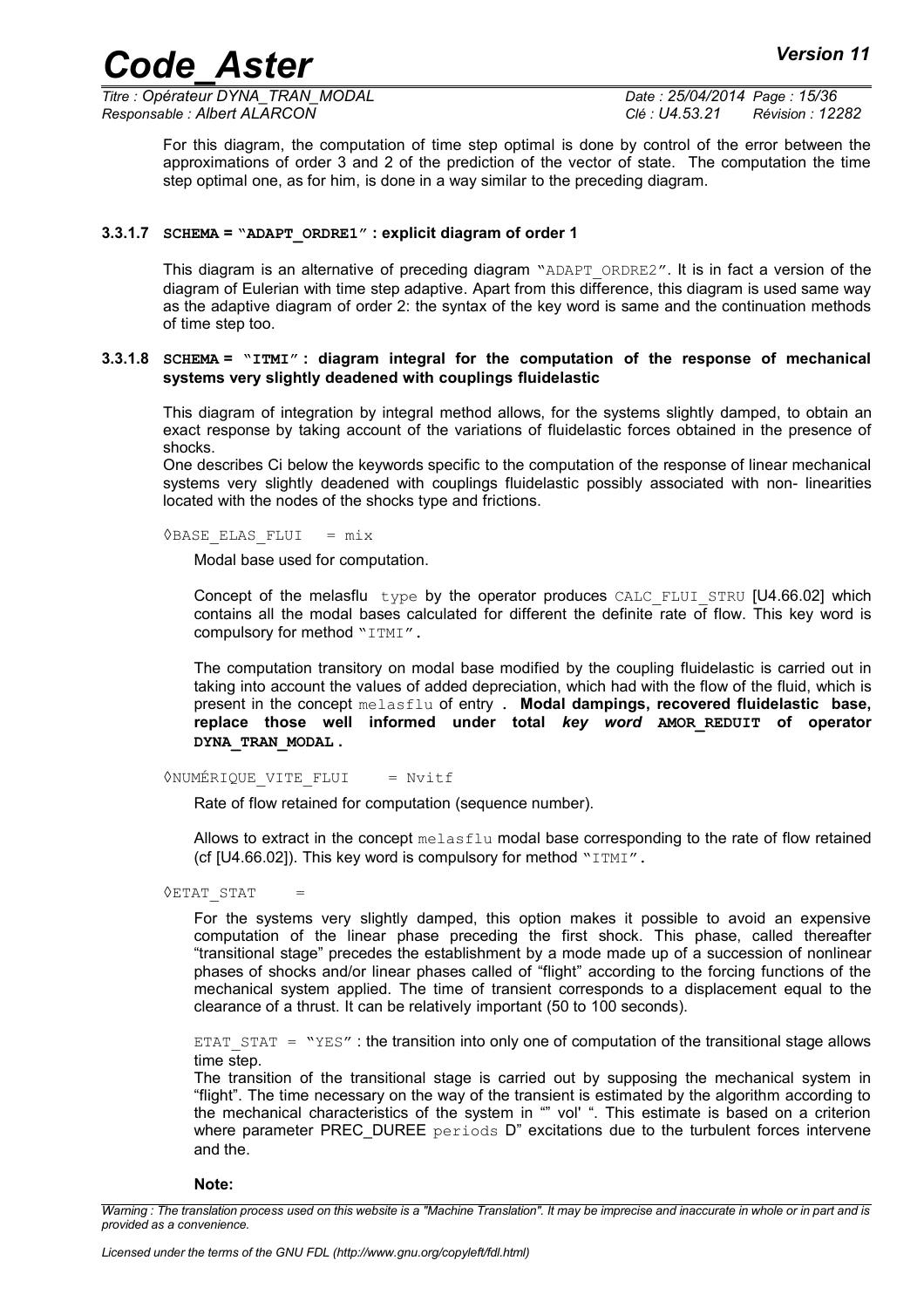*Titre : Opérateur DYNA\_TRAN\_MODAL Date : 25/04/2014 Page : 16/36 Responsable : Albert ALARCON Clé : U4.53.21 Révision : 12282*

*If one asks for a simulation with computation in time step of the transitional stage, it will be necessary to take care to introduce a period of sufficiently long excitation. This period must correspond to the period necessary on the way of the transient increased by the period of simulation in established mode wished. This total period of simulation will be indicated via two operands INST\_INIT and INST\_FIN under the key word factor INCREMENT .*

ETAT  $STAT = "NON"$ : Simulation does not distinguish the transitory state from the established mode.

#### $\Diamond$ PREC DUREE = prec

Makes it possible to define the accuracy chosen to determine the period of the transitional stage according to the formula:

 $T_{tr} = \frac{-\ln(prec)}{2\pi}$  $2\xi_0\omega_0$ where  $\xi_0$  and  $\omega_0$  the reduced damping and the pulsation of each mode

considered indicate respectively. The value by default of this parameter is 1%.

◊CHOC\_FLUI =

Determines the processing carried out by the algorithm during the shock phases with respect to the fluidelastic forces.

By default, the variation of the fluidelastic forces in shock phase related to the modification of the stiffness and the damping of the mechanical system (impact on the thrust) is not taken into account.

 $\Diamond$ NB MODE = Nmode

Number of modes of the base modal retained for dynamic computation. The preserved modes correspond to increasing frequencies (first modes). If NB\_MODE is not specified, one takes all the modes of the modal base of the concept of the melasflu  $_{\text{type}}$ .

```
◊ NB_MODE_FLUI = Nmodef
```
Number of modes of the base modal disturbed by the fluidelastic phenomena of coupling in shock phase (lower than the number of modes retained for dynamic computation).

The preserved modes correspond to Nmodef first increasing frequencies (first modes). If NB MODE FLUI is not specified, one takes the number of modes retained for dynamic computation.

◊ TS\_REG\_ETAB = tsimu

Lasted of desired simulation.

In the case of a simulation without preliminary computation and in time step of the transitional stage ( $ETATST = "NON"$ ), this period corresponds to the period of simulation whatever the state of the system between times of beginning and end of simulation. Consequently one will have to make sure that:

TS REG ETAB  $\leq$  INST FIN - INST INIT

By default, one will have TS\_REG\_ETAB = INST\_FIN - INST\_INIT

In the case of a simulation with computation of the transitional stage ( $ETAT = "YES"$  ). this period corresponds to the period of really desired simulation when the shock phase is established from the numerical point of view. Consequently one will have to make sure that:

TS REG ETAB  $\leq$  INST FIN - INST INIT - "time considered transitory"

If this last condition is not observed, the user is informed with accuracy of the minimum time of excitation necessary for its computation INST\_FIN - INST\_INIT.

By default, one a: TS\_REG\_ETAB = INST\_FIN - INST\_INIT - "time considered transitory" *Warning : The translation process used on this website is a "Machine Translation". It may be imprecise and inaccurate in whole or in part and is provided as a convenience.*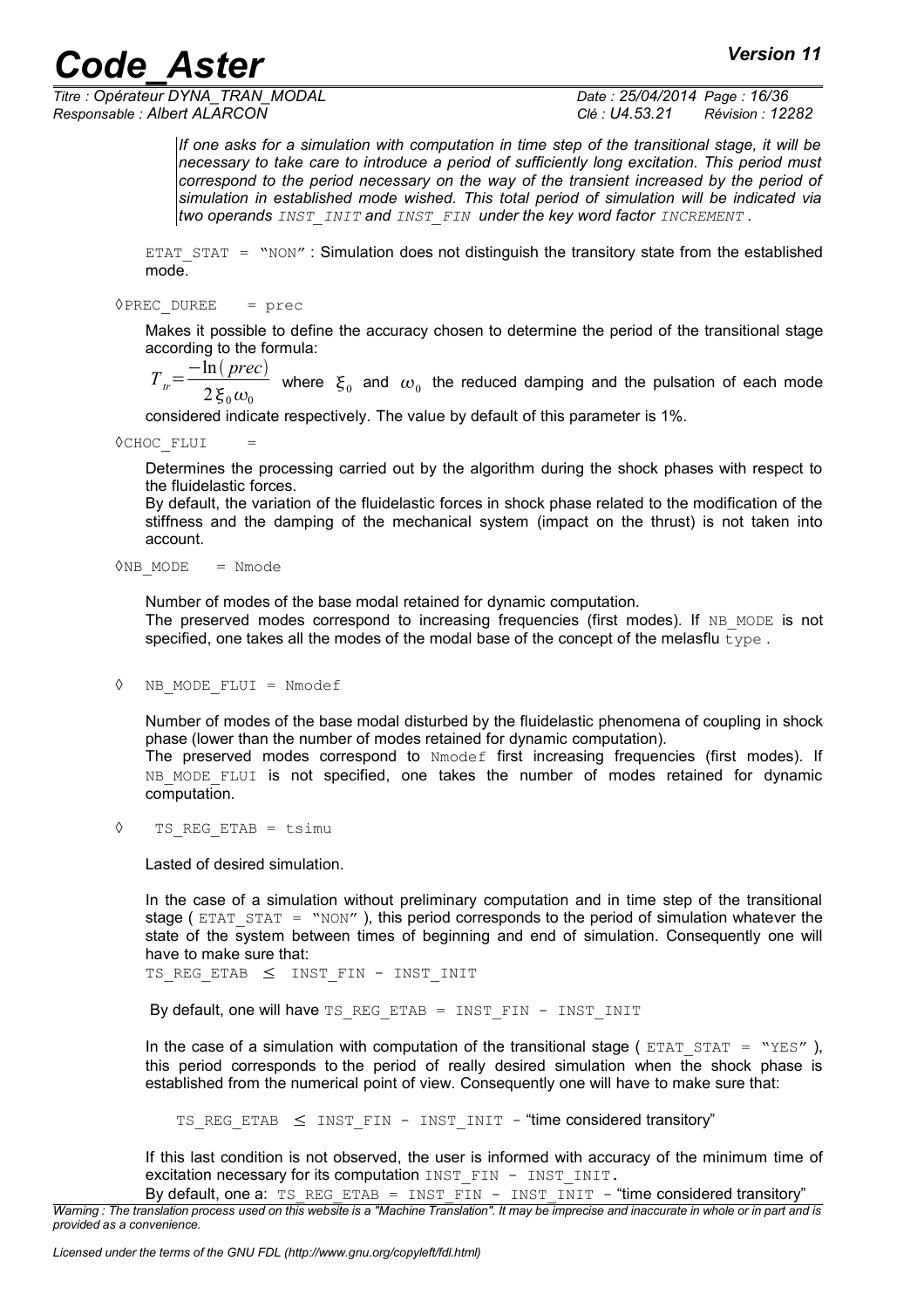*Titre : Opérateur DYNA\_TRAN\_MODAL Date : 25/04/2014 Page : 17/36 Responsable : Albert ALARCON Clé : U4.53.21 Révision : 12282*

**Note:**

*This diagram of integration is not usable in poursuite and does not allow computation by under dynamic structuring.*

*The presence of key word CHOC is imperative even for simulations of phases without shocks known as "phases of flight".*

*The taking into account of non-linearities of type fluid blade was not introduced to date into the diagram of integration.*

#### **3.4 Key word INCREMENT**

#### **3.4.1 Operands LIST\_INST / NOT/VERI\_PAS/PAS\_MINI/PAS\_MAXI**

 $/LIST$  INST = 1 temp

Concept lists realities of the listr8 type.

List realities defining times  $|t_i|$  of computation of the solution

Diagrams "RUNGE\_KUTTA\_54" and "RUNGE\_KUTTA32": For the diagrams of the Runge-Kutta type, key word LIST INST is not taken into account.

 $/PAS$  = dt

- Schémas "EULER", "DEVOGE", "NEWMARK" : Time step transient computation.
- Diagrams "ADAPT\_ORDRE1" and "ADAPT\_ORDRE2":

Indicate the time step initial one used by the algorithm. This parameter must be sufficiently weak:

- to allow the computation of the static phases (which always uses the time step maximum one),
- to start the algorithm correctly.

It must however be sufficiently high not to penalize the group of computation.

Diagram "ITMI":

Indicate time step retained for the first computation step (after possible transition of the transient). Thereafter, the algorithm automatically manages the computation step according to the stiffness of structure and the zones of transition flight/shock.

Diagrams "RUNGE\_KUTTA\_54" and "RUNGE\_KUTTA32":

Indicate the time step initial one proposed by the user. If the error of prediction between the control statements checks  $err \leq 1$ , then it is the first computation step. If not, the algorithm automatically chooses the time step necessary one in order to check this condition. Thereafter, the choice of time step in the algorithms of Runge-Kutta is managed automatically.

```
◊VERI_PAS = reference mark
```
Checking of time step of computation compared to time step limits given according to the highest frequency of the modes of modal base considered or the bases of under - structures.

# Operands specific to an integration by time step adaptive with diagrams "ADAPT\_ORDRE1", "ADAPT\_ORDRE2" like "RUNGE KUTTA 54" and " RUNGE KUTTA 32" .

 $\Diamond$ PAS MAXI = dtmax

*Warning : The translation process used on this website is a "Machine Translation". It may be imprecise and inaccurate in whole or in part and is provided as a convenience.*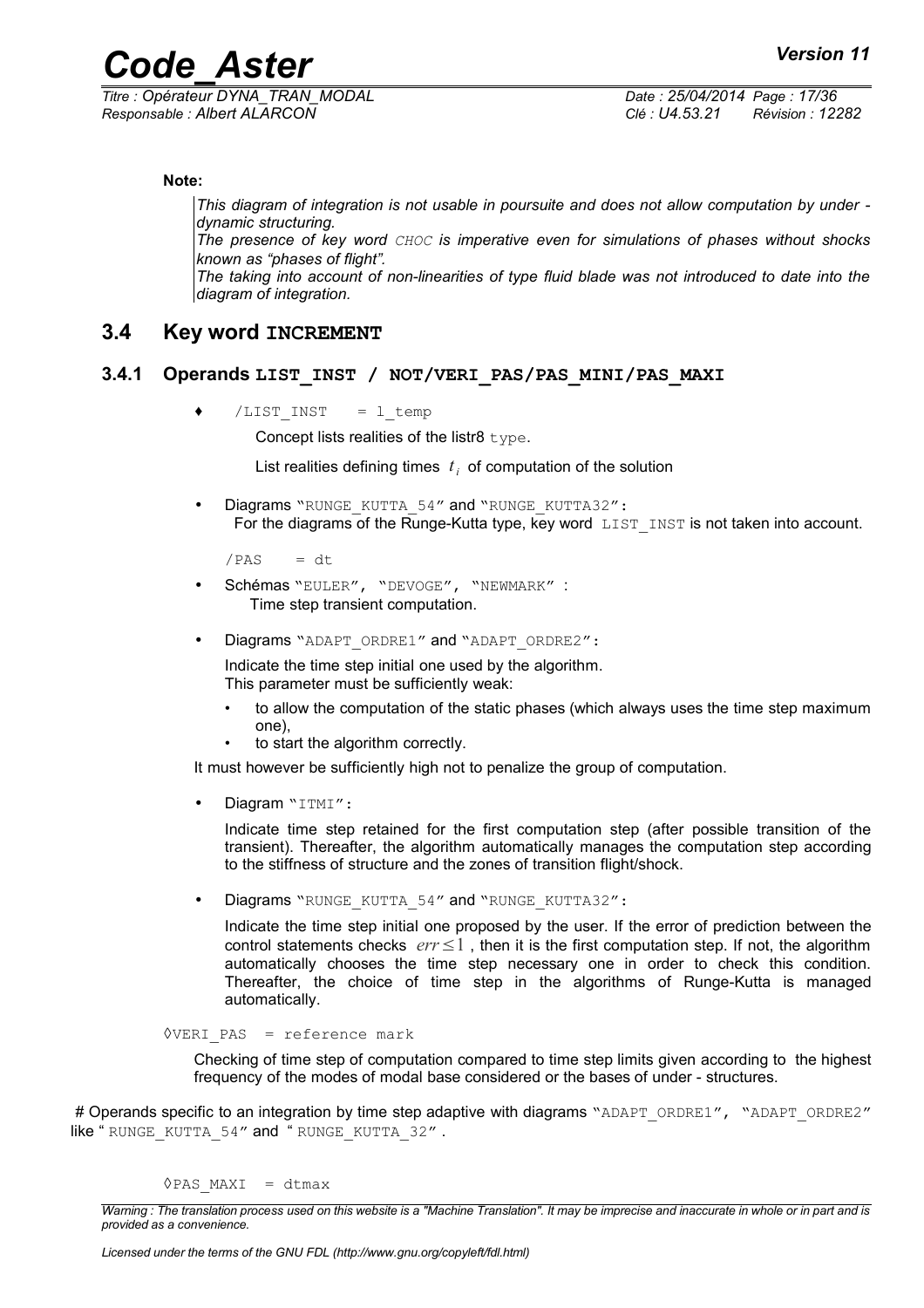*Titre : Opérateur DYNA\_TRAN\_MODAL Date : 25/04/2014 Page : 18/36 Responsable : Albert ALARCON Clé : U4.53.21 Révision : 12282*

maximum Value of time step. If the conditions of increase in time step are met, time step flow will be able to then increase up to this limiting value.

If the user does not give a value to this optional parameter, diagrams "ADAPT ORDRE1", "ADAPT ORDRE2" will consider a value noted *dts* from the cut-off frequency of the base (possibly corrected by the stiffness of shocks). On the other hand, the diagrams of Runge-Kutta will not have any limitation superior in terms of time step.

To find the operation of the previous versions of the code, it is enough to force:

 $dmax = dt$ , therefore the same value with the parameter NOT as with PAS\_MAXI.

If the user gives a value higher than *dts* , an alarm will be emitted attentive of a risk of loss of accuracy.

 $\Diamond$ PAS MINI = dtmin

minimal Value of time step. If the conditions of reduction in time step are met, time step flow will be able to then decrease up to this limiting value.

If the user does not give a value to this optional parameter, then the code will calculate the time step minimal one from PAS LIMI RELA.

To find the operation of the former versions of the code, it is thus enough not to define PAS\_MINI.

#### **3.4.2 Operands INST\_INIT/INST\_FIN/NUME\_FIN**

- ◊ INST\_INIT = to
	- Méthodes "EULER", "DEVOGE", "NEWMARK", "ADAPT\_ORDRE1" and "ADAPT\_ORDRE2" :

Time of beginning of transient computation. In the event of recovery, key word ETAT\_INIT is used : under this key word, initial time is recovered with operand INST\_INIT or taken equal to the last time of filed preceding computation. Operand INST INIT must thus be only used if there is no resumption of a preceding computation.

Diagram "ITMI":

Indicate the time of beginning of simulation. When computation in time step of the transitional stage is required, simulation begins with  $IMS$   $INT +$  "computing time from the transient"

◊/ INST\_FIN = tf

Instant from end from simulation.

/NUME  $FIN = tf$ 

Numéro of the time of end of computation in LIST INST

#### **3.5 Key word ETAT\_INIT**

Key word factor which allows a poursuite of a transient computation, while taking as initial state:

- that is to say result resulting from a computation by modal synthesis preceding EXCIT (RESULTAT);
- maybe displacements and velocities expressed in the form of generalized assembled vectors EXCIT (DEPL and QUICKLY)

**Note:**

- *This functionality is not available for a computation by transitory substructuring without double projection nor for method ITMI.*
- *During a poursuite, the state of dependancy or shock is not saved.*

*Warning : The translation process used on this website is a "Machine Translation". It may be imprecise and inaccurate in whole or in part and is provided as a convenience.*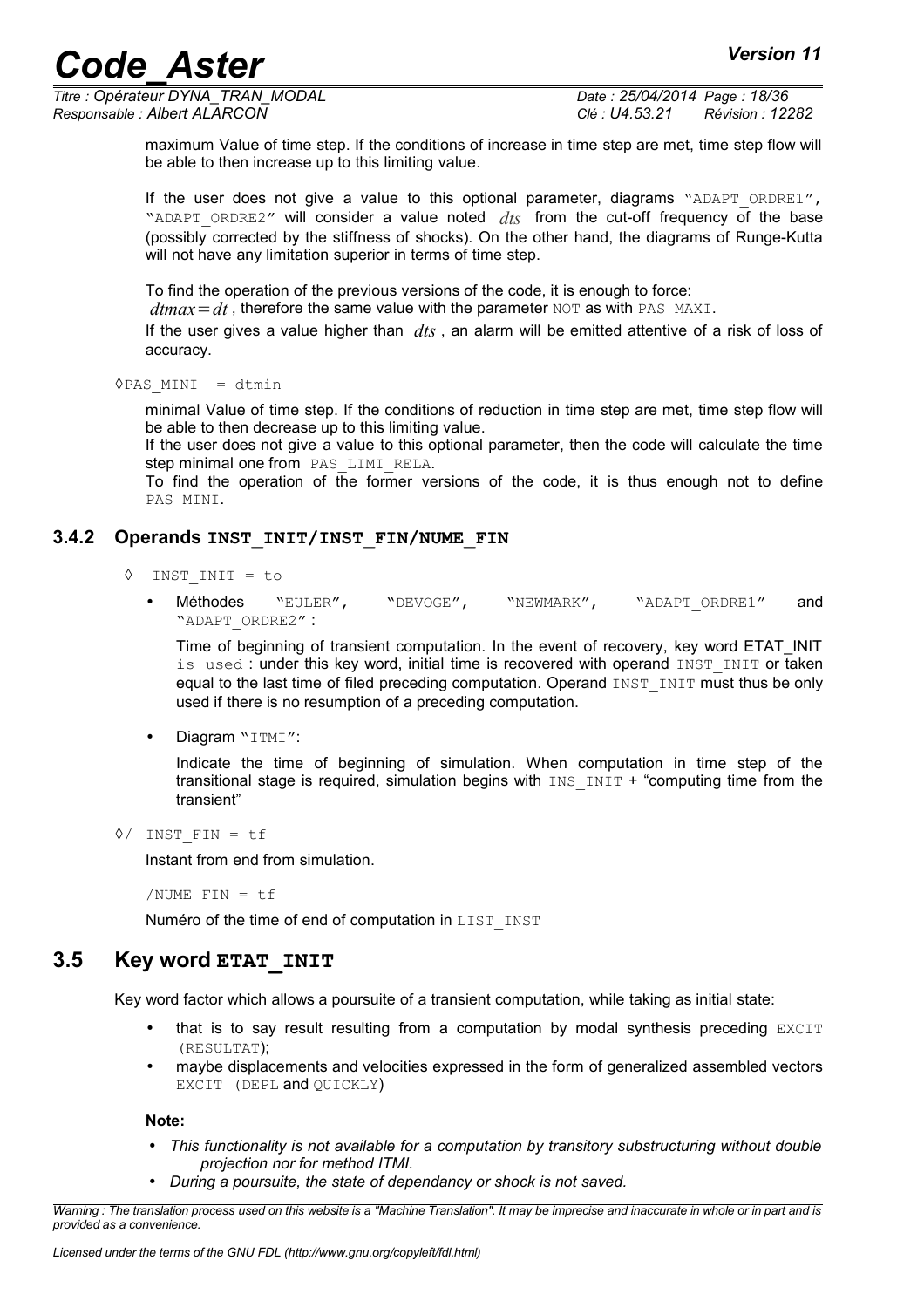*Titre : Opérateur DYNA\_TRAN\_MODAL Date : 25/04/2014 Page : 19/36 Responsable : Albert ALARCON Clé : U4.53.21 Révision : 12282*

• *Displacements and velocities generalized must be established by the operator PROJ\_VECT\_BASE [U4.63.13] from the modal base used for the generalized stiffness matrixes or by the operator RECU\_GENE [U4.71.03] applied to a preceding computation.*

#### **3.5.1 Operands RESU/DEPL/QUICKLY**

 $\triangle$ /RESULTAT = tran

Concept of the tran\_gene type resulting from a preceding computation with DYNA\_TRAN\_MODAL.

 $/I$  DEPL = C

Concept of the vect asse gene type, generalized displacements initial.

 $IVITE = v \circ$ 

Concept of the vect\_asse\_gene type, initial generalized velocities.

#### **3.5.2 Operands INST\_INIT/NUME\_ORDR**

◊/ INST\_INIT = to

previous Time of computation to extract and take as initial state in the case of a recovery. In the absence of this operand, moment of recovery is taken equal to the last moment of filed preceding computation.

```
/NUME_ORDRE = nuord
```
Indicates the number of archivage of preceding computation to extract and take as initial state in the case of a recovery.

#### **3.5.3 Operand CRITERE**

◊CRITERE

Indicates with which accuracy the search of time must be done:

```
"RELATIF" : interval of search [(1-PREC) .instant, (1+prec) .instant]
"ABSOLU" : interval of search [time-PREC, instant+prec]
the criterion is "RELATIF" by default.
```
#### **3.5.4 Operand accuracy**

| <b>OPRECISION</b> | $= 1.5 - 0.6$ | [DEFAULT] |  |
|-------------------|---------------|-----------|--|
|                   | /prec         | [R8]      |  |

Indicates with which accuracy the search of time must be done.

### **3.6 Description of the loading under separate variables: key word EXCIT**

◊EXCIT

Key word defining the loading. This key word must be repeated as many times as there are vectors generalized loading  $\left\vert f\right\rangle _{i}$ . The total loading is the sum of these vectors loading. This key word makes it possible to define the loading under has the shape of generalized vectors multiplied by multiplying functions.

#### **3.6.1 Operands VECT\_ASSE\_GENE/NUME\_ORDRE**

the loading is taken into account in the form of vector project on modal base  $EXCIT = F$ (VECT ASSE GENE) or in the form of modal component EXCIT =  $F$  (NUME MODE) or both at the same time.

*Warning : The translation process used on this website is a "Machine Translation". It may be imprecise and inaccurate in whole or in part and is provided as a convenience.*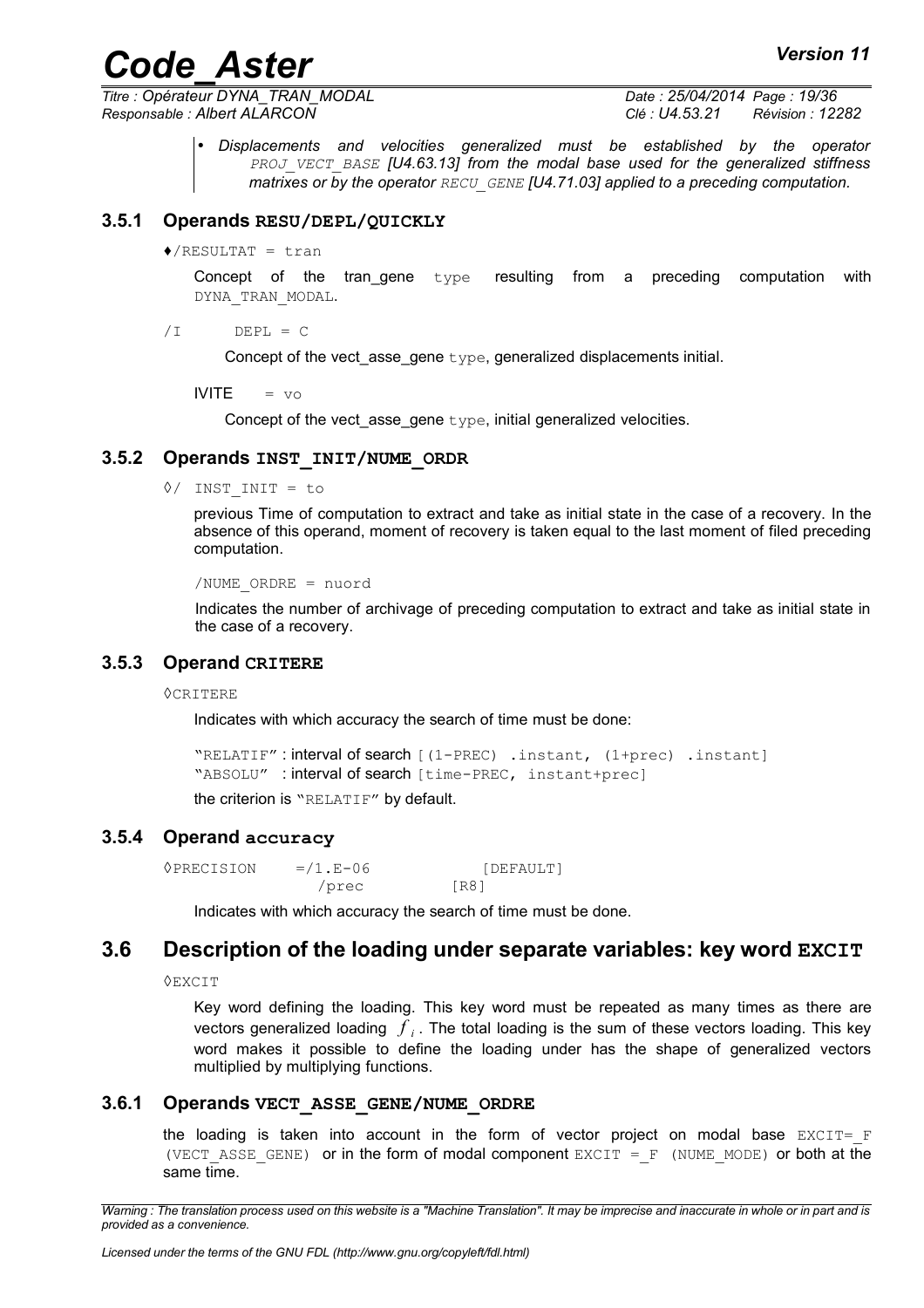*Titre : Opérateur DYNA\_TRAN\_MODAL Date : 25/04/2014 Page : 20/36 Responsable : Albert ALARCON Clé : U4.53.21 Révision : 12282*

VECT ASSE GENE =  $v$ 

generalized Vector allowing to describe the spatial distribution of the loading. Concept of the vect\_asse\_gene type.

The generalized vectors must be established by the operator PROJ\_VECT\_BASE [U4.63.13] from the modal base used for the generalized matrixes. In the case of a computation by dynamic substructuring, the generalized vectors must be established by the operator ASSE VECT GENE [U4.65.05] from the generalized classification used for the generalized matrixes.

/NUME\_ORDRE = nmordr

Sequence number of the mode of excitation of the structure (Attention! One should not confuse the sequence number of the mode – given by modal computation in the order where they have calculated – and the number of the mode, entitled in *Code\_Aster* NUME\_MODE).

#### **3.6.2 Operand FONC\_MULT/COEF\_MULT**

 $\blacklozenge$ /FONC MULT = F

Function of time (function) allowing to describe the temporal evolution of the vector loading.

/COEF  $MULT$  = has

multiplying Coefficient of the generalized vector (constant actual value compared to time).

#### **3.7 Key word EXCIT\_RESU**

Key word allowing to define a loading in the form of a generalized temporal evolution, without separation of variables (the most general case). This temporal evolution can be calculated from the operator PROJ BASE, option RESU GENE, which carries out the projection of result a transient dynamics (dyna trans).

#### **3.7.1 Key word RESULTAT**

 $\triangle$ /RESULTAT = resugene

Data format resu\_gene defining the generalized loading.

#### **3.7.2 Operand COEF\_MULT**

 $\Diamond$ /COEF MULT = F

multiplying Coefficient, is worth 1.0 by default.

#### **3.8 Typical case of the seismic analysis**

#### **3.8.1 Taken into account of the modes neglected by static correction: key keys CORR\_STAT, MODE\_CORR and D\_FONC\_\***

During the seismic analysis of an excited mono structure, it is possible to take into account, a posteriori, the static effect of the neglected modes. In this case, during the return on physical base, calculated relative displacements (respectively velocities and relative accelerations) are corrected by a pseudo-mode.

One will find the details of this kind of correction in [R4.05.01].

Inside the key word factor  $EXCIT$ ,  $CORR$   $STAT='$   $OUT$  allows the taking into account of the modes neglected by static correction, it is then compulsory to inform key keys MODE\_CORR, D\_FONC\_DT and D\_FONC\_DT2.

<sup>◊</sup> MODE\_CORR = modcor

*Warning : The translation process used on this website is a "Machine Translation". It may be imprecise and inaccurate in whole or in part and is provided as a convenience.*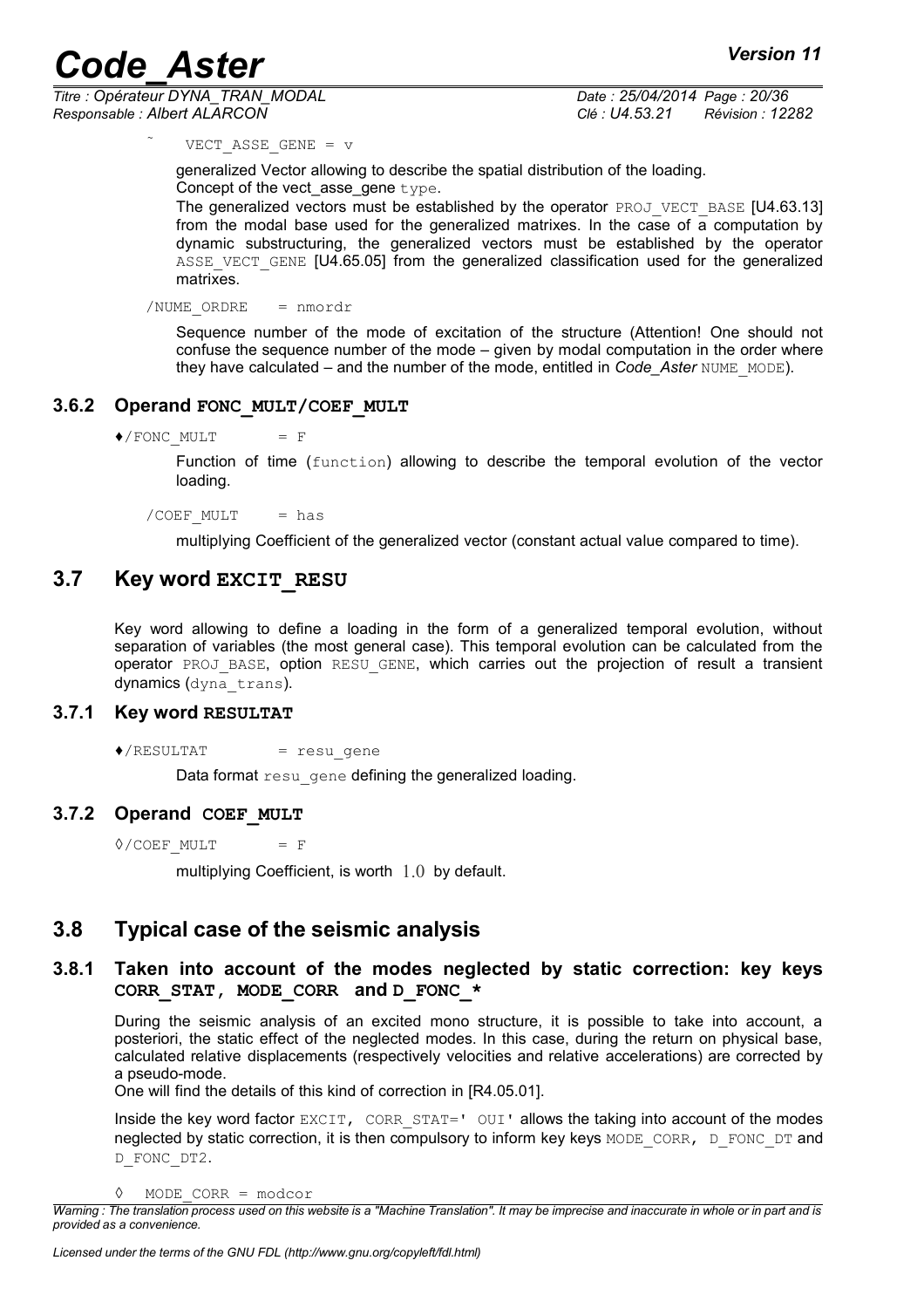*Titre : Opérateur DYNA\_TRAN\_MODAL Date : 25/04/2014 Page : 21/36 Responsable : Albert ALARCON Clé : U4.53.21 Révision : 12282*

Concept of the mult elas type produces by macro-command MACRO\_ELAS\_MULT [U4.51.02] or mode meca which corresponds to the linear static response of structure with a unit loading of type forces imposed (constant acceleration) in the direction of the seisme considered. It is noted that there is as much loading case than of direction of seisme.

 $\Diamond$  EXCIT = F (CORR STAT)

If MODE CORR is present, CORR STAT=' OUI' allows to take into account the contribution of the modal correction a posteriori for each occurrence of key word EXCIT.

 $\Diamond$  EXCIT =  $F$  ( D FONC DT and D FONC DT2 )

D\_FONC\_DT and D\_FONC\_DT2 are respectively the derivatives first and second derivative of the time of the defined accelerogram, in each seismic direction considered, by operand FONC\_MULT. They balance the contribution of the modal correction a posteriori for each occurrence of key word EXCIT in order to respectively obtain the corrections velocity and acceleration on physical base.

#### **Note:**

- *The taking into account of static correction excludes that from the multi-bearings.*
	- *The concept* mult elas *must lean on coherent numbers of the equations (even profile and even option of renumbering) with that of the system solved in operator DYNA\_TRAN\_MODAL.*
- *To i the ème occurrence of key word EXCIT corresponds i the ème elastic solution of MODCOR .*
- *So that static correction is actually taken into account during the return towards the physical coordinates in operator* REST\_GENE\_PHYS *or* RECU\_FONCTION *CORR\_STAT\_=' OUI'* should be specified.

#### **3.8.2 Taking into account of the multi-bearings: key keys MODE STAT, MULTI APPUI and ACCE, QUICKLY, DEPL**

In the case of a multimedia structure, in order to restore the quantities calculated in the absolute coordinate system or to take into account nonlocated linearities, it is necessary taking into account to calculate the response generalized in the component of training. For more details, one will refer to the reference [R4.05.01].

Key keys MODE STAT, MULT APPUI, ACCE, QUICKLY, DEPL, DIRECTION and NOEUD or GROUP NO) specific to the taking into account of the multimedia character must be simultaneously present.

A cham no resulting from the projection of a CALC CHAR SEISME represents the vector of excitation on the bearing. It should not be forgotten, even if information can appear redundant with the data of the bearing and the direction of seisme.

 $\Diamond \text{MODE}$  STAT = psi

Concept of the mode meca type by the command produces MODE STATIQUE  $[U4.52.14]$  which corresponds to  $(3 \text{ or } 6)$  the nb supports static modes (where nb supports is the number of supports which undergo a different acceleration).

 $\Diamond$ EXCIT = F (MULT APPUI)

If one calculates the seismic response of a multimedia structure,  $MULT APPUT = "YES", one$ compared to each time, the vector of absolute displacements of each point of shock considered, in order to determine if there is shock and to calculate the corresponding shock forces. If not, MULT APPUI = "NON", one compared to each time, the vector of relative displacements of each node likely to shock.

 $\Diamond$ EXCIT = F ( / $\Diamond$ ACCE = ac  $\Diamond$ VITE =vi  $\Diamond$ DEPL =dp )

*Warning : The translation process used on this website is a "Machine Translation". It may be imprecise and inaccurate in whole or in part and is provided as a convenience.*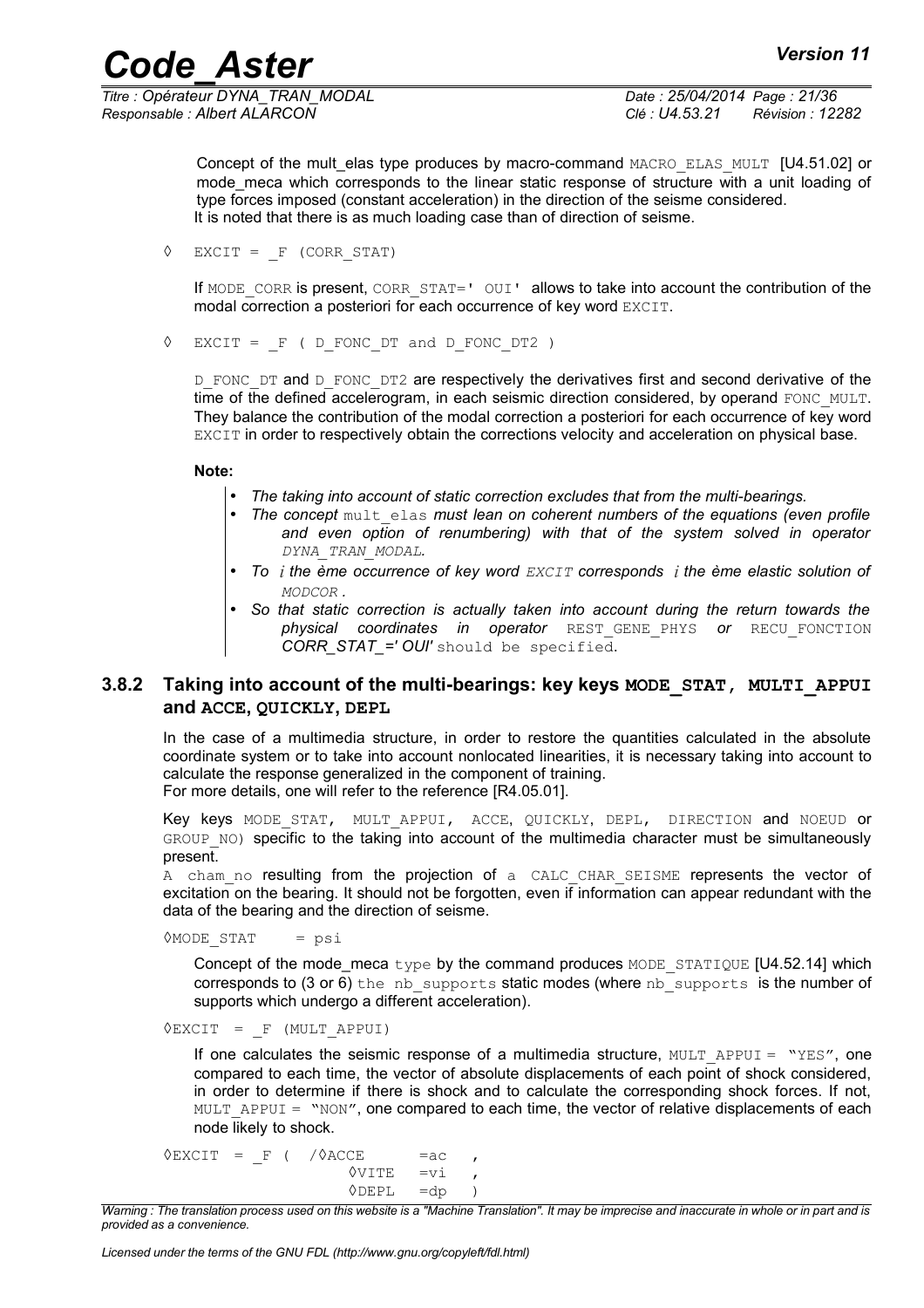*Titre : Opérateur DYNA\_TRAN\_MODAL Date : 25/04/2014 Page : 22/36 Responsable : Albert ALARCON Clé : U4.53.21 Révision : 12282*

Names of the functions acceleration (ACCE), velocity (QUICKLY) and displacement (DEPL) imposed during computation of the seismic multimedia structure response.

#### **Note:**

*If the structure is mono-excited, the accelerogram is defined by key word FONC\_MULT*.

 $\Diamond$ EXCIT = F (DIRECTION = (dx, Dy, dz, drx, dry, drz))

Component of the vector giving the direction of the seisme in the total reference.

 $\Diamond$  EXCIT = F ( / NOEUD =lno GROUP NO =lgrno )

Lists names of nodes (or nodes group) corresponding to the bearings concerned where the seisme is imposed.

 $\Diamond$ EXCIT = F (VECT ASSE GENE = v)

Vector project of the seismic excitation (resulting from CALC\_CHAR\_SEISME [U4.63.01])

#### **3.9 Taken into account of a transient rotational speed**

#### **3.9.1 Precise Operand**

VITESSE\_VARIABLE if the rotational speed of the rotor is variable according to time (VITESSE VARIABLE = "OUI' for the transients velocity) or constant (VITESSE VARIABLE =  $"NON"$ ).

#### **3.9.2 Operands VITE\_ROTA, MATR\_GYRO, ACCE\_ROTA and MATR\_RIGY**

These operands are the parameters defining the transient rotational speed.

|       |   |                                  |            | If VITESSE VARIABLE = $\degree$ OUI', then should be informed the following parameters:          |  |  |
|-------|---|----------------------------------|------------|--------------------------------------------------------------------------------------------------|--|--|
|       | ٠ | VITE ROTA                        | =fonction  | giving the model angular velocity imposed on the                                                 |  |  |
| rotor |   |                                  |            |                                                                                                  |  |  |
|       | ٠ | MATR GYRO                        | gyroscopic | =matrice of damping                                                                              |  |  |
|       | ♦ | ACCE ROTA                        | =fonction  | giving the model of acceleration imposed on the                                                  |  |  |
| rotor |   |                                  |            |                                                                                                  |  |  |
|       | ♦ | MATR RIGY                        |            | gyroscopic = matrice of stiffness                                                                |  |  |
| Note: |   |                                  |            |                                                                                                  |  |  |
|       |   | VITE ROTA).                      |            | If ACCE ROTA is not provided, she is neglected (IE. no numerical derivative from                 |  |  |
|       |   | <u> 10 --------- --- -------</u> |            | incomparing the top operations to the formal than shall be represented to the formal and control |  |  |

If VITESSE VARIABLE =  $\text{``NON''},$  it is necessary to inform the value constant rotational speed.  $\bullet$  VITE ROTA =vit ess of rotation of the shaft [by default 0.0]

#### **3.10 Taken into account of nonlocalised linearities of standard shock, friction, fissured rotor and fluid blade**

#### **3.10.1 Not localised linearities of standard shock and friction: key word CHOC**

◊CHOC

This key word factor is used for the study of the structure response (generally slender) whose displacements are limited in one (or several) (S) - not specified a priori by the user by the *Warning : The translation process used on this website is a "Machine Translation". It may be imprecise and inaccurate in whole or in part and is provided as a convenience.*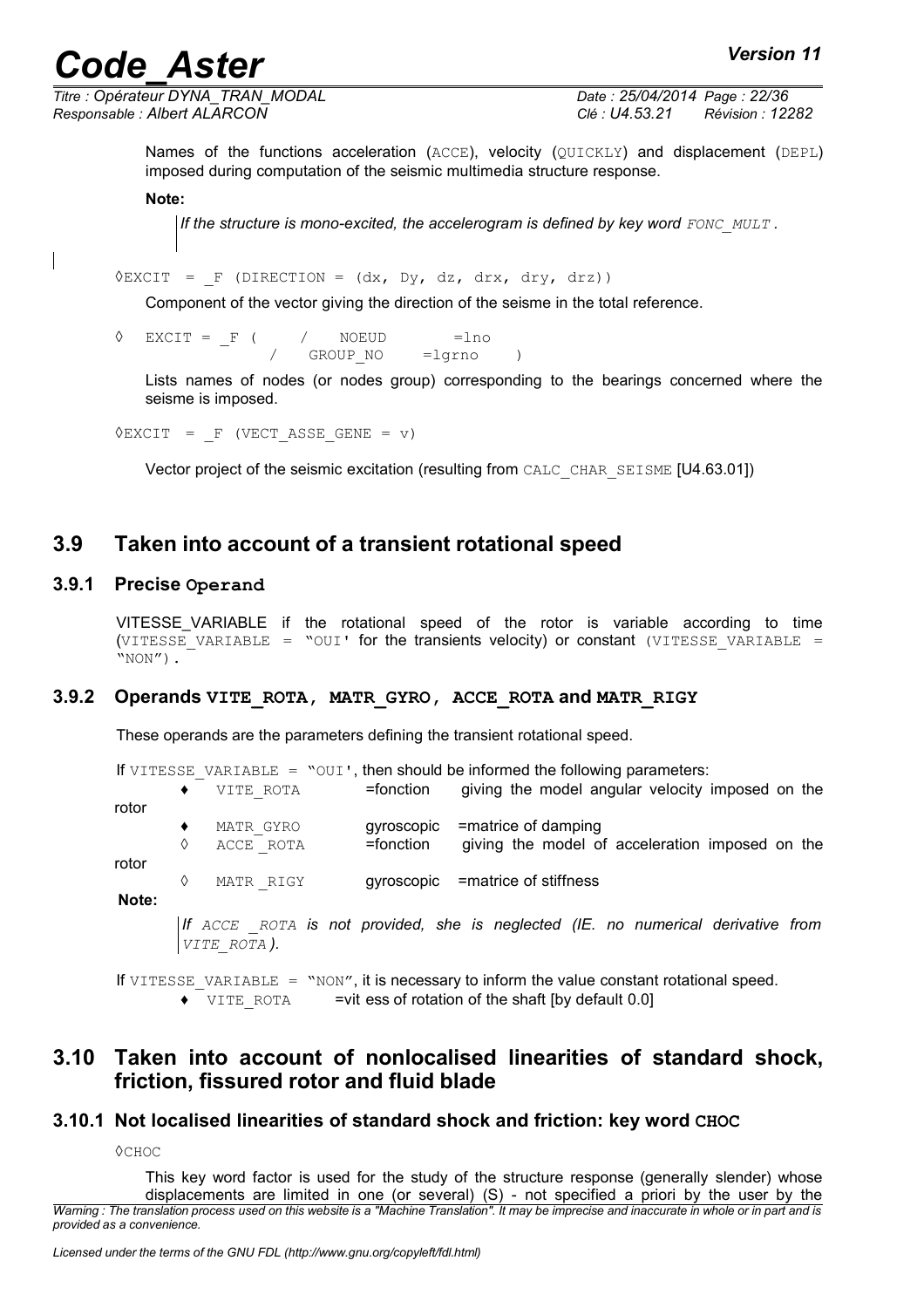*Titre : Opérateur DYNA\_TRAN\_MODAL Date : 25/04/2014 Page : 23/36 Responsable : Albert ALARCON Clé : U4.53.21 Révision : 12282*

presence of an obstacle (the various types of obstacles available are described in the documentation [U4.44.21] of operator DEFI\_OBSTACLE), of another antagonistic structure or an effect of fluid blade.

#### **3.10.1.1 Operand INTITULE**

 $\Diamond$ INTITULE = int

Entitled (eight characters to the maximum) allowing to name non-linearity. If nothing is specified by the user, the heading is the name of the NOEUD  $1$ .

#### **3.10.1.2 Operands NOEUD\_1/NOEUD\_2/GROUP\_NO\_1/GROUP\_NO\_2. /GROUP\_MA**

♦ NOEUD\_1 or GROUP\_NO\_1

Node or name of the group of node of the structure to which the condition of non-linearity relates. In the case of a nonlinear computation by dynamic substructuring, one substructure indicates under this key word the node of shock pertaining to the first (the different ones under - structures do not belong to the same mesh).

◊ NOEUD\_2 or GROUP\_NO\_2

Node or name of the group of node of the second structure to which the condition of non- linearity relates. This operand is specific with the definition of a contact between two mobile structures.

In the case of a nonlinear computation per dynamic substructuring, one the indicated node specifies the node of shock coinciding with in NOEUD 1 (or GROUP NO 1), but pertaining to the second substructure.

#### **Note:**

*It is checked that the nodes groups contain well one and only one node.*

♦GROUP\_MA or MESH

One can also enter the nodes of shocks in opposite in the form of meshes SEG2 drawn the mesh. Thus one preserves the same way of describing the shocks as for  $DYNA$  NON LINE with the discrete elements of shock (DIS CHOC). One can enter a list of MESH or GROUP MA.

#### **3.10.1.3 Operand OBSTACLE**

 $\triangle$ OBSTACLE = obs

Name of the concept of type obstacle defining the geometry of an indeformable obstacle or the form wraps clearance between two antagonistic structures. It is produced by the operator DEFI\_OBSTACLE [U4.44.21].

#### **3.10.1.4 Operand NORM\_OBST**

 $\triangle$ NORM OBST = NOR

List of 3 realities defining the norm in the plane of cut of the obstacle, i.e. the vector *Xloc* . One advises that *Xloc* is the direction of neutral fiber or a generator of studied structure.

#### **3.10.1.5 Operand ORIG\_OBST**

◊ORIG\_OBST = ori

List of 3 realities defining the position of the origin of the obstacle in the total reference (compulsory key word in the case of shocks between a mobile structure and a fixed wall). In the case of shocks between two mobile structures, the code considers by default that the origin is located in the middle of the two nodes of shock  $NOED1$  (or node of the GROUP NO 1) and NOEUD 2 (or node of the GROUP NO 2).

#### **3.10.1.6 Operand JEU**

*Warning : The translation process used on this website is a "Machine Translation". It may be imprecise and inaccurate in whole or in part and is provided as a convenience.*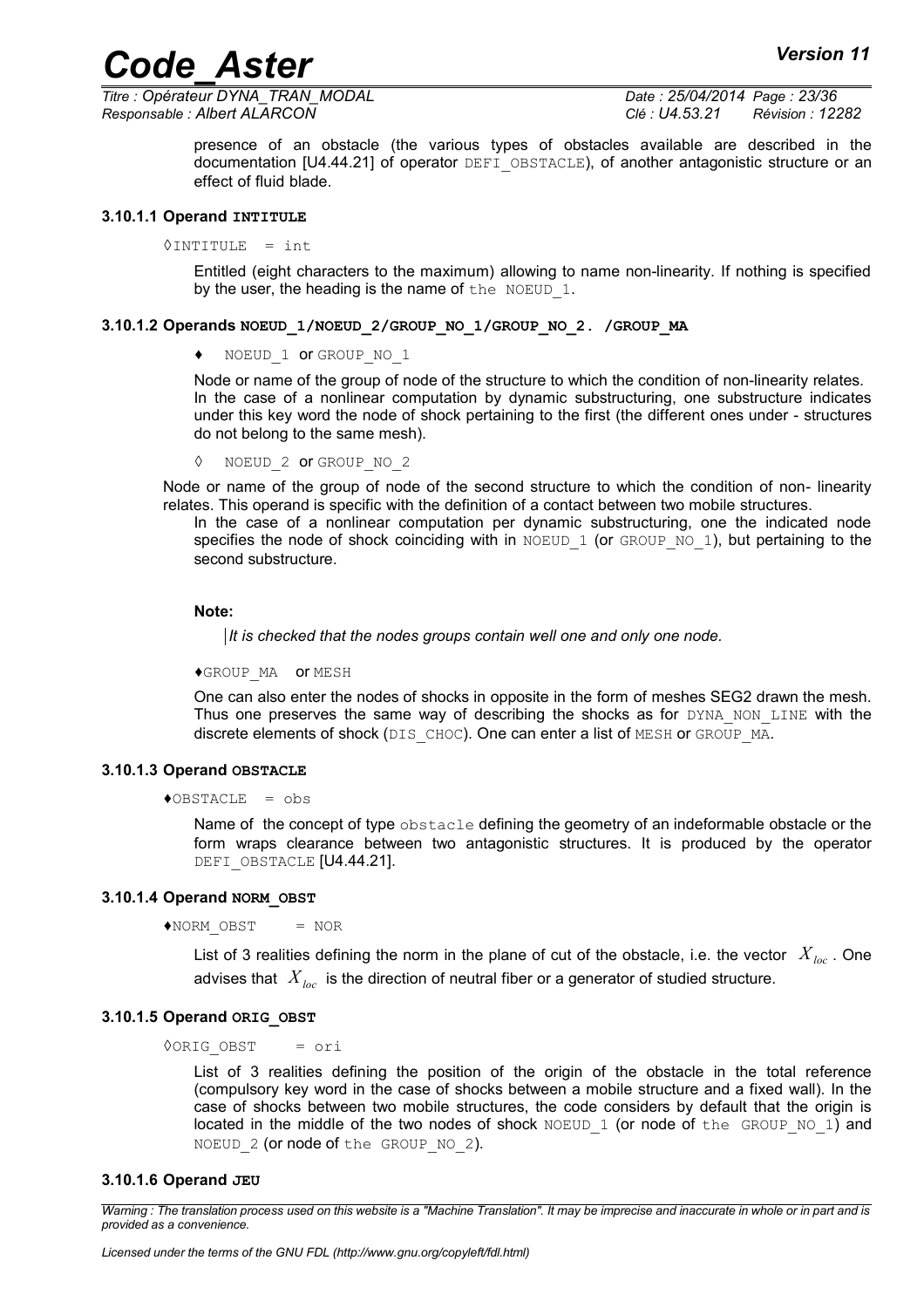*Titre : Opérateur DYNA\_TRAN\_MODAL Date : 25/04/2014 Page : 24/36 Responsable : Albert ALARCON Clé : U4.53.21 Révision : 12282*

#### $0$ JEU = clearance

In the case of a shock between a mobile structure and an indeformable obstacle, operand JEU represents:

- the half-distance inter-planes for obstacles of the type PLAN  $\,$  Y and PLAN  $\,$  Z
- the radius of the circular obstacle for an obstacle of the type RINGS

This key word is unutilised in the case of obstacles discretized by segments of the DISCRETE type .

**Note:**

*The obstacle of the type PLAN\_Y or PLAN\_Z comprises in fact two plane obstacles. Thus if the user wishes to model the shock on a single level, not to be constrained by the rebound of structure studied on the symmetric level, one advises with the user to very push back it far (cf [3.6.1.6 Figure - has]), J represents real clearance between studied structure and the obstacle .*



**Appear 3.6.1.6 - has: Spring-mass system impacting a fixed wall**

#### **Note** :

*Key word JEU is not used in the case of shock between mobile structures.*

The various cases of clearances are represented in the documentation of DEFI\_OBSTACLE [U4.44.21].

#### **3.10.1.7 Operand ANGL\_VRIL**

◊ ANGL\_VRIL = gamma

 $y$ , angle in degrees defining the angular position of the local coordinate system of the obstacle in its plane.

By convention, the norm  $n$  with the plane of cut of the obstacle, NORM\_OBST defines the axis  $X_{loc}$  of the local coordinate system. One passes from the total reference  $X, Y, Z$  to the reference of the plane of the obstacle  $n$  ,  $y_2^2 z_2$  by a product of two rotations of angles  $\alpha$  around *Z* then  $\beta$  around transformed  $y_1$  *Y*.

The position of the obstacle in this plane is obtained by a rotation of angle  $\beta$  around the normal direction  $X_{loc}$  (cf [3.6.1.7 Figure - has]).

*Warning : The translation process used on this website is a "Machine Translation". It may be imprecise and inaccurate in whole or in part and is provided as a convenience.*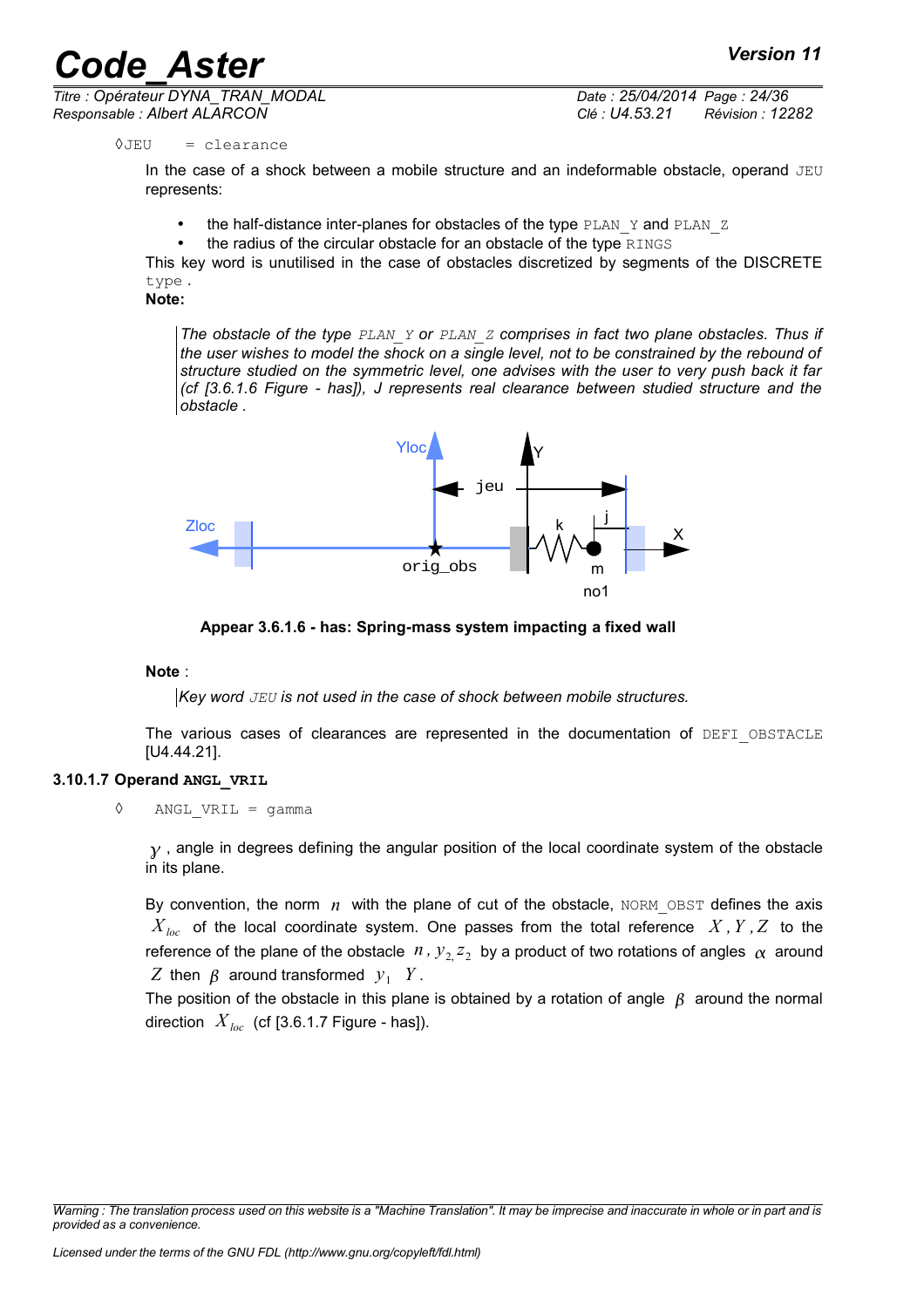

**Appear 3.6.1.7 - has: Rotations allowing to pass from the total reference to the local coordinate system of the obstacle.**

The angles  $\alpha$  and  $\beta$  are automatically given from the normal to the obstacle n. The local coordinate system  $X_{loc}$ ,  $Y_{loc}$ ,  $Z_{lo}$  results then from the reference  $n$ ,  $y_2$ ,  $z_2$  by rotation of an angle of gimlet ANGL\_VRIL around *n* .

**Note:**

- *If the user does not specify anything, the angle of gimlet is calculated by the code in the*
- *case of shocks between mobile structures with obstacles of the type*  $B$ *I\_PLAN .*
- *With regard to the other types of obstacles, the value by default of gamma is zero.*

#### **3.10.1.8 Operands DIST\_1/DIST\_2**

 $\Diamond$ DIST 1 = dist1

Distance characteristic of matter surrounding NOEUD 1: no1 (or GROUP NO 1). Operand specific to the contact between two mobile structures.

 $\sqrt{DIST}$  2 = dist2

Distance characteristic of matter surrounding NOEUD 2: no2 (or GROUP NO 2). Operand specific to the contact between two mobile structures.

#### **Note:**

*Warning : The translation process used on this website is a "Machine Translation". It may be imprecise and inaccurate in whole or in part and is provided as a convenience.*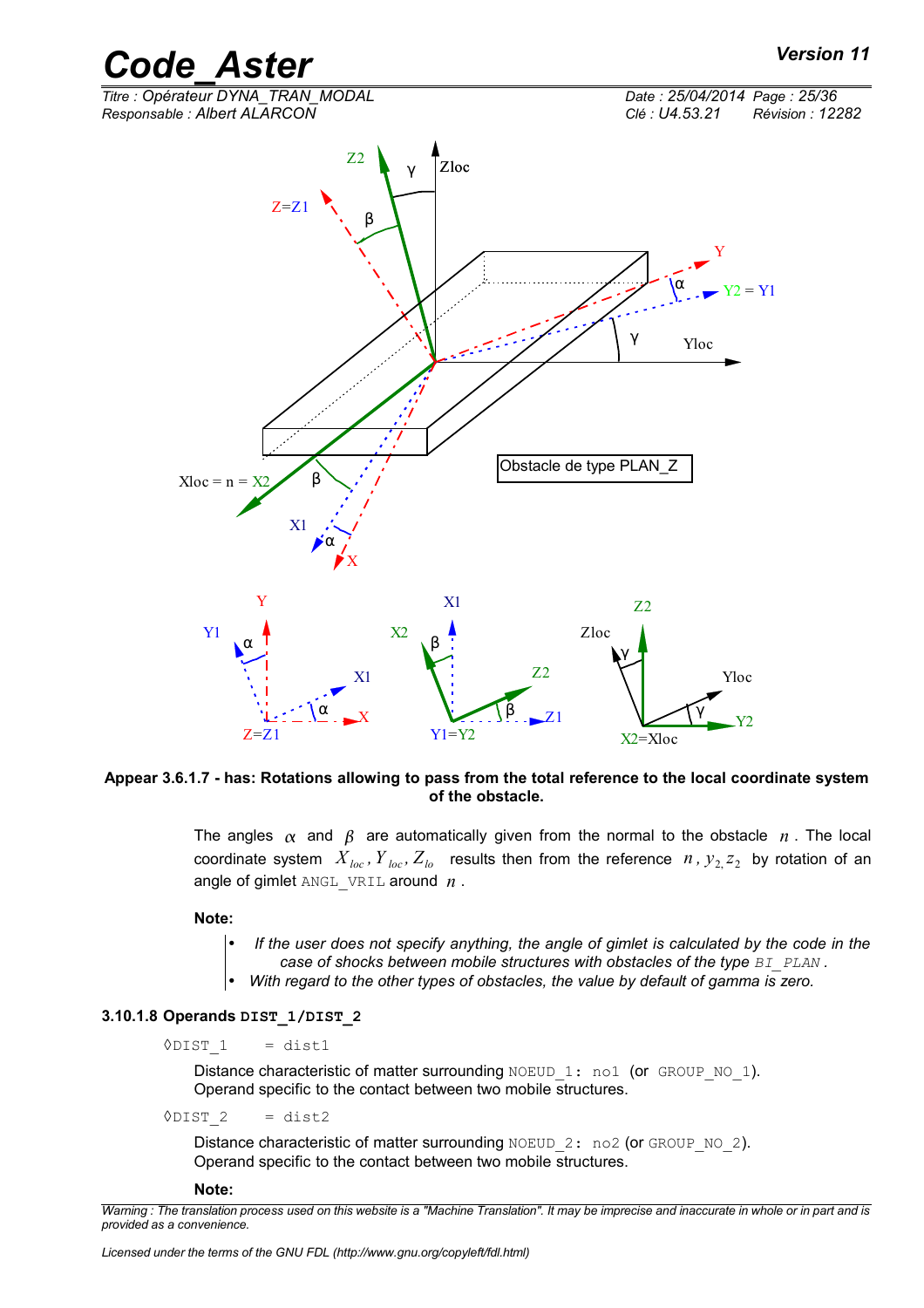*Titre : Opérateur DYNA\_TRAN\_MODAL Date : 25/04/2014 Page : 26/36 Responsable : Albert ALARCON Clé : U4.53.21 Révision : 12282*

- *DIST\_1 and DIST\_2 are defined within the meaning of the outgoing norms of two solids as screw - with-screw ( DIST\_1 and DIST\_2 are positive because they represent the thickness of studied structures).*
- *Because of the computation of the normal distance from shock, the sum of DIST 1 and DIST\_2 must be sufficiently large compared to the supposed amplitude of the relative displacement of the nodes of shocks (cf [R5.06.03]).*

#### **3.10.1.9 Operands SOUS\_STRUC\_1/SOUS\_STRUC\_2**

 $\Diamond$ SOUS STRUC 1 = ss1

Name of the substructure which contains the node of shock informing key word  $N$ OEUD 1 (or GROUP NO 1).

◊SOUS\_STRUC\_2 =ss2

Name of the substructure which contains the node of shock informing key word NOEUD  $2$  (or GROUP NO 2).

#### **3.10.1.10Operand LOCATES**

 $\Diamond$ REPERE = reference mark

Specifies the reference in which the position of the obstacle is defined.

/ "GLOBAL"

the absolute position of the obstacle is defined independently of rotations and translations to which the various substructures are subjected.

/nom\_sst

Name of one substructure.

The position and the norm of the obstacle are given in the reference used of the substructure to define the coordinates of the nodes nom sst, the position and the norm finales of the obstacle being result of rotation and the translation to which is subjected under - structure.

#### **3.10.1.11Operand RIGI\_NOR**

#### $\blacklozenge$ RIGI NOR = kN

Value of the normal stiffness of shock (unit *N* / *m* in USI).

#### **3.10.1.12Operand AMOR\_NOR**

◊ AMOR\_NOR = Cn

Value of the normal damping of shock (unit *N m*/*s* in USI).

#### **3.10.1.13Operand RIGI\_TAN**

 $\blacklozenge$ RIGI TAN = kt

Valeur of the tangencial stiffness of shock (unit *N* / *m* in USI).

#### **3.10.1.14Operand AMOR\_TAN**

 $\Diamond$ AMOR TAN = ct

Valeur of the tangential damping of shock (unit *N m*/*s* in USI).

**Note:**

*If a stiffness k <sup>t</sup> is specified and that key word AMOR\_TAN is absent, the code calculates a damping optimized in order to minimize the residual oscillations in dependancy according to the formula:*

*Warning : The translation process used on this website is a "Machine Translation". It may be imprecise and inaccurate in whole or in part and is provided as a convenience.*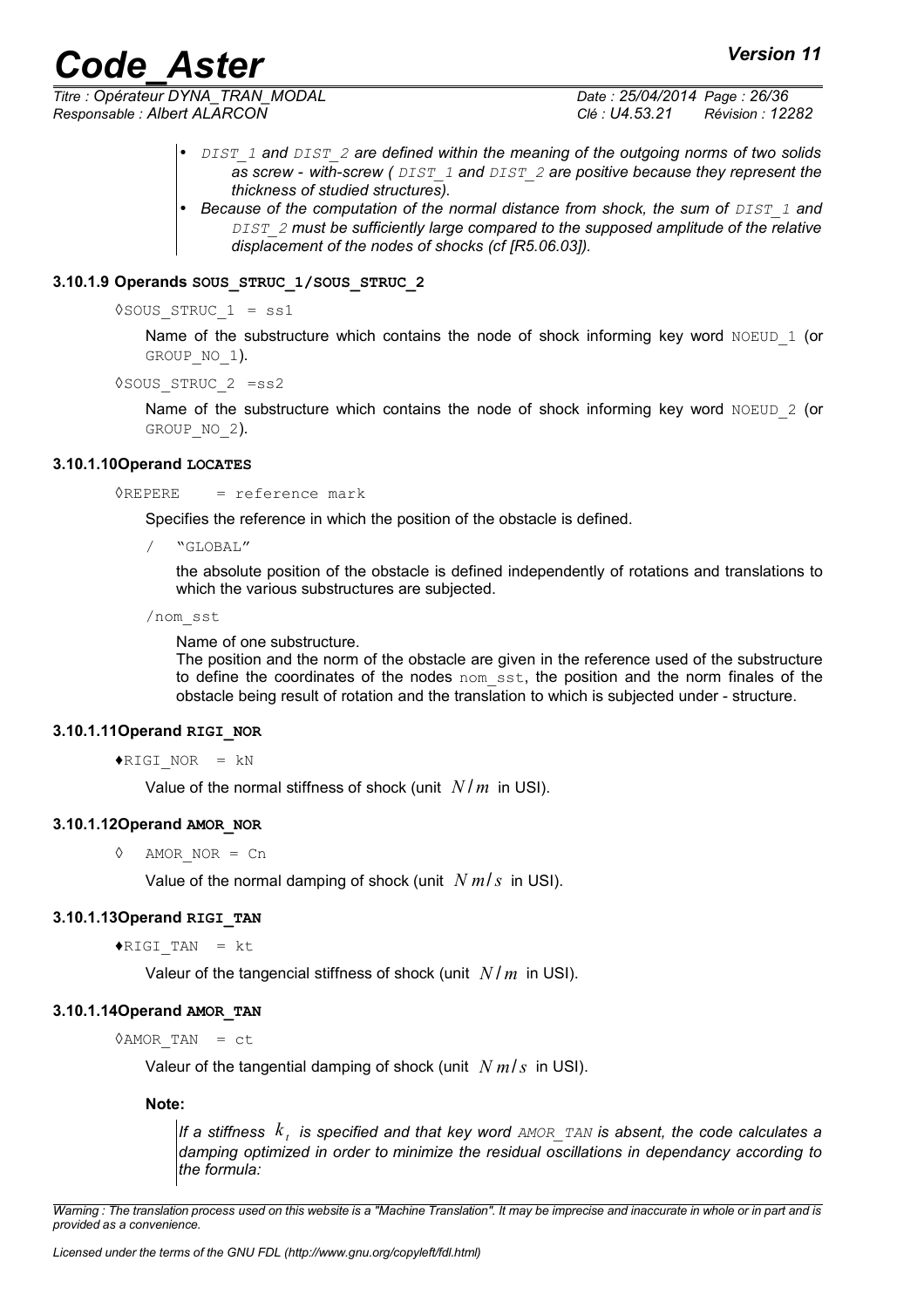*Titre : Opérateur DYNA\_TRAN\_MODAL Date : 25/04/2014 Page : 27/36 Responsable : Albert ALARCON Clé : U4.53.21 Révision : 12282*

 $c_i = 2 \sqrt{(k_i + k_i)} m_i - 2 \xi_i \sqrt{k_i} m_i$ 

*where I am the index of the dominating mode in the response of structure.*

#### **3.10.1.15Operand FROTTEMENT**

 $\Diamond$ FROTTEMENT =/"NON"

the condition of contact is without friction.

/"COULOMB" ♦ COULOMB = driven Value of the coefficient of kinetic friction (without dimension).

/"COULOMB\_STAT\_DYNA"  $\bullet$  COULOMB STAT = driven Value of the adhesion coefficient (without dimension). ♦ COULOMB\_DYNA = mud Value of the coefficient of friction (without dimension).

#### **3.10.2 Not localised linearities of fissured rotor: ROTOR\_FISS**

the operands following are specific with transient computation with localised non-linearity of standard "rotor fissured" for computations of line of trees modelled in 1D (beam). The crack is considered completely included in a section of the rotor. It is delimited by two nodes distinct but confused coordinates, one connected to the left part of line of trees, the other with the right part. They respectively represent the left lip and the right lip of crack.

The behavior of crack is given by a model of crack stiffness and its derivative. This model is in addition given by computations 3D into quasi-static. It does not depend on the geometry of the rotor but only of and the coefficient fissure shape of dimension.

| <b>OROTOR FISS= F</b>                   |            |                                                                                          |
|-----------------------------------------|------------|------------------------------------------------------------------------------------------|
| /◆/NOEUD G=lèvre                        |            | left of the crack                                                                        |
| /GROUP NO G                             | $=$ groupe | of node naming the left lip of right                                                     |
| $crack \quad \bullet/NOEUD$             |            | D=lèvre of the crack                                                                     |
| /GROUP NO D                             | $=$ groupe | of node naming the left lip of the crack                                                 |
| *ANGL INIT=angle                        |            | initial of the crack tip compared to its definition in the                               |
| crack constitutive law [by default 0.0] |            |                                                                                          |
| ANGL ROTA = <b>fonction</b><br>♦        |            | giving the imposed model of angular position of the                                      |
|                                         |            | crack tip compared to its definition in the crack constitutive law (transients velocity) |
| $\star$ K PHI                           |            | =loi of behavior in stiffness of the crack                                               |
| DK DPHI                                 |            | =dérivée of the constitutive law in stiffness                                            |
|                                         |            |                                                                                          |

#### **Directional sense of the axis of the rotor:**

To respect the trigonometrical meaning of rotation, it is important to direct the rotor well: the axis of the rotor is automatically directed by crack, while going from left edge towards the edge right of crack.

#### **3.10.3 Not localised linearities of standard fluid blade**

 the following key words and the operands relate to transient computation with nonlocalised linearities of standard fluid blade. This non-linearity is not available for the diagrams of integration of the Runge-Kutta type.

#### **3.10.3.1 Key word PARA\_LAMA\_FLUI**

In this case, the system project takes the shape:

 $\mathbf{\Phi}^t$ . **M**.  $\mathbf{\Phi}$ .  $\mathbf{\ddot{\eta}}_t + \mathbf{\Phi}^t$ . **C**.  $\mathbf{\Phi}$ .  $\mathbf{\dot{\eta}}_t + \mathbf{\Phi}^t$ . **K**.  $\mathbf{\Phi}$ .  $\mathbf{\eta}_t = \mathbf{\Phi}^t$ . **F**<sub>fluide</sub> $(\mathbf{\Phi}$ .  $\mathbf{\eta}_t$ ,  $\mathbf{\Phi}$ .  $\mathbf{\dot{\eta}}_t$ ,  $\mathbf{\Phi}$ .  $\mathbf{\ddot{\eta}}_t$ *t t t t t t e t*  $f_{\text{full}}\Phi$ . $\ddot{\eta}_t + \Phi^t$ .  $\text{C}$ .  $\Phi$ .  $\dot{\eta}_t + \Phi^t$ .  $\text{K}$ .  $\Phi$ .  $\eta_t = \Phi^t$ .  $\text{F}_{\text{ell}}(t) + \Phi^t$ .  $\text{F}_{\text{fluid}}(\Phi \cdot \eta_t, \Phi \cdot \dot{\eta}_t, \Phi \cdot \dot{\eta}_t)$ 

*Warning : The translation process used on this website is a "Machine Translation". It may be imprecise and inaccurate in whole or in part and is provided as a convenience.*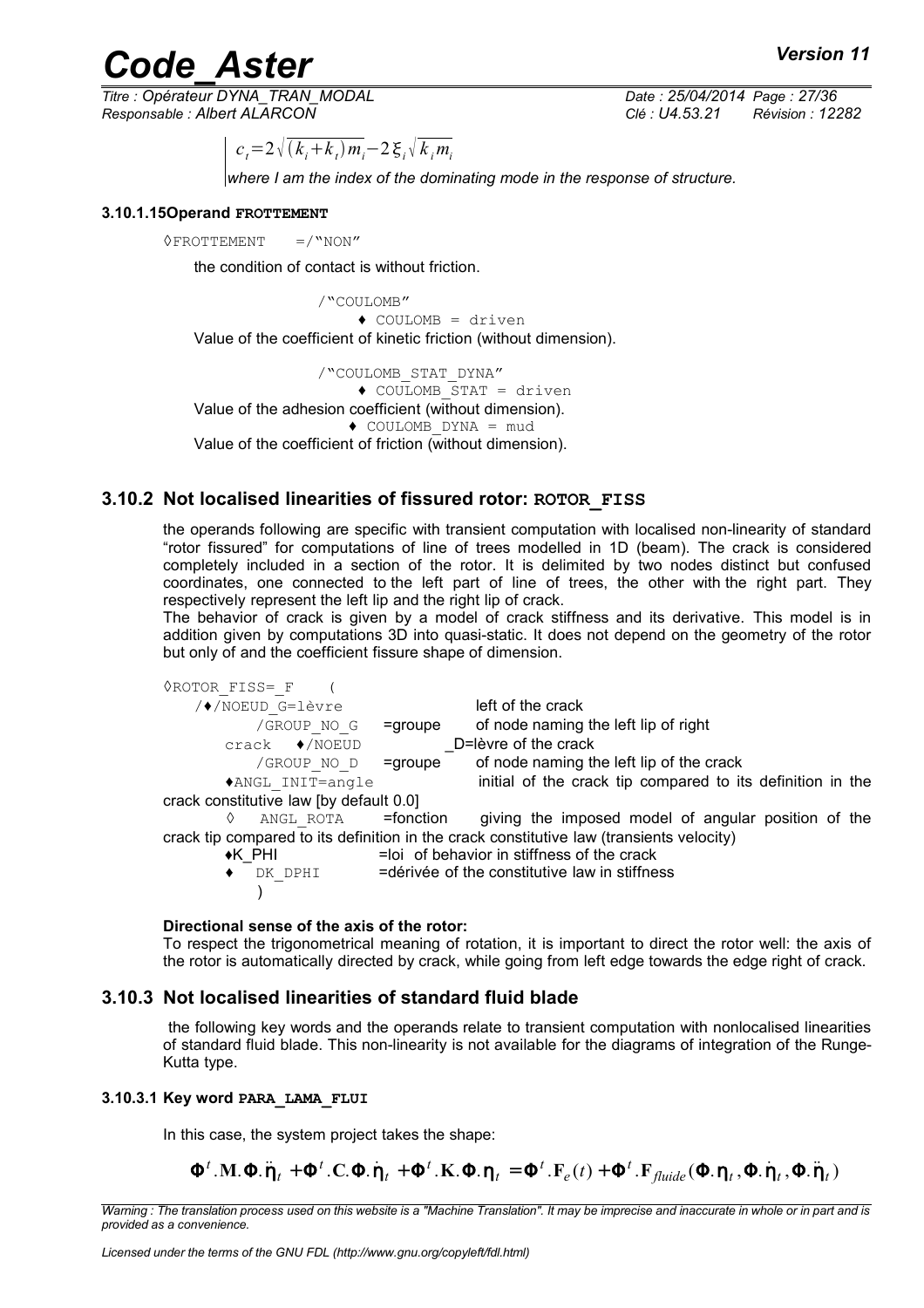# **Code Aster** *Aster Version 11*

*Titre : Opérateur DYNA\_TRAN\_MODAL Date : 25/04/2014 Page : 28/36 Responsable : Albert ALARCON Clé : U4.53.21 Révision : 12282*

 $\ddot{\eta}_t$  is thus not given explicitly according to  $\eta_t$ ,  $\dot{\eta}_t$ . To obtain generalized accelerations, one uses the algorithm of point fixes according to:

 $\eta_t^0 = \eta_{t-1}^{\cdot}$ ,  $\eta_t$ ,  $\eta_t$  are given. One repeats until convergence:

$$
\ddot{\mathbf{\eta}}_t^{i+1} = \left[\boldsymbol{\Phi}^t . (\mathbf{M} + \lambda . \mathbf{M}_a) . \boldsymbol{\Phi}\right]^{-1} . \left(\boldsymbol{\Phi}^t . \mathbf{F}_{\text{fluide}} + \lambda . \boldsymbol{\Phi}^t . \mathbf{M}_a . \boldsymbol{\Phi} . \ddot{\mathbf{\eta}}_t^i + \boldsymbol{\Phi}^t . \mathbf{F}_e - \boldsymbol{\Phi}^t . \mathbf{C} . \boldsymbol{\Phi} . \dot{\mathbf{\eta}}_t^i - \boldsymbol{\Phi}^t . \mathbf{K} . \boldsymbol{\Phi} . \mathbf{\eta}_t^i\right]
$$

wher e:  $\overline{M}_{a}$  represent the diagonal contribution of the added mass matrix resulting from the fluid blade,

 $\lambda$  is a parameter (higher than 1) used to guarantee the character contracting of the iterations of fixed point. By default  $\lambda=10$ .

The convergence is tested by  $\|\ddot{\eta}^{i+1}_t - \ddot{\eta}^i_t\| < \varepsilon$  . $\|\ddot{\eta}^i_t\|$  where  $|\varepsilon|$  is the relative residue.

The operands according to are under this key word:

 $Maximum$   $\Diamond NMAX$  ITER =

niter Number of iterations of the algorithm. By default,  $niter = 20$ .

◊RESI\_RELA = residue

relative Residue, noted  $\epsilon$  above. By default,  $\epsilon=10^{-3}$ 

 $\Diamond$ LAMBDA = average

Parameter of convergence, noted  $\lambda$  above. By default  $\lambda = 10$ .

#### **3.10.3.2 Operands LAME\_FLUIDE/ALPHA/BETA/CHI/DELTA of the key word factor CHOC**

◊LAME\_FLUIDE = reference mark

Specifies if the interaction between the node and the obstacle or the two nodes takes place in the presence of a fluid blade. By default, connection is supposed of standard dry contact. The reaction force of the fluid blade [R5.06.05] takes the following general shape:

$$
F_{\textit{fluide}} = \alpha \cdot \left(\frac{\ddot{x}}{x+h}\right) + \beta \cdot \left(\frac{\dot{x}}{x+h}\right)^2 + \chi \cdot \frac{\dot{x}}{(x+h)^3} + \delta \cdot \frac{\dot{x} \cdot |\dot{x}|}{(x+h)^2}
$$

where *h* is the thickness of the fluid blade at rest.

◊ALPHA , BETA, CHI, DELTA

Parameters of the force of fluid blade.

#### **3.11 Key word VERI\_CHOC**

Key word which makes it possible to evaluate a posteriori, the aptitude of modal base to represent the impacts correctly.

If VERI CHOC is present, one calculates in each node of shock and for each mode, the rate of reconstitution of the static solution:  $t_s = K_{\text{statique}} \sum_{i=1}$  $\sum_{i=1}^{n}$   $\left(\begin{matrix}T\Phi_i\end{matrix},F_{\text{imp}o}\right)^2$  $\frac{imp^{o}}{k_i}$  and, for information, the rate of

reconstitution of the shears:  $t_N = \sum_{i=1}$  $\sum_{i=1}^{n}$   $\sum_{i=1}^{n}$  *F*<sub>*impo*</sub> *k i*  $\mathcal{L}(\big[ \begin{smallmatrix} T & F \end{smallmatrix}_{impo}, K \, , \varPhi_{i})$  . One calculates then the values

cumulated on all the modes which constitute modal base used.

It is checked that the ratio of the flexibility neglected (static flexibility minus reconstituted static flexibility) on the flexibility of shock remains lower than the value given by operand SEUIL (SEUIL is worth 0.5 by default) if not:

*Warning : The translation process used on this website is a "Machine Translation". It may be imprecise and inaccurate in whole or in part and is provided as a convenience.*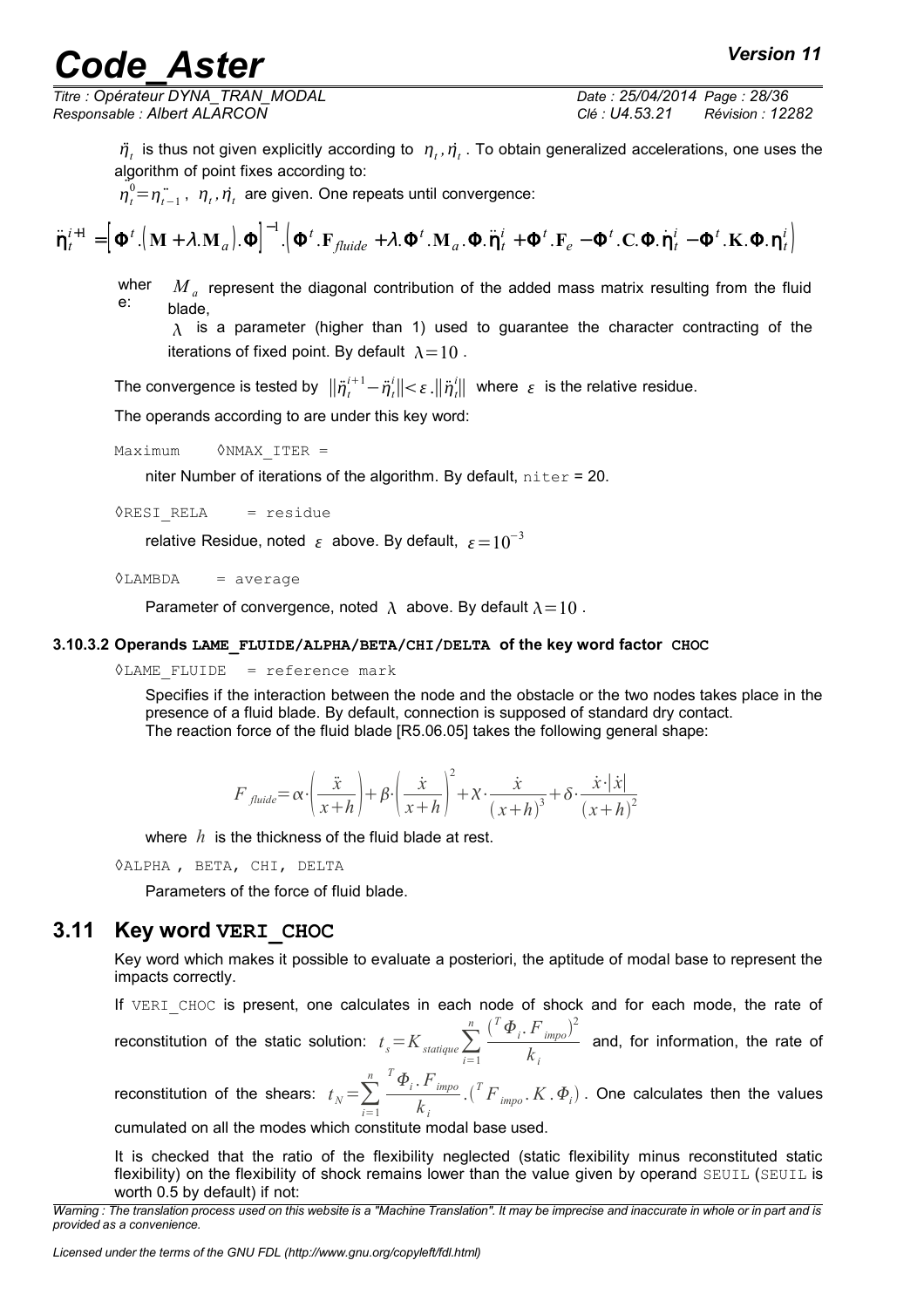*Titre : Opérateur DYNA\_TRAN\_MODAL Date : 25/04/2014 Page : 29/36 Responsable : Albert ALARCON Clé : U4.53.21 Révision : 12282*

- if STOP CRITERE = "YES" one stops the execution of the program (it is the case by default);
- if  $STOP$  CRITERE = "NON" one continues the execution of the program with emission of an alarm.

**Note:**

- This functionality is available only for obstacles of the plane  $type$  or  $bi$  plan.
- *If the rate of reconstitution of the static solution is lower than the value of the threshold, one advises with the user to supplement modal base by the local modes at the points of shock which have an important local flexibility.*
- *The formula is not applicable in the event of static modes (noninvertible stiffness matrix). The computation continues then without checking of the criteria of shock and the user is informed by it.*

#### **3.12 Key word ANTI\_SISM**

key word ANTI SISM is incompatible with a computation by dynamic substructuring. It makes it possible to calculate the nonlinear force which exists if an antiseismic device is placed between the two antagonistic nodes whose names are specified by the key keys (NOEUD 1 or GROUP NO 1 and NOEUD 2 or GROUP NO 2):

$$
F_{D} = K_{2}x + \frac{(K_{1} - K_{2})x}{\sqrt{1 + (K_{1} \frac{x}{P_{y}})^{2}}} + C sign(x) \left| x \frac{x}{x_{max}} \right|^{\alpha}
$$

ORIGI K1, RIGI K2, SEUIL FX, C, PUIS ALPHA and DX MAX

Parameters of the force due to the presence of an antiseismic device.

By way of an example, the values of the parameters for an antiseismic device of BULGE type are:

 $K1 = 6$ ,  $E + 06 N/m$   $K2 = 0.53 E + 06 N/m$   $Pv = 1200$ .  $C = 0.07 E + 05 N m/s$ ,  $alpha=0.2$  and  $xmax=0.03m$  (if the problem is posed in USI).

#### **3.13 Key word FLAMBAGE**

This key word is used for the detection of possible buckling and the evaluating of the residual strain of an element during a shock between two mobile structures or a mobile structure and a fixed wall. The reaction force during a shock with taking into account of buckling can be summarized by the following diagram:



*Warning : The translation process used on this website is a "Machine Translation". It may be imprecise and inaccurate in whole or in part and is provided as a convenience.*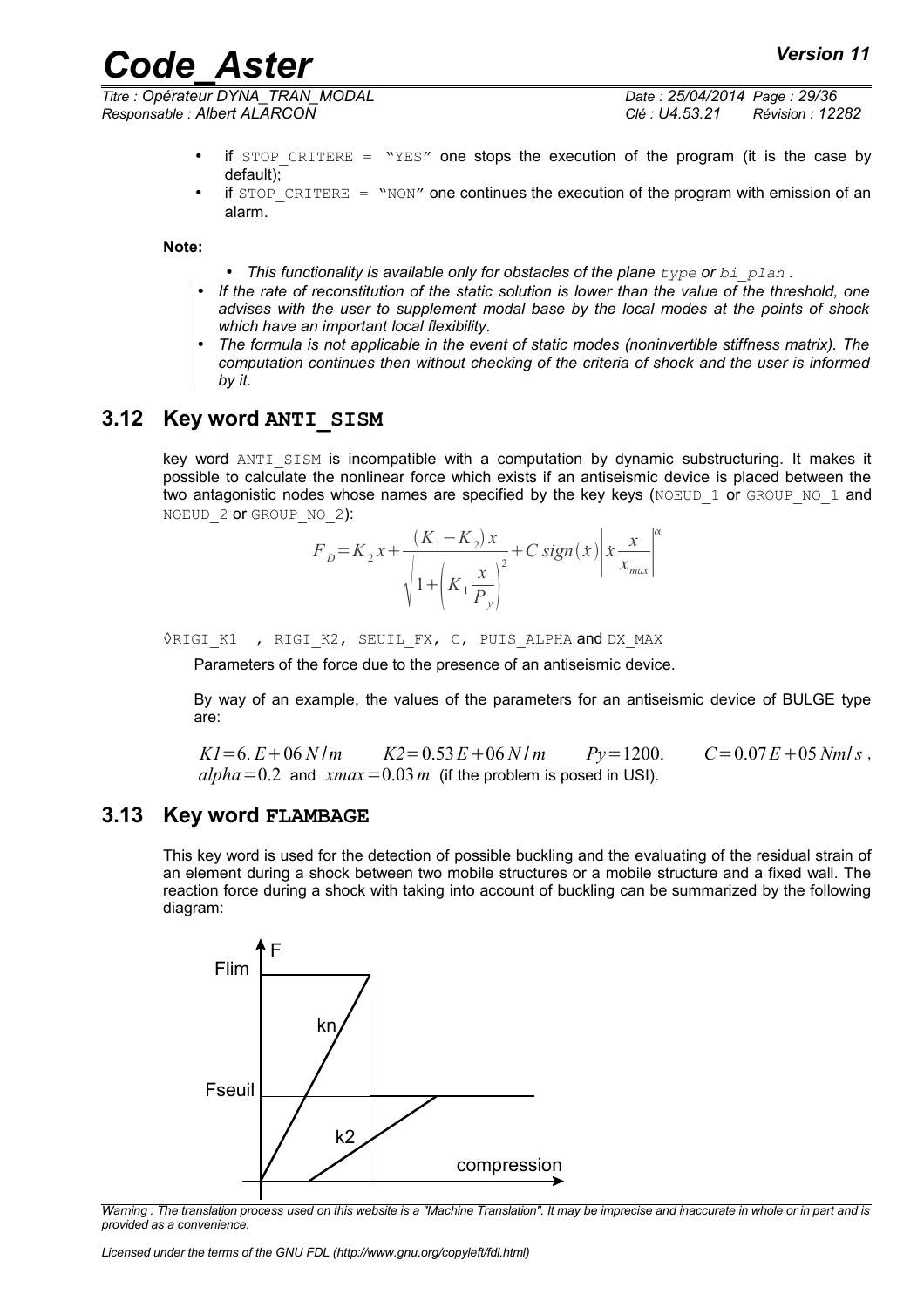*Titre : Opérateur DYNA\_TRAN\_MODAL Date : 25/04/2014 Page : 30/36 Responsable : Albert ALARCON Clé : U4.53.21 Révision : 12282*

It is considered that there is buckling if the reaction force  $F$  reached the value limits  $F_{\text{lim}}$  definite by the user. The normal stiffness of shock after buckling *k2* is then different from the stiffness before buckling *kn* .

Only the operands specific to key word FLAMBAGE are detailed. The other key keys make it possible to define the places of shock and are identical to the operands of key word CHOC.

 $\Diamond$ FNOR CRIT = film

Normal force limits which involves the buckling of structure.

```
◊ limiting FNOR_POST_FL = 
    fseuil Normal force after buckling which causes a residual strain of structure.
```
◊ RIGI\_NOR\_POST\_FL = k2 Valeur of the normal stiffness after buckling.

#### **Note:**

*The computation of shock with buckling the taking into account of the fluid blade and the damping of shock does not allow.*

#### **3.14 Key word RELA\_EFFO\_DEPL**

#### ◊RELA\_EFFO\_DEPL

Key word factor allowing to define a relation force-displacement or moment - rotation on a degree of freedom given in the shape of a nonlinear curve.

#### **3.14.1 Operand NOEUD**

 $\triangle$ NOEUD = No

Name of the node of the structure to which the relation relates.

#### **3.14.2 Operand SOUS\_STRUC**

◊SOUS\_STRUC = ss

Nom of the substructure containing the node informing the operand NOEUD.

#### **3.14.3 Operand NOM\_CMP**

 $\Diamond$ NOM CMP = nomcmp

Name of the component of the node of the structure to which the relation relates.

#### **3.14.4 Operand RELATION**

 $\triangle$ RELATION = F

Name of the nonlinear function. The nonlinear relation is defined from the linear limit of behavior.

#### **Note:**

*Contrary to key word RELA\_TRANSIS, it does not exist of linear limit, the function defined under the key word* RELATION *is thus defined on* ]−∞ *,*∞[

the balance equation, for modelled structure, subjected to a horizontal acceleration of soil  $a_x$  in the direction  $x$ , and having terms of correction coming from non-linearities is written:

*Warning : The translation process used on this website is a "Machine Translation". It may be imprecise and inaccurate in whole or in part and is provided as a convenience.*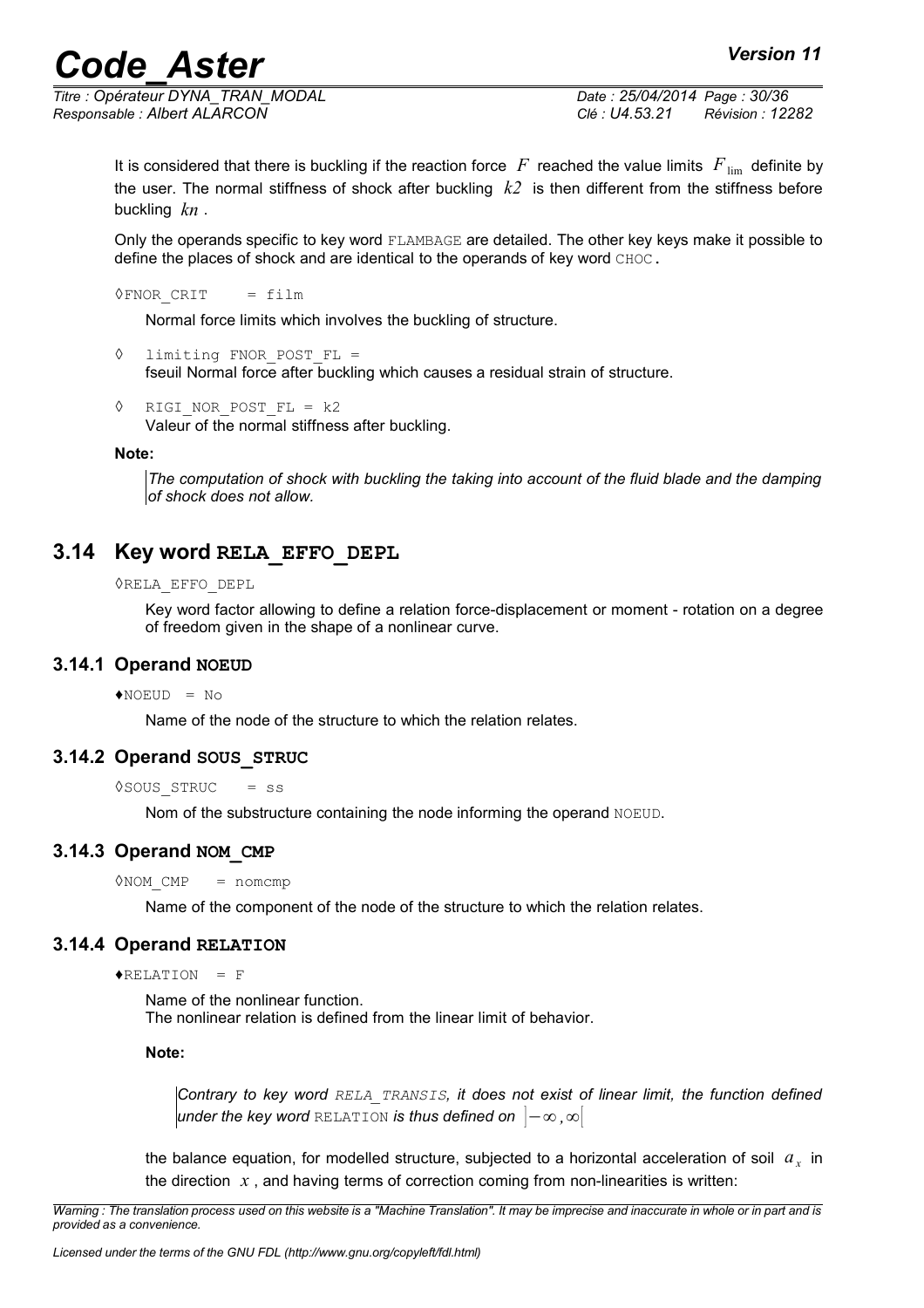*Titre : Opérateur DYNA\_TRAN\_MODAL Date : 25/04/2014 Page : 31/36 Responsable : Albert ALARCON Clé : U4.53.21 Révision : 12282*

$$
M\ddot{x} + C\dot{x} + Kx = -Ma_x + F_c
$$

where  $\overline{F}_c$  is the corrective force due to nonthe linearity of the soil. It can be, for example, defined by the following relation (cf case test SDND103):

$$
F_c(x) = f\frac{(x_{seuil})}{x_{seuil}} - f(x) \text{ with, if } x > x_{seuil} \quad f(x) = k_0 \left(1 - \frac{|x|}{x_0}\right).
$$

In example Ci above, one thus imposes, under the operand RELATION the function:

$$
F_c(x) = \frac{k_0}{x_0} x[|x| - x_{seuil}] .
$$

#### **3.15 Key word RELA\_TRANSIS**

#### ◊RELA\_TRANSIS

This key word factor was introduced in order to ensure a compatibility with the preceding versions. It corresponds in fact to key word RELA\_EFFO\_DEPL of version 4. It thus allows, just like current key word RELA EFFO DEPL to impose a relation force-displacement on a degree of freedom of a node given in the form of a nonlinear function. The nonlinear relation being defined from the linear limit of behavior.

The operands NOEUD, SOUS STRUC, NOM CMP and RELATION have the same meaning for key keys RELA EFFO DEPL, RELA TRANSIS and RELA EFFO VITE. They are thus not detailed in this paragraph.

#### **3.16 Key word RELA\_EFFO\_VITE**

#### ◊RELA\_EFFO\_VITE

Key word factor allowing to define a relation force-velocity on a degree of freedom of a node given in the form of a nonlinear function.

The operands NOEUD, SOUS STRUC, NOM CMP and RELATION have the same meaning for key keys RELA EFFO DEPL, RELA TRANSIS and RELA EFFO VITE. They are thus not detailed in this paragraph.

#### **3.17 Key word COUPLAGE\_EDYOS**

#### ◊COUPLAGE\_EDYOS

compulsory Key word factor during coupling with code EDYOS to compute: the response of revolving machines on nonlinear bearings. The factor key word PALIER EDYOS must then also be indicated (*cf* the following paragraph).

#### **3.17.1 Operand VITE\_ROTA**

♦VITE\_ROTA = vrota

Definition the rotational speed of the rotor out of turns per minute.

#### **3.17.2 Operand PAS\_TPS\_EDYOS**

♦PAS\_TPS\_EDYOS = dtedyos

Time step initial for code EDYOS.

#### **3.18 Key word PALIER\_EDYOS**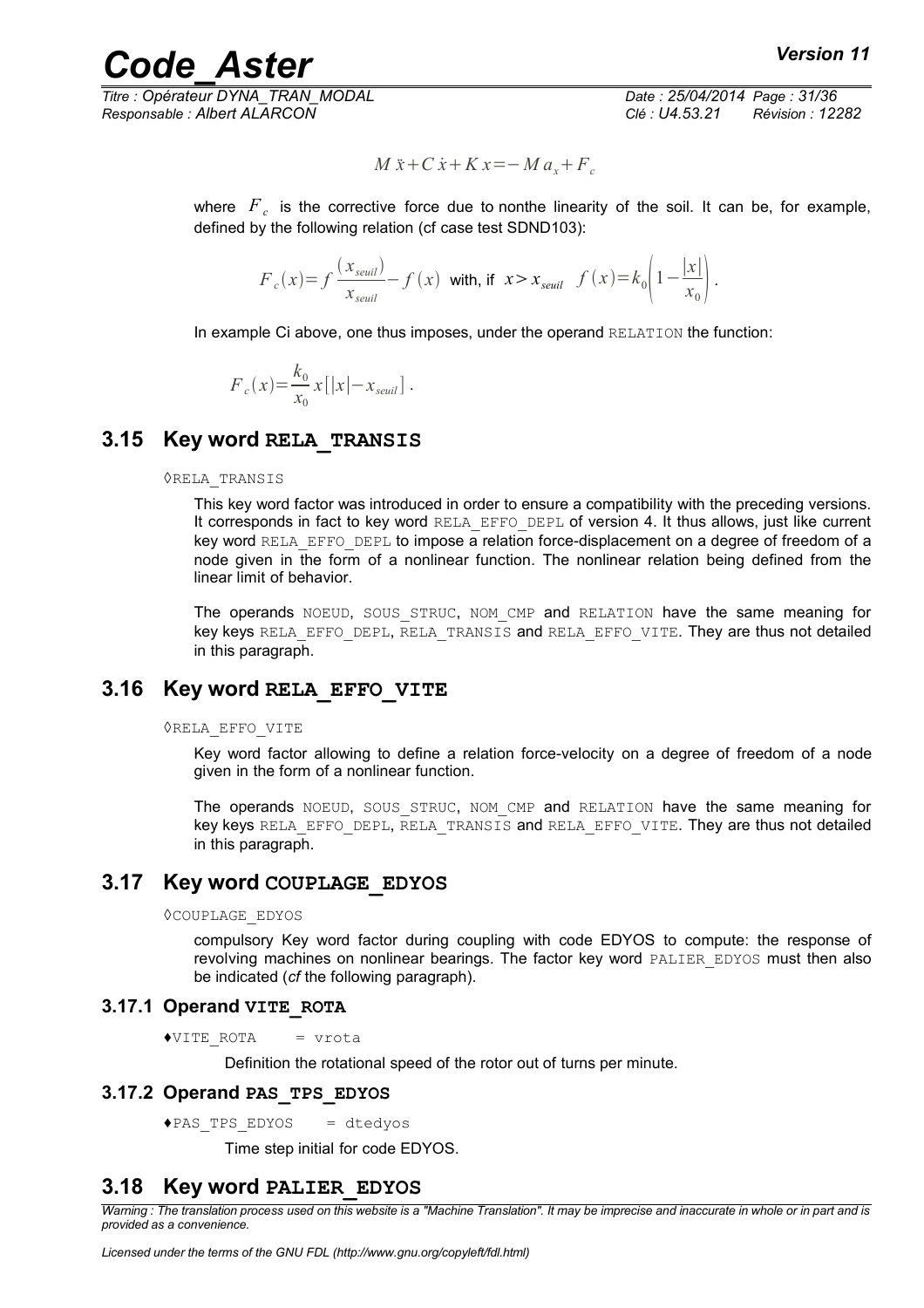*Titre : Opérateur DYNA\_TRAN\_MODAL Date : 25/04/2014 Page : 32/36 Responsable : Albert ALARCON Clé : U4.53.21 Révision : 12282*

#### ◊PALIER\_EDYOS

Second compulsory key word factor during coupling with code EDYOS. It makes it possible to define the position and the type of the nonlinear bearings whose responses will be calculated by EDYOS.

The data to be specified, for each nonlinear bearing, are:

- position of the bearing (either by the name of the node of the mesh, or by the name of the group containing this node alone),
	- type of selected bearing (thus corresponding to a particular model EDYOS).

These data can be entered according to two operating processes. That is to say all the data are in an external textual file, of which the logical unit will be specified by the key word UNITE.

Either one directly returns the data in the command file, via GROUP NO or NOEUD and TYPE\_EDYOS.

#### **3.18.1 Operand UNITE**

 $\triangle$ /UNITE = uled

Definition of the logical unit of the external textual file which contains the definition of the positions and the types of all the nonlinear bearings. Here an example of this file:

2

1 NOE0 PACONL

2 NOE10 PACONL

the first line indicates the nombre total of nonlinear bearings, here two.

Then, each line corresponds to a bearing, with three parameters: number (arbitrary) of bearing, position of the bearing (name of the node or the group of corresponding node) and models bearing EDYOS (here PACONL). For the second argument, the code will seek in all the nodes groups of the mesh, then if the name indicated is not found, the search continues in the names of nodes and in the event of failure, an error message is transmitted and precise that the name indicated by the user could not be found. The code stops then in fatal error.

#### **3.18.2 Operand GROUP\_NO**

 $\bullet$ /GROUP NO = grnoed

Group of node containing one node and which corresponds to the position of the nonlinear bearing considered.

#### **3.18.3 Operand NOEUD**

 $\triangle$ /NOEUD = noed

Name of the node which corresponds to the position of the nonlinear bearing considered. One classically advises to privilege the use of GROUP\_NO to NOEUD for reasons of more practical naming.

#### **3.18.4 Operand TYPE\_EDYOS**

```
\triangle/TYPE EDYOS = "PAPANL",
```
/ "PAFINL", / "PACONL", / "PAHYNL",

Name of the model of bearing associated, according to the terminology of code EDYOS. Only the following types of nonlinear bearings are authorized:

- •PAPANL : pedestal bearings mobile,
- •PAFINL : pedestal bearing fixed,
- •PACONL : bearing with taking into account of possibilities of contact,
- •PAHYNL : bearing hybrids (hydrodynamic/hydrostatic with pockets of rising).

### **3.19 Key word ARCHIVAGE**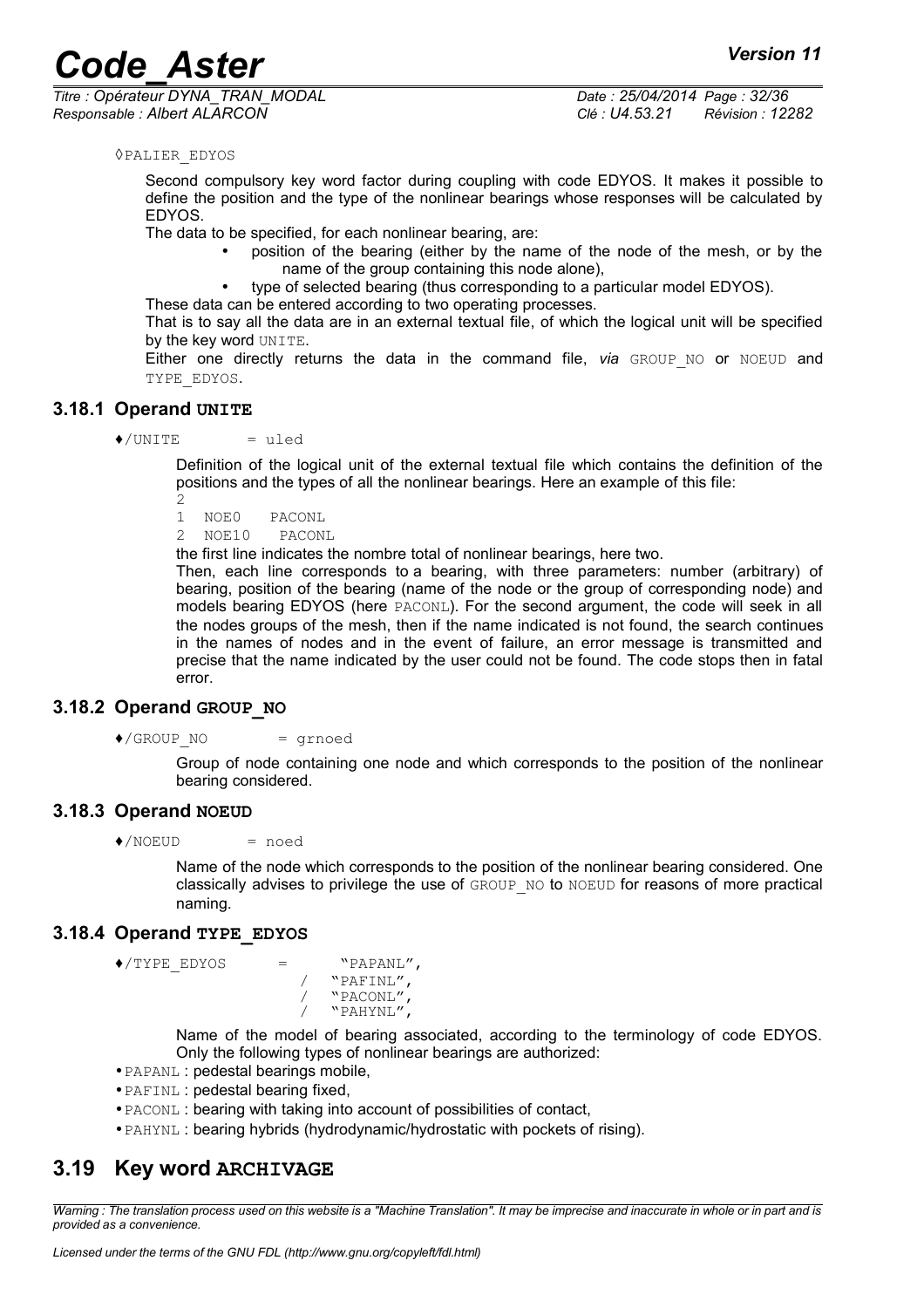*Titre : Opérateur DYNA\_TRAN\_MODAL Date : 25/04/2014 Page : 33/36 Responsable : Albert ALARCON Clé : U4.53.21 Révision : 12282*

◊ARCHIVAGE

Key word factor defining the archivage.

**Note:**

*For the diagrams of integration of the Runge-Kutta type, the archivage is done in a systematic way on all the urgent of computation. Thus, the values given in operands LIST\_ARCH, INST and PAS\_ARCH are not taken into account.*

#### **3.19.1 Operand LIST\_ARCH/INST**

```
\Diamond/LISTE INST = l arch
```
List of integers defining times of computation for which the solution must be filed in the result concept tran\_gene.

◊ /INST

Times of computation for which the solution must be filed in the result concept  $\text{tran}$  gene.

#### **3.19.2 Operand PAS\_ARCH**

 $\Diamond$ PAS ARCH = ipa

• Methods "EULER", "DEVOGE", "NEWMARK", "ITMI" :

Integer defining the periodicity of archivage of the solution of transient computation in the result concept tran gene.

If  $ipa = 5$  one files all the 5 computation steps.

Whatever the option of archivage chosen, one files the last time step and all the associated fields to allow possible recovery.

By default one files all the computation steps.

Methods "ADAPT\_ORDRE1" and "ADAPT\_ORDRE2" :

Integer which makes it possible to calculate the interval between two times of archivage in the result concept, equal to PAS\_ARCH\*PAS. With this convention, the step of archivage is always higher or equal to the maximum step used by computation.

With a variable step, times of archivage do not correspond exactly to computation steps. The algorithm thus files the quantities with the computation steps closest to the times of archivage indicated by the user (in  $T<sub>n</sub>$  on this diagram):



#### **3.19.3 Operand CRITERE**

◊ CRITERE =

Indicates with which accuracy the search of time to be filed must be done: "RELATIF" : interval of search [(1-PREC) .instant, (1+prec) .instant] "ABSOLU" : interval of search [time-PREC, instant+prec] the default value of the search criterion is "RELATIF".

#### **3.19.4 Operand accuracy**

 $\Diamond$  accuracy =/1.E-06 [DEFAULT]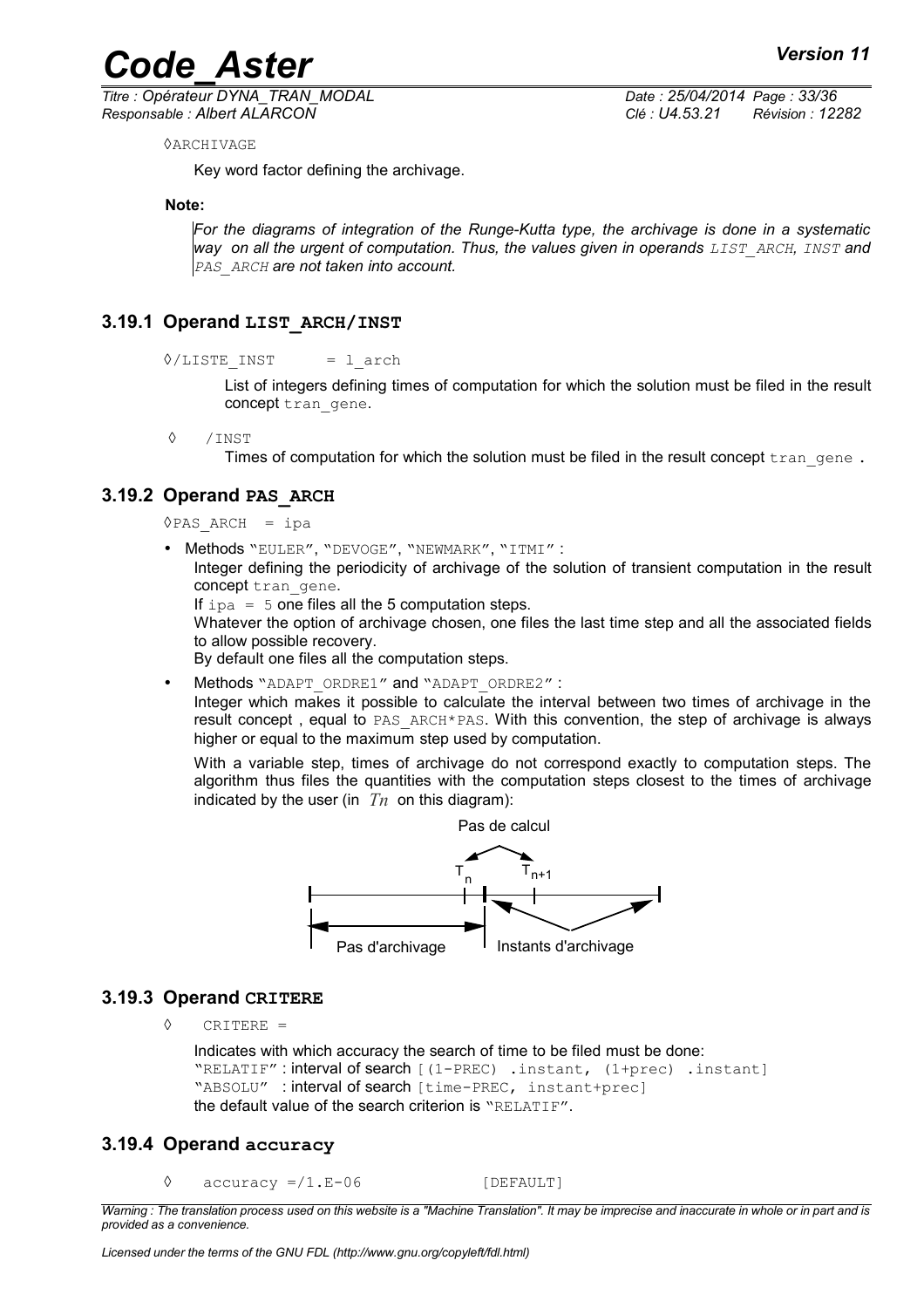*Titre : Opérateur DYNA\_TRAN\_MODAL Date : 25/04/2014 Page : 34/36 Responsable : Albert ALARCON Clé : U4.53.21 Révision : 12282*

/prec [R]

Indicates with which accuracy the search of time to be filed must be done.

### **3.20 Operand INFO**

 $\Diamond$ INFO = imp Whole allowing to specify the level of printing in the message file . If  $INFO=1$ , one prints following information in the message file : <I> <nom of the routine where information suivantes> is written If  $\langle I \rangle$   $\langle MDTR74 \rangle$ , one recalls that it is a transient computation on "classical" modal base, if not  $\langle I \rangle$   $\langle$   $\langle$   $\langle$   $\rangle$   $\langle$   $\rangle$   $\langle$   $\rangle$   $\langle$   $\rangle$  it is a transient computation on modal base by dynamic substructuring. <----------------------------------------------> Computation by modal superposition ---------------------------------------------- ! projection base is a >type of the base of projection< ! Nb of equations is : Nb ! the method used is : >nom of the integration method < ! the base used is : >nom of modal base < ! Nb of basic vectors is : nbb ! the time step initial one is : value of time step initial ! Nb of step of archive is : nba ! the number of place (X) of shock is: nbchoc (beginning of information specific to the adaptive diagrams) ! many points not period : N LP ! coefficient of increase of time step : cmp ! coefficient of division of time step : cdp<br>! time step minimal : dtmini ! time step minimal ! time step maximum : dtmaxi ! maximum number of reductions of the step : nbred ! variable minimal velocity . > méthode of computation velocity of référence< (fine of information specific to the adaptive diagrams) ! many computation steps are : nbc ! Time step of computation is : value of time step of computation ! the number of RELA EFFO DEPL is : nbrelaed (only if the number of relations is non-zero) ! the number of RELA EFFO VITE is : nbrelaev (only if the number of relations is non-zero) ----------------------------------------------

If INFO : 2, one prints, besides written information if INFO is worth 1, following information in the message file :

For each obstacle:

- •The number and type of the obstacle;
- •The name and the coordinated in the total reference of the node of shock (of the nodes of shock in the case of a shock between mobile structures);
- •Directional sense, in the total reference, of the normal to the obstacle;
- •The value of the angle of gimlet;
- •The value of initial clearance;

And for each node of shock and each mode, the number of the mode, values of the local stiffness of shock and the rate of local compliance and the local flexibility. One also prints at the end, for each node of shock:

*Warning : The translation process used on this website is a "Machine Translation". It may be imprecise and inaccurate in whole or in part and is provided as a convenience.*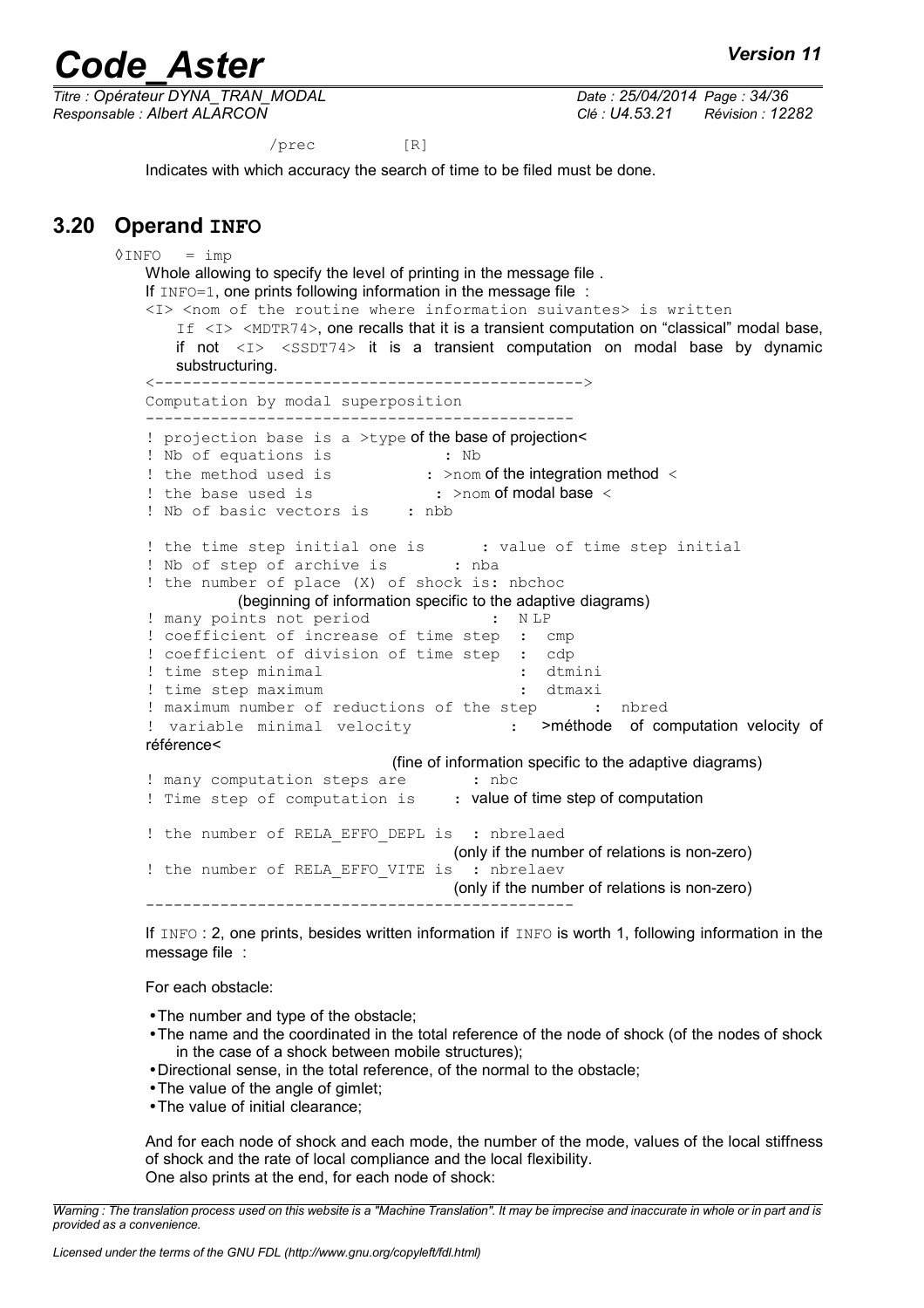*Titre : Opérateur DYNA\_TRAN\_MODAL Date : 25/04/2014 Page : 35/36 Responsable : Albert ALARCON Clé : U4.53.21 Révision : 12282*

RATE OF RESTIT COMPLIANCE: 9.9539E-01 is 99.53% of local flexibility; RATE OF RESTIT SHEARS: 1.8979E-02 is 1.89% of the shears.

One prints these quantity overall for all the modes and each mode.

One prints moreover:

- for each node of shock, local the flexibility ratios on flexibility of shock and static flexibility minus local flexibility on flexibility of shock,
- for each mode, its participation on the deformed shapes static in the nodes of shock. It is worth the ratio amongst conditioning of the matrix closed by the modal vector and the deformed static on the number of conditioning of the matrix of the static deformed shapes.

### **3.21 Operand PRINTING**

#### ◊IMPRESSION

Key word factor which makes it possible to print in the results file of the quantities, nonprintable by an operator of printing, such as local displacement, the local velocity, the forces of contact to the nodes of shock and the value cumulated on all the modes of the modal base of projection of the rate of reconstitution of the static solution.

#### **3.21.1 Operands TOUT/NIVEAU**

key word NIVEAU makes it possible to print one or more table (X) among "DEPL LOC", "VITE LOC", "FORC LOC" and "TAUX CHOC". With TOUT = "OUI' (default value), one prints the four tables.

#### **3.21.2 Operands INST\_INIT/INST\_FIN**

These two keys key make it possible to the user to filter the printings in each loop on time step.

#### **3.22 Operand TITER**

```
◊TITER = title
```
Titrates data structure result [U4.03.01].

### **4 Stage of execution**

#### **4.1 Checking on the matrixes**

In the case of a computation by modal recombination, one checks that the generalized matrixes result quite from a projection on a common basis and with the same number of basic vectors. In the case of a computation by dynamic substructuring, one checks that the generalized matrixes result quite from the same generalized classification.

#### **4.2 Checking and advice on the choice of time step for diagrams EULER, DEVOGE and NEWMARK :**

One makes sure that the time step selected one checks the stability conditions of the numerical diagram (criterion of CFL):

- in the case of NEWMARK, stability is always assured but the going beyond the criterion can induce a lack of accuracy on result and is announced by a message; computation continues (with the risk to produce result not very precise or false).
- in the case of the diagrams of EULER and DEVOGE, if operand VERI PAS is worth "OUI' (default value), the execution is stopped, time step minimum is proposed. If operand VERI PAS is worth "NON" or if it is about an adaptive diagram, an alarm message is transmitted and computation continues (with the risk to produce result not very precise or false).

*Warning : The translation process used on this website is a "Machine Translation". It may be imprecise and inaccurate in whole or in part and is provided as a convenience.*